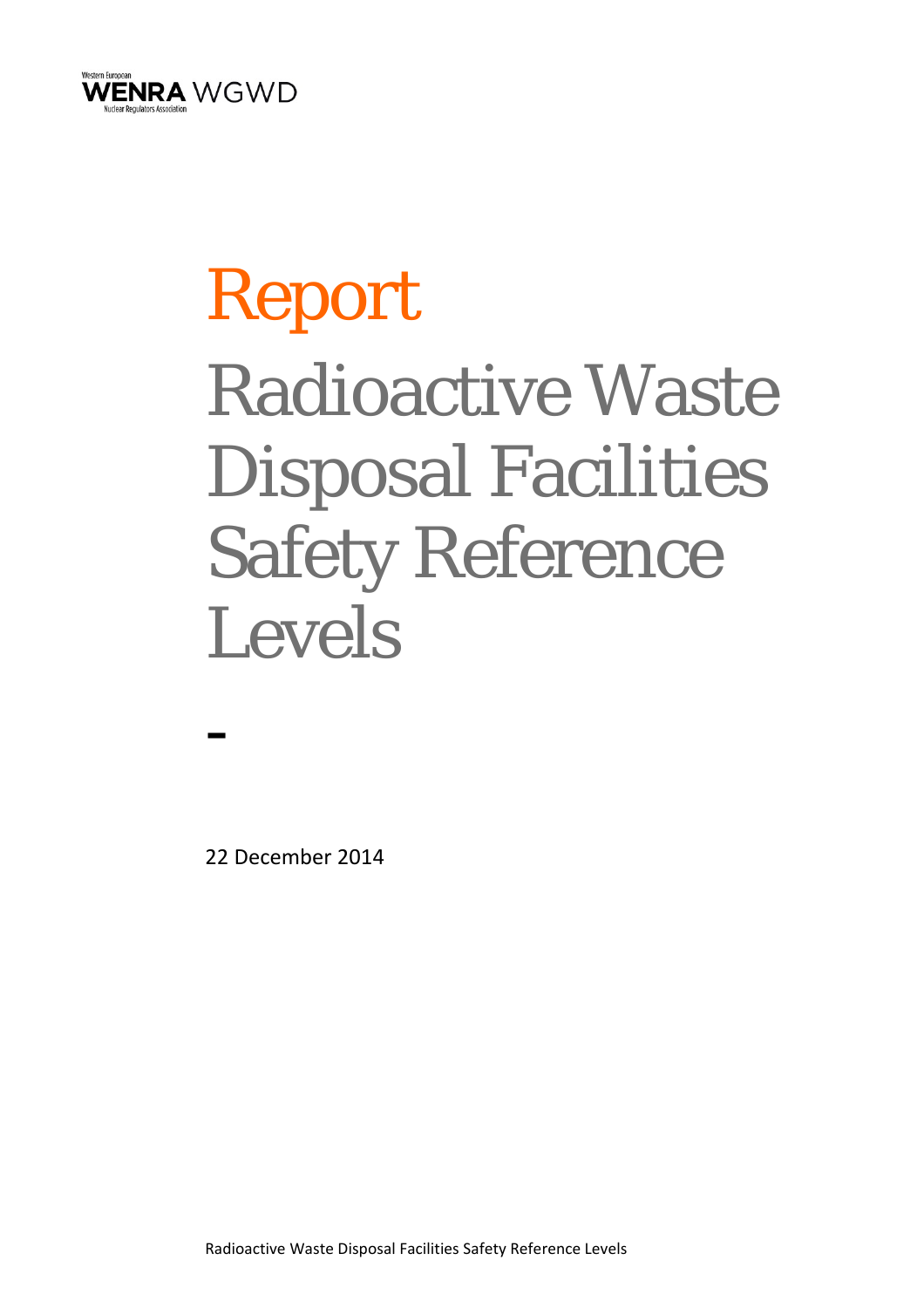

### Table of Content

|     |       | <b>Executive Summary</b>                                                | 4  |
|-----|-------|-------------------------------------------------------------------------|----|
|     |       | <b>WENRA Policy Statement</b>                                           | 6  |
|     |       | Glossary                                                                | 8  |
|     |       | List of Abbreviations                                                   | 17 |
| 1   |       | Introduction and Methodology                                            | 18 |
| 1.1 |       | Introduction                                                            | 19 |
|     | 1.1.1 | Background                                                              | 19 |
|     | 1.1.2 | Objective                                                               | 20 |
|     | 1.1.3 | Scope                                                                   | 21 |
|     | 1.1.4 | Structure                                                               | 22 |
| 1.2 |       | Methodology                                                             | 23 |
| 2   |       | Radioactive Waste Disposal Safety Reference<br>Levels                   | 25 |
| 2.1 |       | Safety area: Safety management                                          | 29 |
|     | 2.1.1 | Safety issue: Responsibility                                            | 29 |
|     | 2.1.2 | Safety issue: Organizational structure                                  | 32 |
|     | 2.1.3 | Safety issue: Management system                                         | 34 |
|     | 2.1.4 | Safety issue: Record keeping                                            | 36 |
|     | 2.1.5 | Safety issue: Records and knowledge keeping                             | 37 |
| 2.2 |       | Safety area: Disposal facility development                              | 38 |
|     | 2.2.1 | Safety issue: General requirements                                      | 38 |
|     | 2.2.2 | Safety issue: Site characterization                                     | 42 |
|     | 2.2.3 | Safety issue: Design                                                    | 43 |
|     | 2.2.4 | Safety issue: Information gathering and monitoring                      | 47 |
|     | 2.2.5 | Safety issue: Construction                                              | 48 |
|     | 2.2.6 | Safety issue: Operation                                                 | 49 |
|     | 2.2.7 | Safety issue: Closure of disposal facility                              | 54 |
|     | 2.2.8 | Safety issue: Post-closure phase and release from<br>regulatory control | 55 |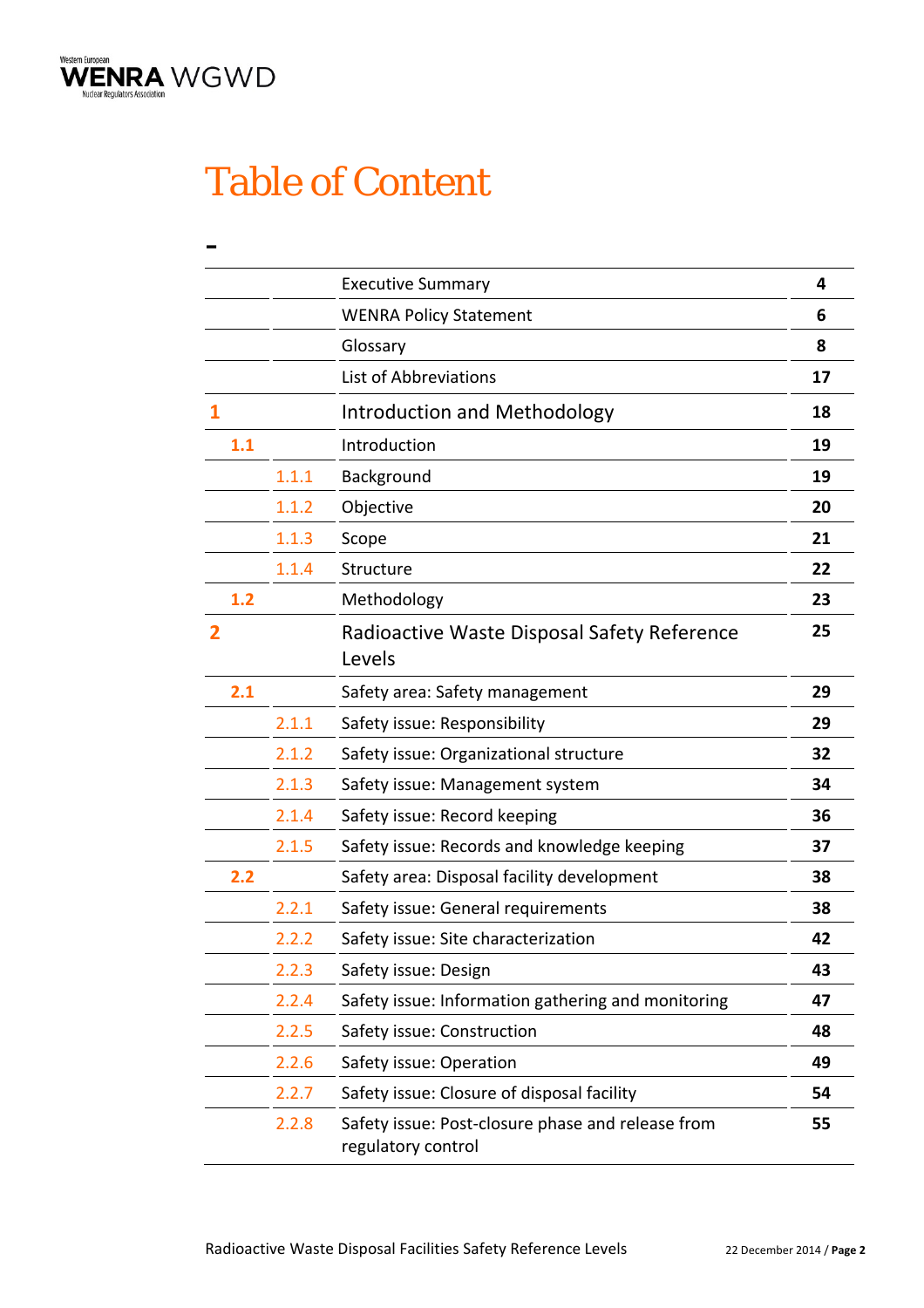

| 2.3               |       | Safety area: Waste acceptance                                                                      | 57 |
|-------------------|-------|----------------------------------------------------------------------------------------------------|----|
|                   | 2.3.1 | Safety issue: Derivation of waste acceptance criteria                                              | 57 |
|                   | 2.3.2 | Safety issue: Revision of waste acceptance criteria                                                | 58 |
|                   | 2.3.3 | Safety issue: Acceptance of waste                                                                  | 59 |
| 2.4               |       | Safety area: Safety verification                                                                   | 61 |
|                   | 2.4.1 | Safety issue: Scope and content of the safety case                                                 | 61 |
|                   | 2.4.2 | Safety issue: Operational and post-closure safety<br>assessment                                    | 68 |
|                   | 2.4.3 | Safety issue: Periodic safety review                                                               | 71 |
| <b>Appendix 1</b> |       | Lifetime of a radioactive waste disposal facility and major<br>decision points (Schematic diagram) | 73 |
| <b>Appendix 2</b> |       | Typical content of Waste Acceptance Criteria (WAC)<br>for low- and intermediate level waste        | 74 |
| <b>Appendix 3</b> |       | <b>Typical Contents of a Safety Case</b>                                                           | 76 |
| <b>Appendix 4</b> |       | Expected content of a Periodic Safety Review                                                       | 81 |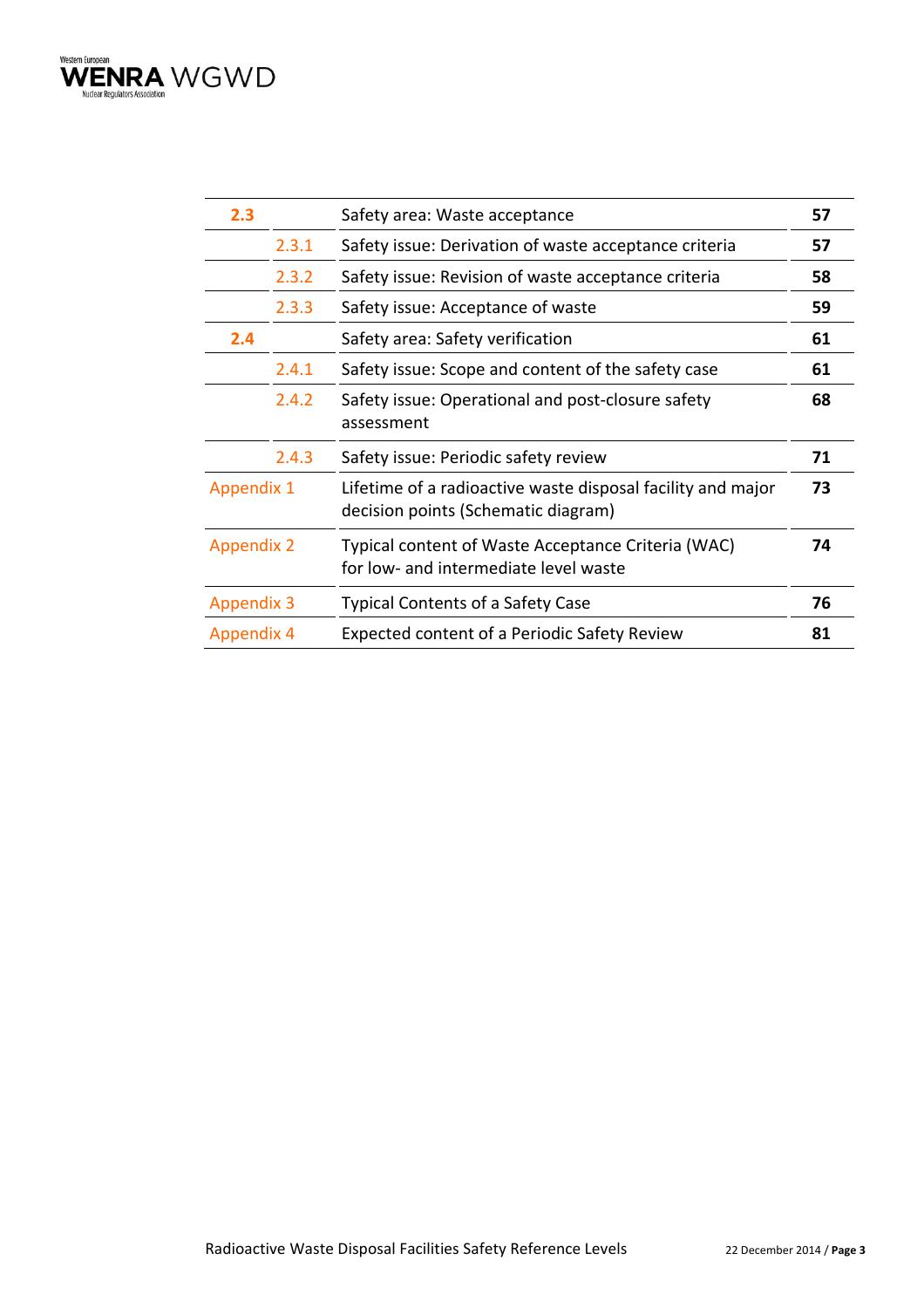

-

### Executive Summary

The Western European Nuclear Regulators' Association (WENRA) is an international body made up of the Heads and senior staff members of Nuclear Regulatory Authorities of European countries with nuclear power plants. The main objectives of WENRA is to develop a common approach to nuclear safety, to provide an independent capability to examine nuclear safety and to be a network of chief nuclear safety regulators in Europe exchanging experience and discussing significant safety issues.

To accomplish these tasks two working groups within the WENRA have been established ‐ Reactor Harmonisation Working Group (RHWG) and Working Group on Waste and Decommissioning (WGWD).

This document contains the results of the work of WGWD in the area of the safety of disposal facilities for radioactive waste. The objective of this report is to provide safety reference levels for these facilities, which were based on the RHWG report, other WGWD reports and ad hoc IAEA documents (requirements, guidance, etc). Although the IAEA safety standards establish an essential basis for safety of all nuclear installations covering also radioactive waste disposals, the WENRA safety reference levels incorporate more facility specific requirements.

The document was prepared by the task manager on the basis of support by the chairman of the working group, Mr. Stefan Theis, and on the input provided by the members of WGWD listed below:

| Belgium         | Frédéric BERNIER<br><b>Nathalie REYNAL</b>          |
|-----------------|-----------------------------------------------------|
| <b>Bulgaria</b> | Alexei ALEXIEV                                      |
| Czech Republic  | Peter LIETAVA (former chairman of WGWD)             |
| Finland         | Esko RUOKOLA                                        |
| France          | Géraldine DANDRIEUX<br>Loïc TANGUY<br>Cécile CASTEL |
| Germany         | Manuela RICHARTZ<br>Ingo BOETTCHER<br>Ute OPPERMANN |
| Hungary         | István VEGVARI                                      |
| Italy           | <b>Mario DIONISI</b>                                |

Radioactive Waste Disposal Facilities Safety Reference Levels 22 December 2014 / **Page 4**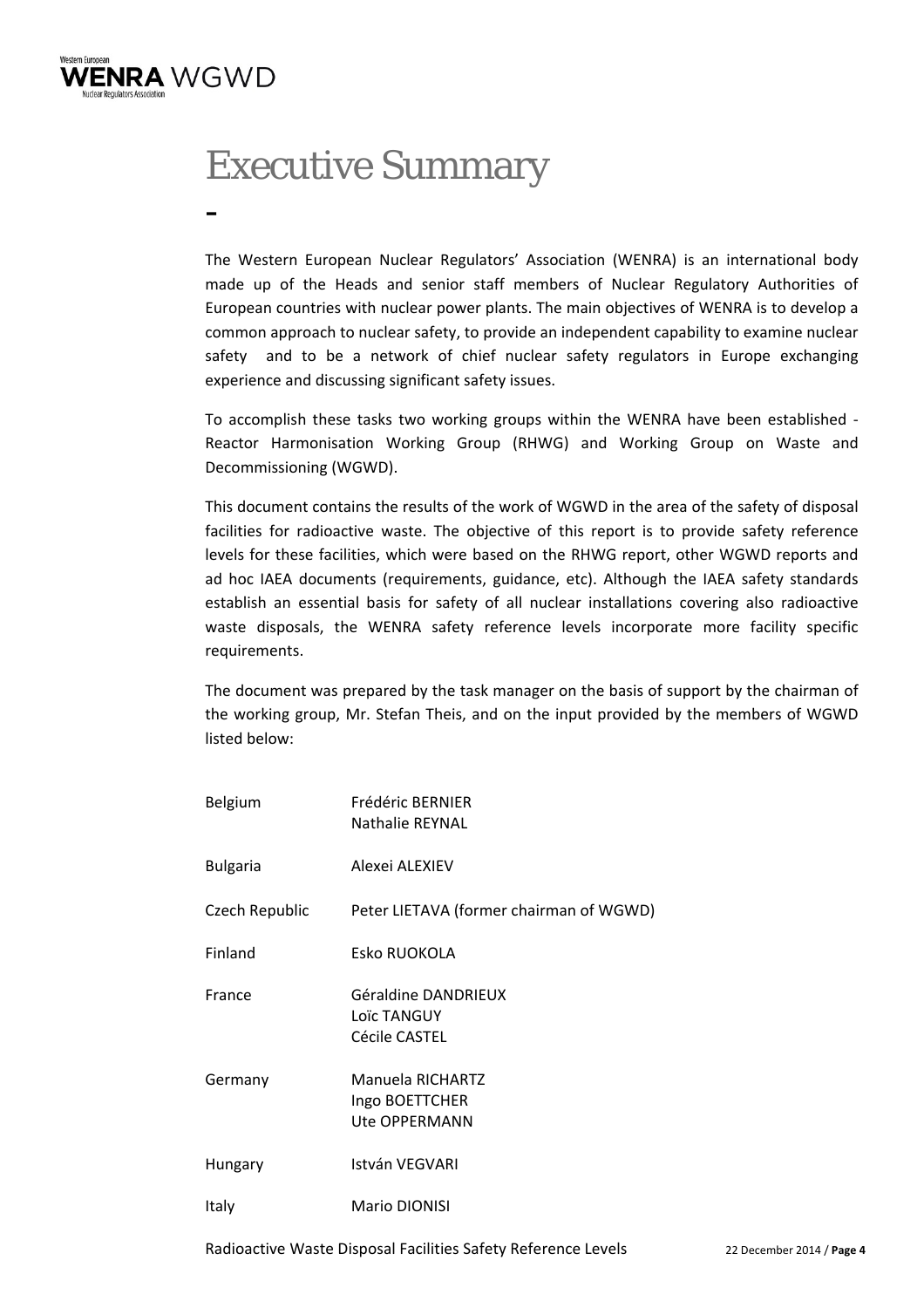

| Lithuania          | Algirdas VINSKAS                                                      |
|--------------------|-----------------------------------------------------------------------|
| <b>Netherlands</b> | Martijn VANDERSCHAAF<br><b>H.M.SLFIDFRINK</b>                         |
| Romania            | Daniela DOGARU                                                        |
| Slovakia           | Alena ZAVAZANOVA                                                      |
| Slovenia           | Maks PFCNIK                                                           |
| Spain              | José Luis REVILLA<br>Immaculada SIMON CIRUJANO<br>Gregorio OROZCO     |
| Sweden             | <b>Stig WINGEFORS</b><br><b>Bengt HEDBERG</b><br><b>Flavio LANARO</b> |
| Switzerland        | Stefan THEIS (Chairman of WGWD)                                       |
| United Kingdom     | Robert SMITH<br>Joyce RUTHERFORD                                      |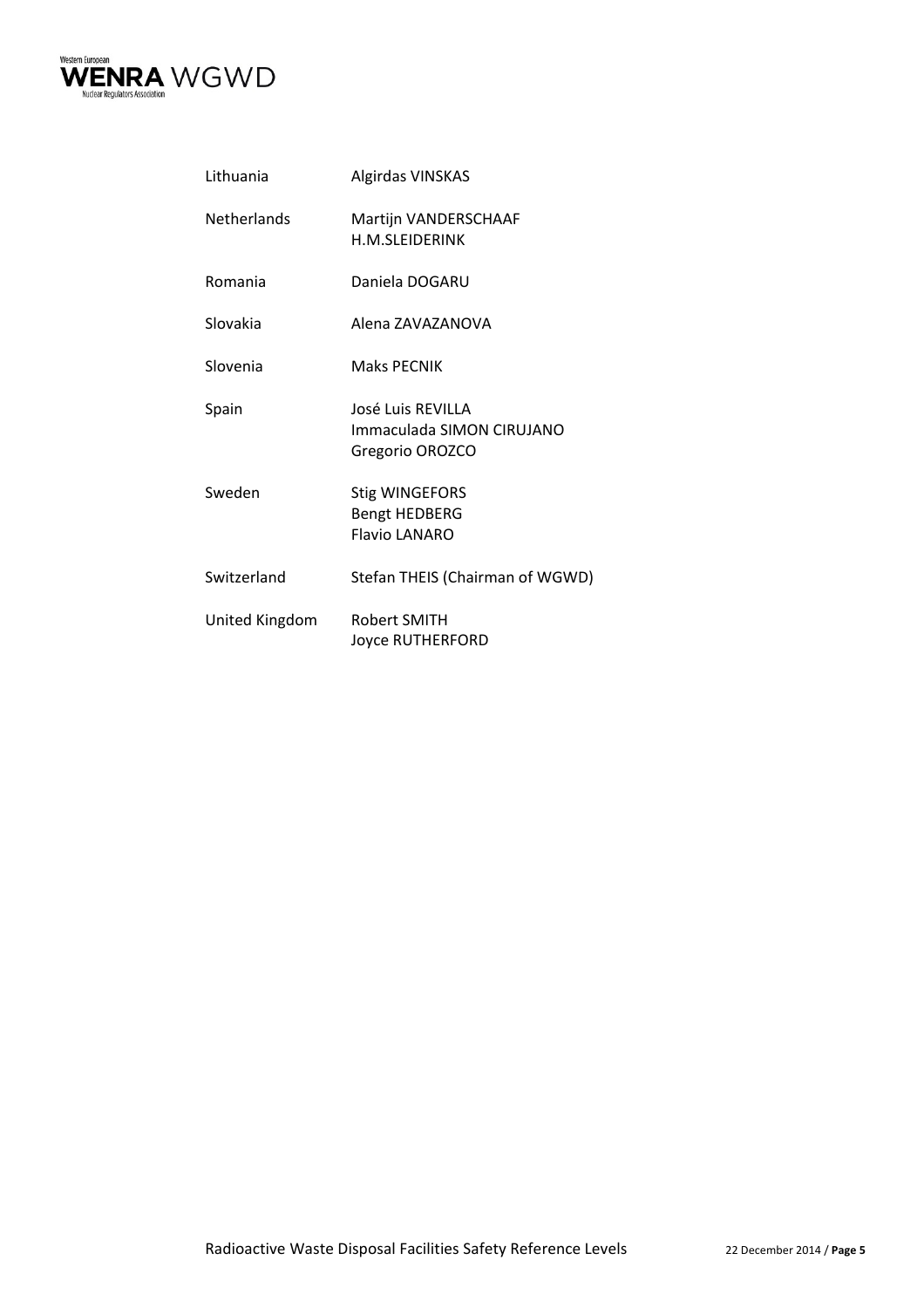

-

### WENRA Policy Statement

We, the heads of the national nuclear safety authorities, members of WENRA, commit ourselves to a continuous improvement of nuclear safety in our respective countries.

Nuclear safety and radiation protection are based on the principle of the prime responsibility of the operators. Our role is to ensure that this responsibility is fully secured, in compliance with the regulatory requirements.

In order to work together, we created the Western European Nuclear Regulators' Association (WENRA) with the following main objectives to:

- build and maintain a network of chief nuclear safety regulators in Europe;
- promote exchange of experience and learning from each other's best practices;
- develop a harmonized approach to selected nuclear safety and radiation protection issues and their regulation, in particular within the European Union;
- provide the European Union Institutions with an independent capability to examine nuclear safety and its regulation in applicant countries.

In order to develop a harmonized approach, we are making efforts to:

- share our experience feedback and our vision;
- exchange personnel, allowing an in-depth knowledge of working methods of each other;
- develop common safety reference levels in the fields of reactor safety, decommis‐ sioning safety, radioactive waste and spent fuel management facilities in order to benchmark our national practices.

We recognise the IAEA standards to form a good base for developing national regulations. The developed reference levels represent good practices in our counties and we are committed

- by the year of 2010 to adapt at a minimum our national legislation and implementa‐ tion to the reference levels;
- to influence the revision of the IAEA standards when appropriate;
- to continuously revise the reference levels when new knowledge and experience are available.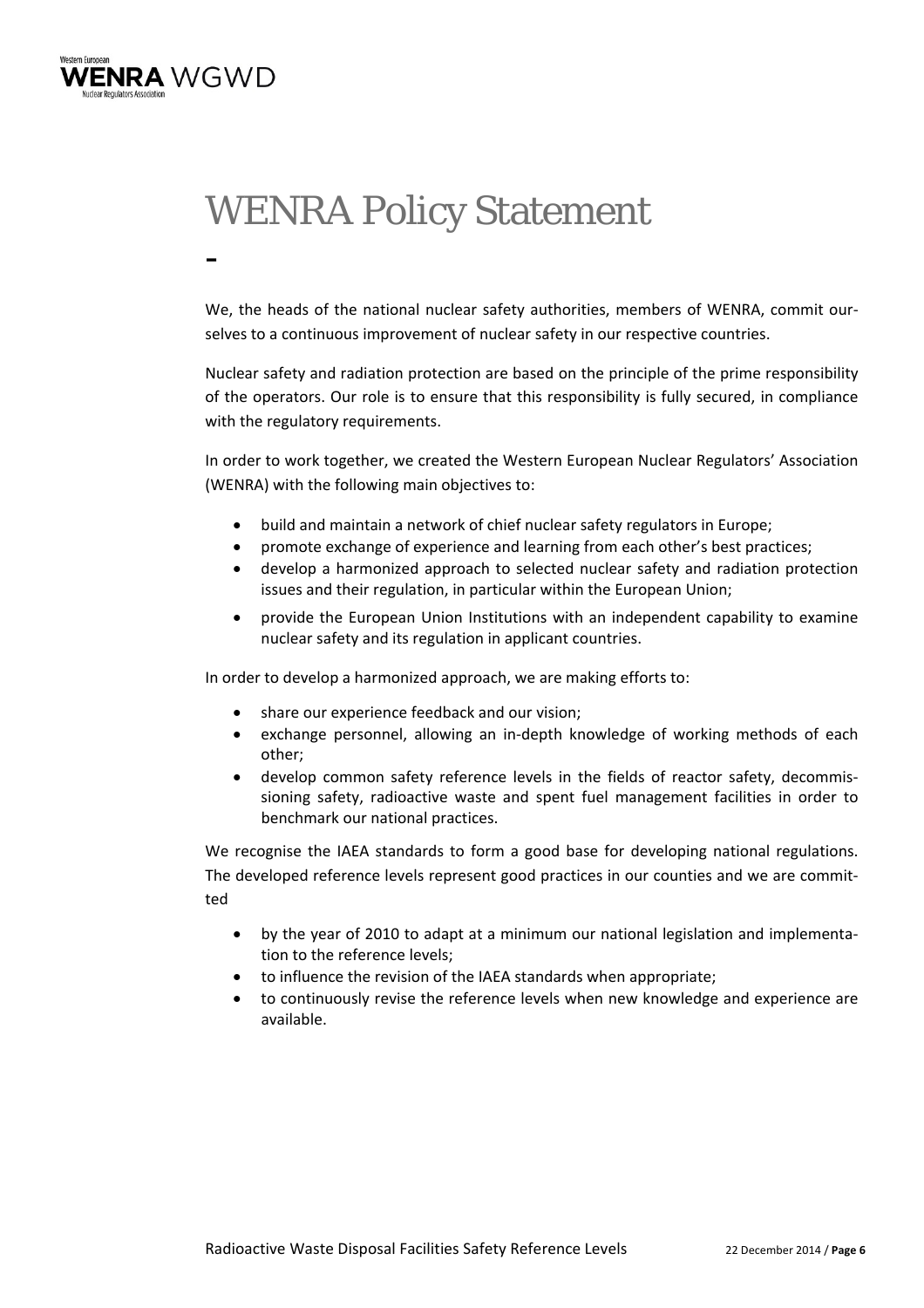

We strive for openness and improvement of our work. For that purpose we are making efforts to

- keep the European nuclear safety and radiation protection bodies not belonging to WENRA and the EU Institutions informed of the progress made in our work;
- make the WENRA reports available on the Internet (www.wenra.org);
- invite stakeholders to make comments and suggestions on our reports and the pro‐ posed reference levels.

Signed in Stockholm December 2005

J-P. Samain, Belgium

.<br>zech Republic D. Drabc

France  $A-C$ 

 $\alpha$ I. Lux, Hungary

 $\sqrt{3}$ S. Kutas, Lithuania

Romania V. Zsombori

Stritar, Slovenia

UM J. Melin, Sweden

M. Weightman, United Kingdom

-ouu S. Tzotchev, Bulgaria

Justha Lacknow

J. Laaksonen, Finland

12. V lem

W. Renneberg, Germany

Giuliandlli, Ita

 $M$ üskens, the Netherlands

amin M. Ziakova, Slovakia

 $\mu$  . T. Este

M. Teresa Estevan, Spain

demoder Schmocker, Switzerland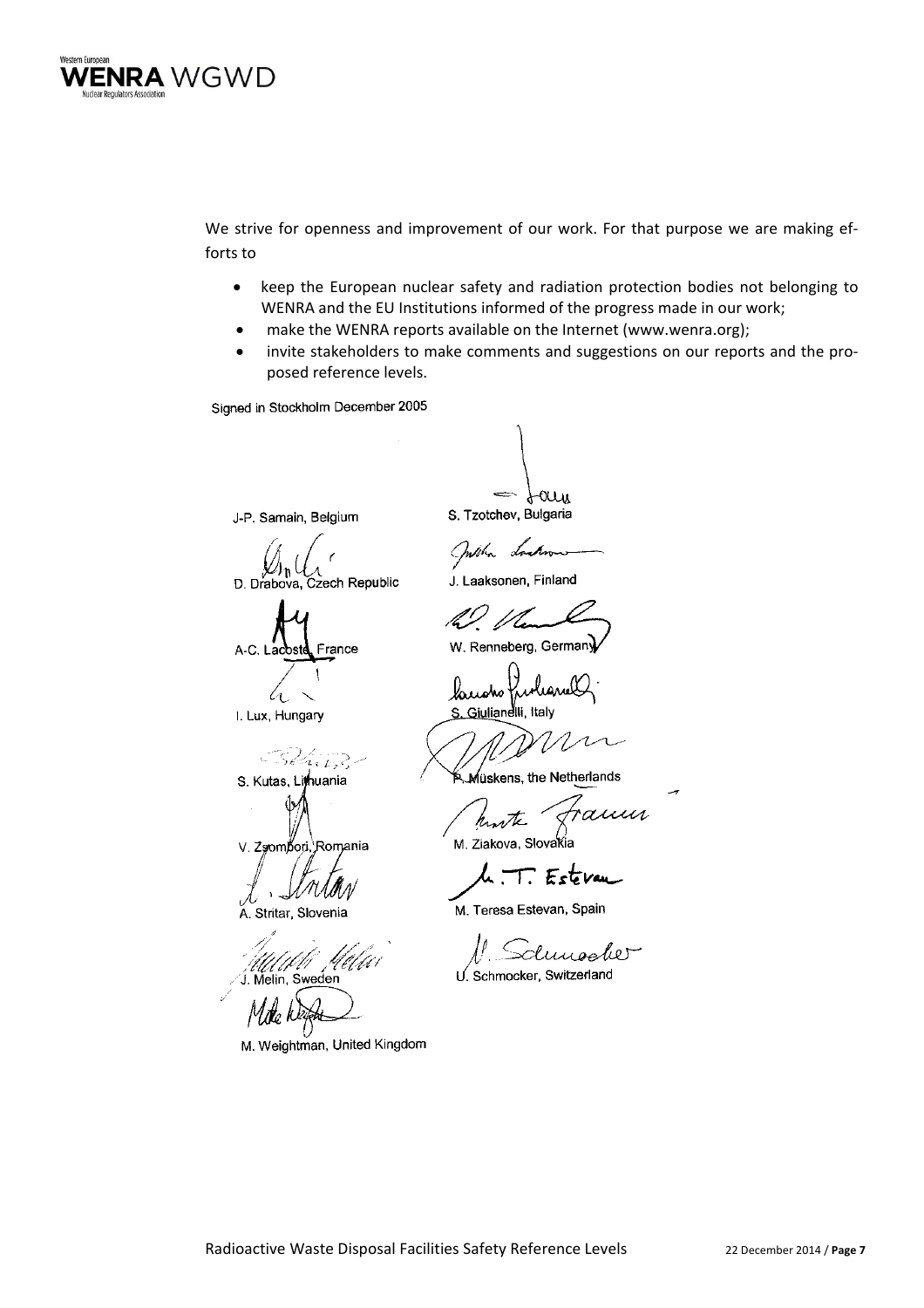

### **Glossary**

-

For the purpose of this document, the following definitions have been adopted, although the working group recognizes the possibility of some differences with national and international documents.

### **Barriers**

A natural or engineered obstruction that provides safety functions.

**Multiple barriers** Two or more natural or engineered barriers.

### **Natural barrier (no source)**

Barrier provided by the host environment.

### **Engineered barrier**

Barrier provided by engineered components.

### **Closure (based on 2011/70/Euratom)**

'Closure' means the completion of all operations at some time after the emplacement of radioactive waste in a disposal facility, including the final engineering or other work required to bring the facility to a condition that will be safe in the long term.

### **Commissioning (from IAEA glossary –edition 2007)**

The process by means of which systems and components of facilities and activities, having been constructed, are made operational and verified to be in accordance with the design and to have met the required performance criteria. In this report commissioning means commissioning of the initially constructed part of the disposal facility and newly constructed parts*.*

### **Computational model**

The representation of the conceptual and the mathematical models in a form in which computations can be carried out.

### **Conditioning (from IAEA glossary –edition 2007)**

Those operations that produce a waste package suitable for handling, transport, storage and/or disposal. Conditioning may include the conversion of the waste to a solid waste form, enclosure of the waste in containers and, if necessary, provision of an overpack.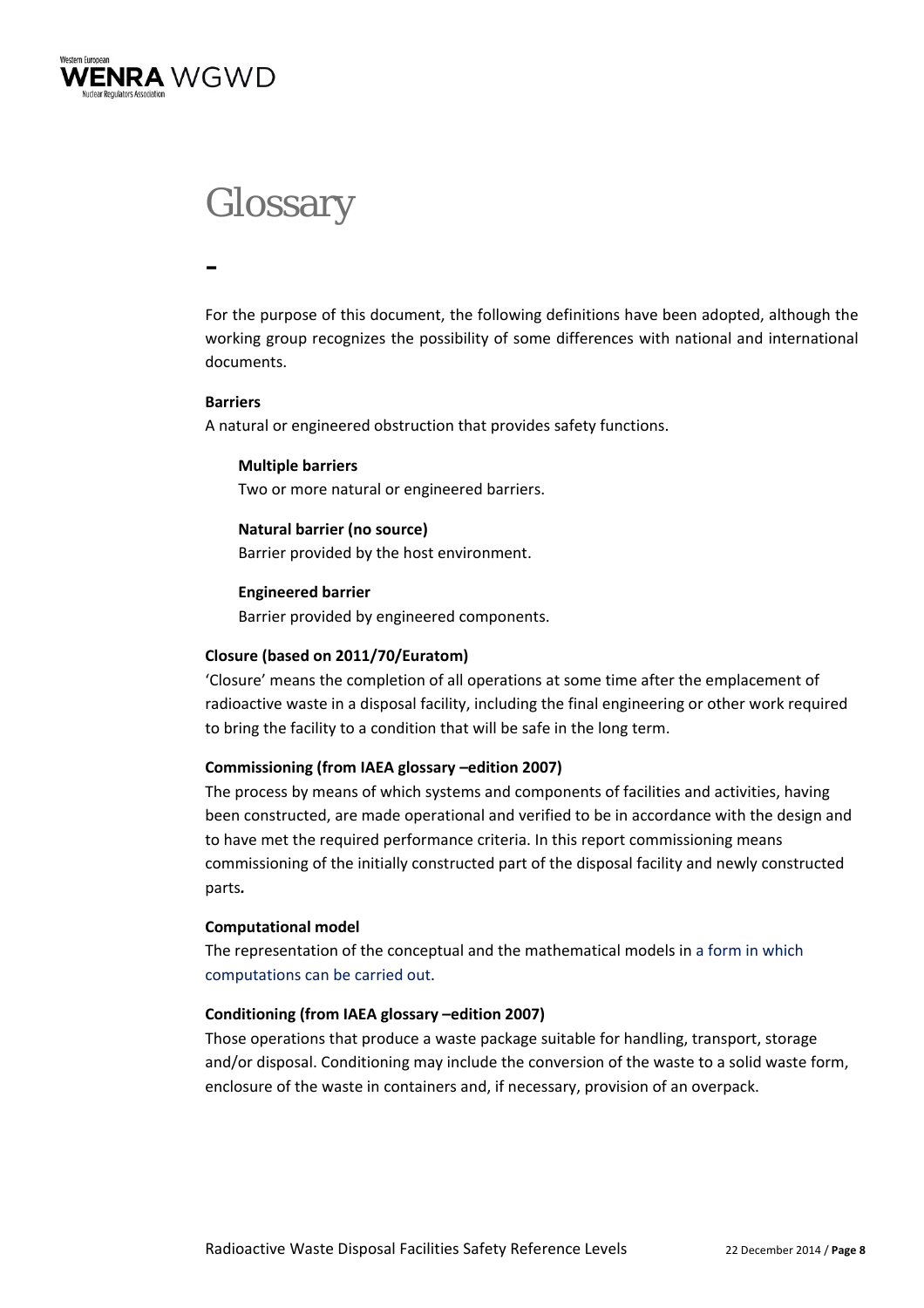

### **Construction (from IAEA glossary –edition 2007)**

The process of manufacturing and assembling the components of a disposal facility, the carrying out of civil works, the installation of components and equipment and the performance of associated tests. Construction includes any necessary excavation work.

Construction work during operation refers to the civil and underground work carried out by the licensee to develop further the disposal facility (e.g.: create new galleries, create new vaults). Construction includes not only initial construction but may also include construction during operation depending on the national program.

### **Containment**

Provisions of a disposal system that limit the release and the dispersion of radioactive substances.

### **Control**

Function, power or means of directing, regulating or restraining. For example, *control* typically implies not only checking or monitoring something but also ensuring that corrective or enforcement measures are taken if the results of the checking or monitoring indicate such a need.

### **Regulatory control**

Control or regulation applied to facilities or activities by a regulatory body.

### **Decommissioning**

**'**In this report, the term decommissioning as applied to a radioactive waste disposal facility includes decontamination, dismantling and removal of ancillary surface facilities, such as waste handling equipment and stores, so that long term protection of the public and the environment is achieved with respect to these facilities. It also includes dismantling and removal of operational equipment from the facility itself, as considered appropriate. Decommissioning is here distinguished from closure which includes all measures necessary to bring a radioactive waste disposal facility to a condition that will be safe in the long term.

### **Design (based on IAEA glossary – edition 2007)**

Development of a concept, detailed plans, supporting calculations and specifications for a facility and its parts.

### **Design basis**

The range of conditions and events taken explicitly into account in the design of a facility, according to established criteria, such that the facility can withstand them without exceeding authorized limits by the planned operation of safety systems.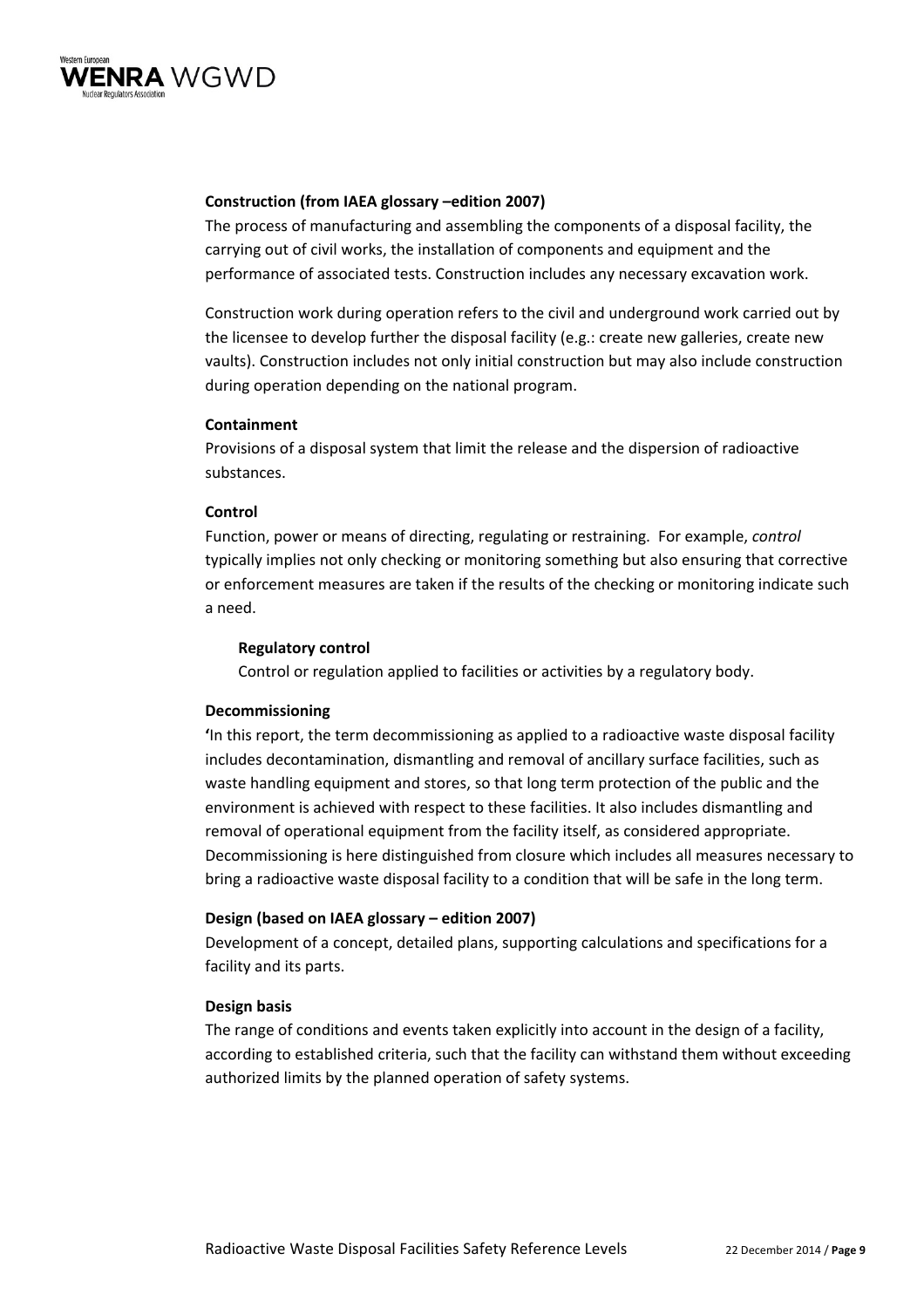

### **Disposal (from IAEA – SSR5).**

Disposal refers to the emplacement of solid radioactive waste into a facility with no intention of retrieving the waste.

### **Disposal facility**

Any facility the primary purpose of which is radioactive waste disposal. Such a facility may include natural and engineered components. It includes the part of the facility where the waste is emplaced and the auxiliary facilities needed for its construction, operation and closure.

### **Disposal facility**

The disposal system is composed of the part of the facility where the waste is emplaced and those parts of the host environment whose properties and behaviour contribute to post‐ closure safety.

### **Experience feedback**

Experience feedback should be provided by a system that facilitates the sharing of experiences that have led to significant corrective actions in human performance, hardware or safety management practices, or have revealed vulnerabilities that are not yet fully incorporated into the safety case. In addition, the system should provide safety relevant information arising from research programss, even if the concern was raised for reasons other than an incident at a disposal or other nuclear facility. The key criterion for sharing experience should not be whether a safety event is significant, but rather whether the safety lesson is significant.

### **Features, events and processes**

The general dictionary definitions of these concepts are (1) feature – a distinctive attribute or aspect of something, (2) event – a thing that happens or takes place, especially one of importance, and (3) process – a naturally or artificially induced sequence of events leading to an outcome or product. In this report, which is concerned with safety aspects of a radioactive waste disposal facility, FEPs are these concepts applied to the waste, to engineered aspects of the disposal facility, to the geological environment, and to interactions among any of these, for the purpose of constructing a safety case.

### **Graded approach (from IAEA glossary –edition 2007)**

- 1. For a system of control, such as a regulatory system or a safety system, a process or method in which the stringency of the control measures and conditions to be applied is proportionate, to the extent practicable, to the likelihood and possible consequences of, and the level of risk associated with, a loss of control.
- 2. An application of safety requirements that is proportionate to the characteristics of the practice or source and to the magnitude and likelihood of the exposures.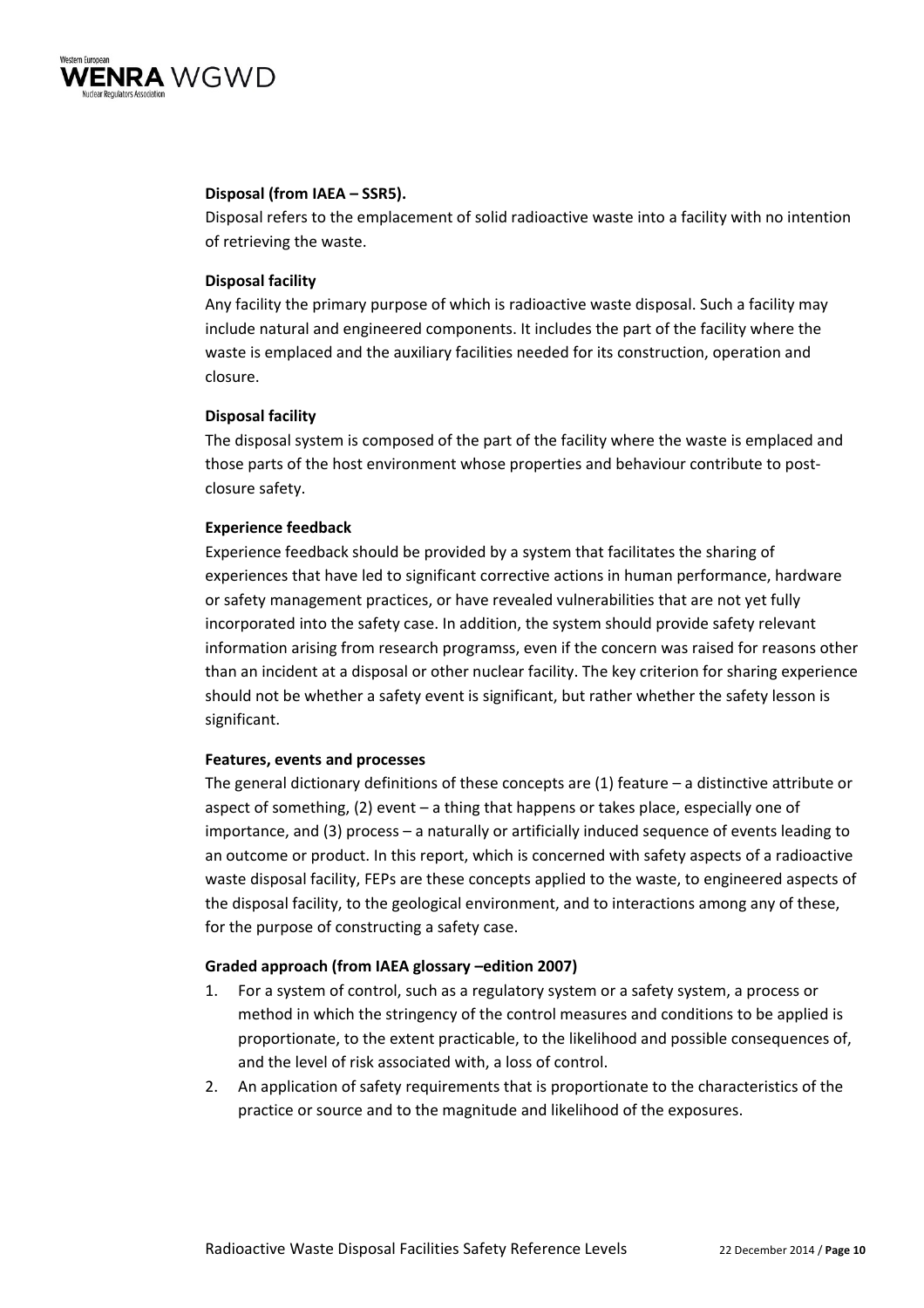

### **Host environment**

The local geology (rock) within which a radioactive waste disposal facility is directly located.

### **Isolation**

Provisions of a disposal system that ensure that the waste is protected from both natural and human external disturbances.

### **Licensee**

The licensee is the legal or natural person or organization having the overall responsibility for a facility or activity (the responsible organization) for waste disposal as specified in a license.

In this document, the term licensee also covers the prospective licensee, when the SRL refers to actions to be implemented prior to the license application. In such a case, the organization responsible for implementing the SRL is the organization in charge of developing the concept of a disposal facility before the license is applied for.

### **Management system**

A set of interrelated or interacting elements (system) for establishing policies and objectives and enabling the objectives to be achieved in an efficient and effective manner. The management system integrates all elements of an organization into one coherent system to enable all the organization's objectives to be achieved. These elements include the organizational structure, resources and processes. Personnel, equipment and organizational culture as well as the documented policies and processes are parts of the management system. The organization's processes have to address the totality of the requirements on the organization as established in, for example, IAEA safety standards and other international codes and standards.

The term management system reflects and includes the evolution in the approach from the initial concept of 'quality control' (controlling the quality of products) through 'quality assurance' (the system to ensure the quality of products) to 'quality management' (the system to manage quality).

### **Model validation**

Model validation is the process of determining whether a conceptual and/or computational model is an adequate representation of the real case being modelled, by comparing the predictions of the model with observations of the real case or with experimental data. Code validation is the assessment of the accuracy of values predicted by the code against relevant experimental data for the important phenomena expected to occur.

### **Model verification**

Model verification is the process of determining that a computational model correctly implements the intended conceptual model or mathematical model; that is, whether the controlling physical equations and data have been correctly translated into the computer code. It includes ensuring that the numerical solutions provided by the computational model are sufficiently accurate for their intended use. System code verification is the review of source coding in relation to its description in the system code documentation.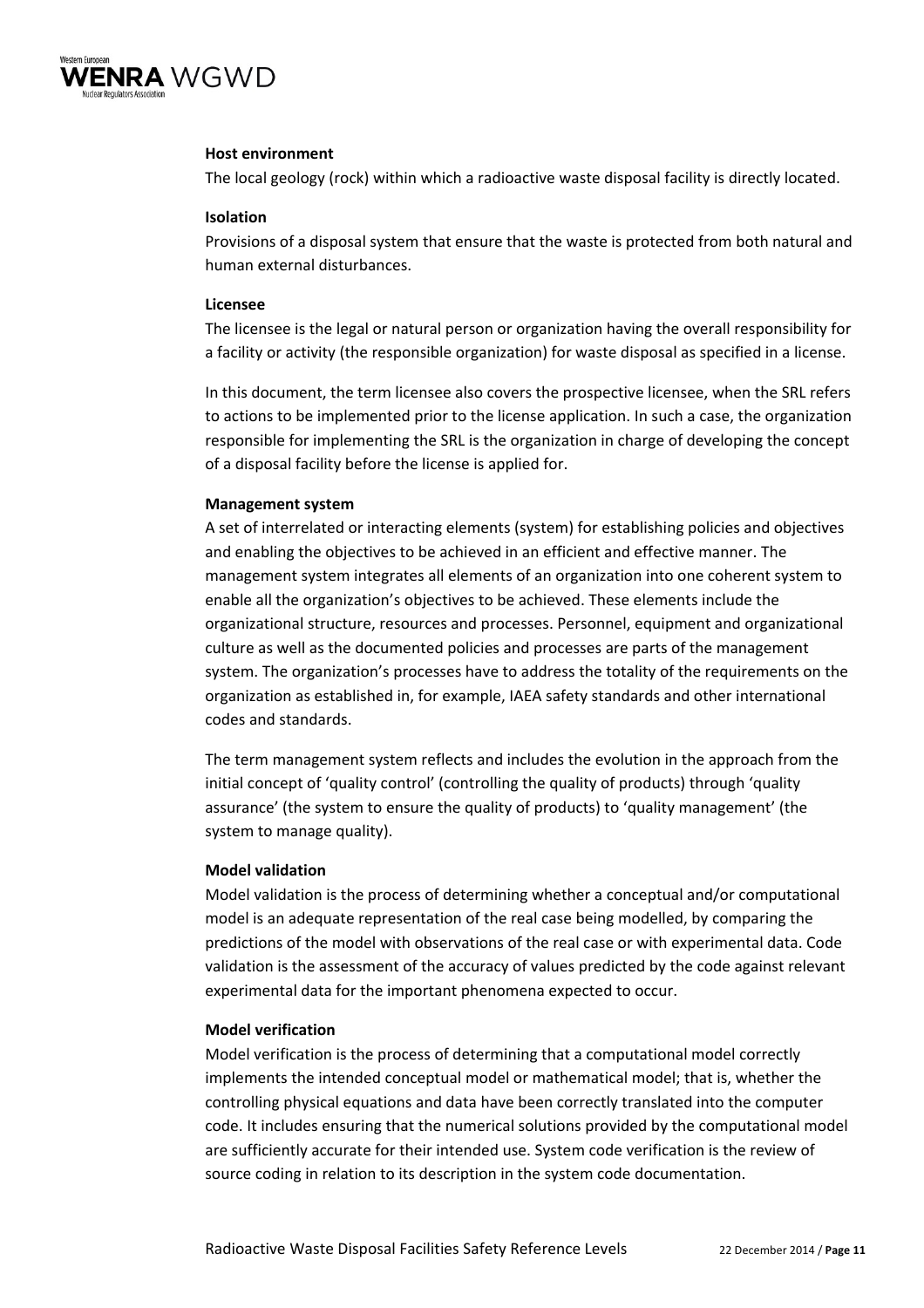

### **Monitoring, inspection, surveillance**

### **Monitoring (adapted from IAEA DS357 – version 15/03/11)**

Continuous or periodic observation and measurements of environmental, engineering, or radiological parameters to help evaluate the behaviour of components of the waste disposal facility and system, or of the impacts of the waste disposal facility and system on the public and the environment.

### **Inspection (from IAEA glossary – edition 2007)**

An examination, observation, measurement or test undertaken to assess structures, systems and components and materials, as well as operational activities, technical processes, organizational processes, procedures and personnel competence.

### **Surveillance**

Overall observation of the disposal facility and system, including monitoring, testing and inspection, during operational phase and, if required, after the closure of the facility.

### **Passive safety feature**

A safety feature which does not depend on an external input and/or continuous supply of media.

### **Post‐closure (based on IAEA SSR‐5)**

Phase beginning at the time when all the engineered containment and isolation features have been put in place, operational buildings and supporting services have been decommissioned and the disposal system is in its final configuration.

### **Postulated initiating events (PIE)**

An event identified during design as capable of leading to anticipated operational occurrences or accident conditions. The primary causes of postulated initiating events may be credible equipment failures and operator errors (both within and external to the facility) or human induced or natural events.

### **Protection and Safety**

The protection of people and the environment against exposure to ionizing radiation or radioactive materials and the safety of radiation sources, including the means for achieving this, and the means for preventing accidents and for mitigating the consequences of accidents should they occur.

Safety is primarily concerned with maintaining control over sources, whereas radiation protection is primarily concerned with controlling exposure to radiation and its effects. Clearly the two are closely connected: radiation protection is very much simpler if the source in question is under control, so safety necessarily contributes towards protection. Sources come in many different types, and hence safety may be termed nuclear safety, radiation safety, radioactive waste safety or transport safety, but protection (in this sense) is primarily concerned with protecting humans and the environment against exposure, whatever the source, and so also is radiation protection.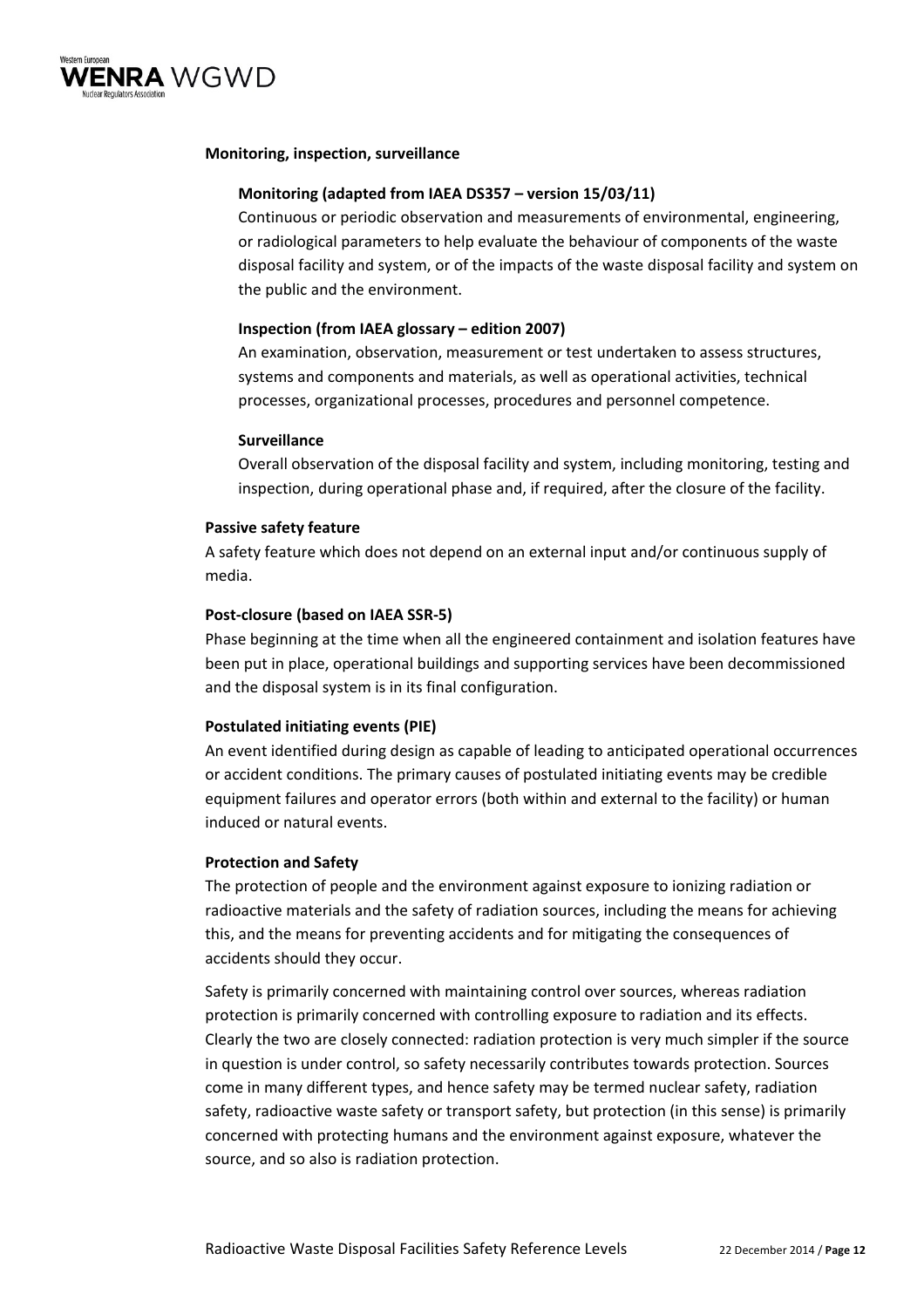

### **Radiation protection**

The protection of people *and the environment* from the effects of exposure to ionizing radiation, and the means for achieving this.

### **Nuclear safety**

The achievement of proper operating conditions, prevention of accidents or mitigation of accident consequences, resulting in protection of workers, the public and the environment from undue radiation hazards.

### **Retrievability**

The ability to retrieve waste that has been disposed of.

### **Reversibility**

The ability to reverse waste disposal operations.

### **Robustness (of a component or a system)**

Ability of a component or system to fulfil its assigned safety functions over the timescale required by the safety case despite perturbing internal and external events and processes, and taking into account uncertainties.

### **Safety**

### **Operational safety**

The protection of people and the environment against radiation risks, and the safety of the facility and activities that give rise to radiation risk as a result of operations (such as construction, waste emplacement, decommissioning and closure) with due consideration to potential exposures during normal operation, anticipated operational occurrences and possible accidents.

### **Post‐closure safety**

Protection of people and the environment against radiation risks after closure of the disposal system taking into account the various possible ways it might evolve.

### **Safety case**

Collection of scientific and technical arguments and evidence in support of the safety of a disposal facility and system.

### **Safety assessment**

Safety assessment entails evaluating the performance of a disposal system and quantifying its potential radiological impact on human health and the environment. Safety assessment is a major component of the safety case for a disposal facility and should take account of the potential radiological impacts of the facility, both in operation and after closure. Radiological impacts may arise from gradual processes after closure that may cause the facility and its components (e.g. natural and engineered barriers) to degrade, and from discrete disturbing events that could affect the isolation of the waste (e.g. earthquakes, faulting and inadvertent human intrusion). Safety assessment should demonstrate whether the disposal facility complies with applicable regulatory requirements.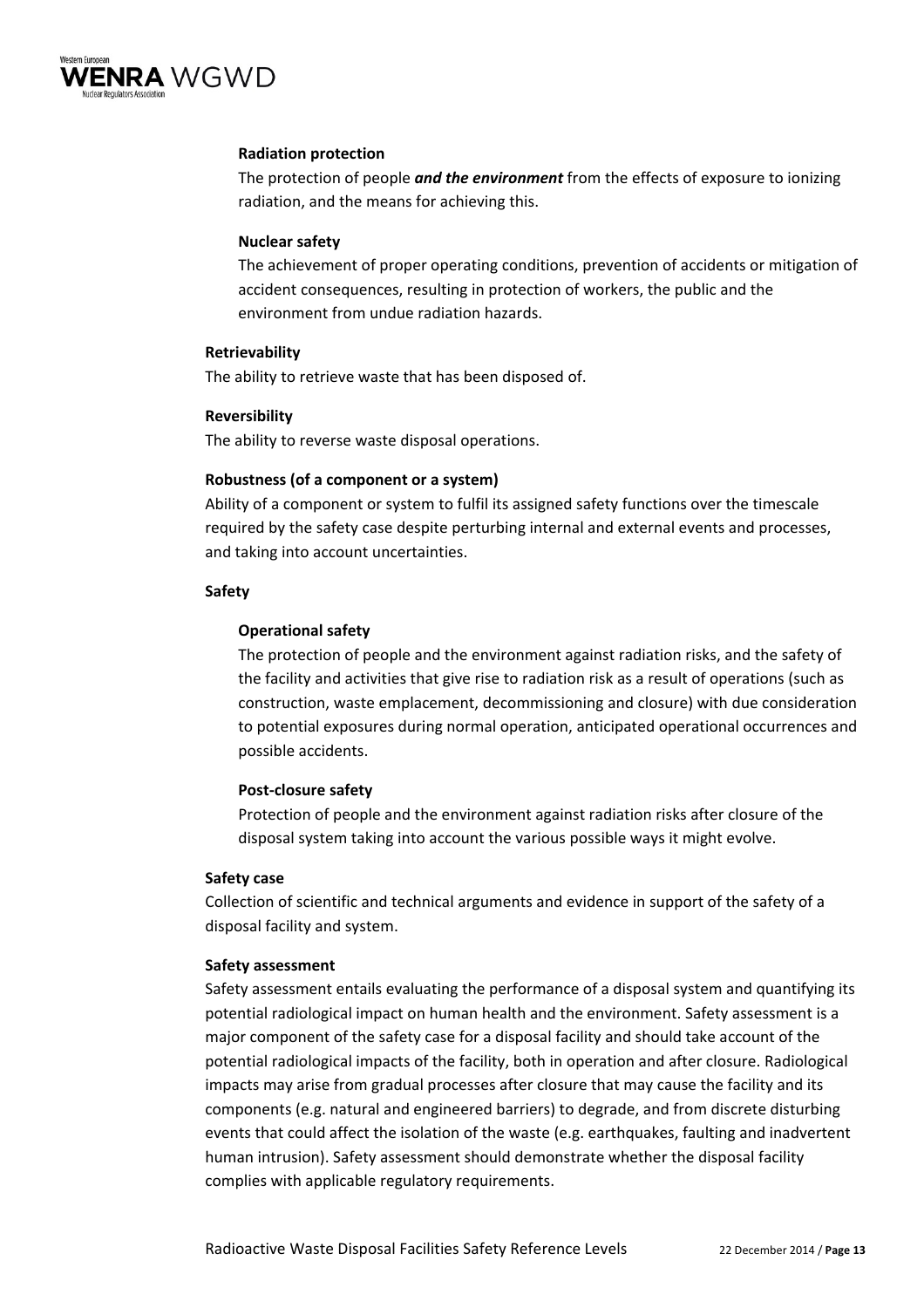

### **Safety functions (based on IAEA SSR5, para 3.32)**

Specific function that must be provided for safety, either during operation of the disposal facility (operational safety functions) or after the closure of the disposal system (post‐closure safety functions).

### **Operational safety functions**

are provided by technical systems and control actions.

### **Post‐closure safety functions**

are provided by engineered and natural barriers and post-closure control actions (if any). They are achieved by means of physical or chemical properties or processes that contribute to containment and isolation, such as: impermeability to water; limited corrosion, dissolution, leach rate and solubility; and retention.

### **Scenario (based on IAEA SSG‐23)**

Scenarios are descriptions of alternative possible evolutions, or alternative possible future states, of the disposal system. The development of scenarios is used to identify and define 'assessment cases' that are consistent with the assessment context. Each assessment case may represent or bound a range of similar possible evolutions or states of the disposal system.

Different types of scenario are usually considered in an assessment, including a 'base case scenario' and 'alternative evolution scenarios', which will include disturbing events and processes, and may explore other uncertainties relating to the base case. The alternative scenarios will have most aspects in common with the base case scenario, but particular aspects will differ between the scenarios, so as to explore the sensitivity of the safety assessment to those aspects.

Two main methods have been used for constructing scenarios. The first may be described as a 'bottom‐up' method and is based on screening of features, events and processes. Use of this method requires a comprehensive list of possible or postulated features, events and processes as a starting point. The second may be described as a 'top‐down' method and is based on analyses of how the safety functions of the disposal system may be affected by uncertainties and by disturbing events and processes.

### **Site characterization**

Detailed surface and subsurface investigations and activities at a selected site and its environment.

### **Siting (from IAEA glossary – edition 2007)**

The process of selecting a suitable site for a disposal facility, including appropriate assessment and definition of the related design bases. The siting process for a disposal facility is particularly crucial to its post‐closure safety; it may therefore be a particularly extensive process, and can be divided into the following stages: concept and planning, area survey, fundamental site characterization, site confirmation.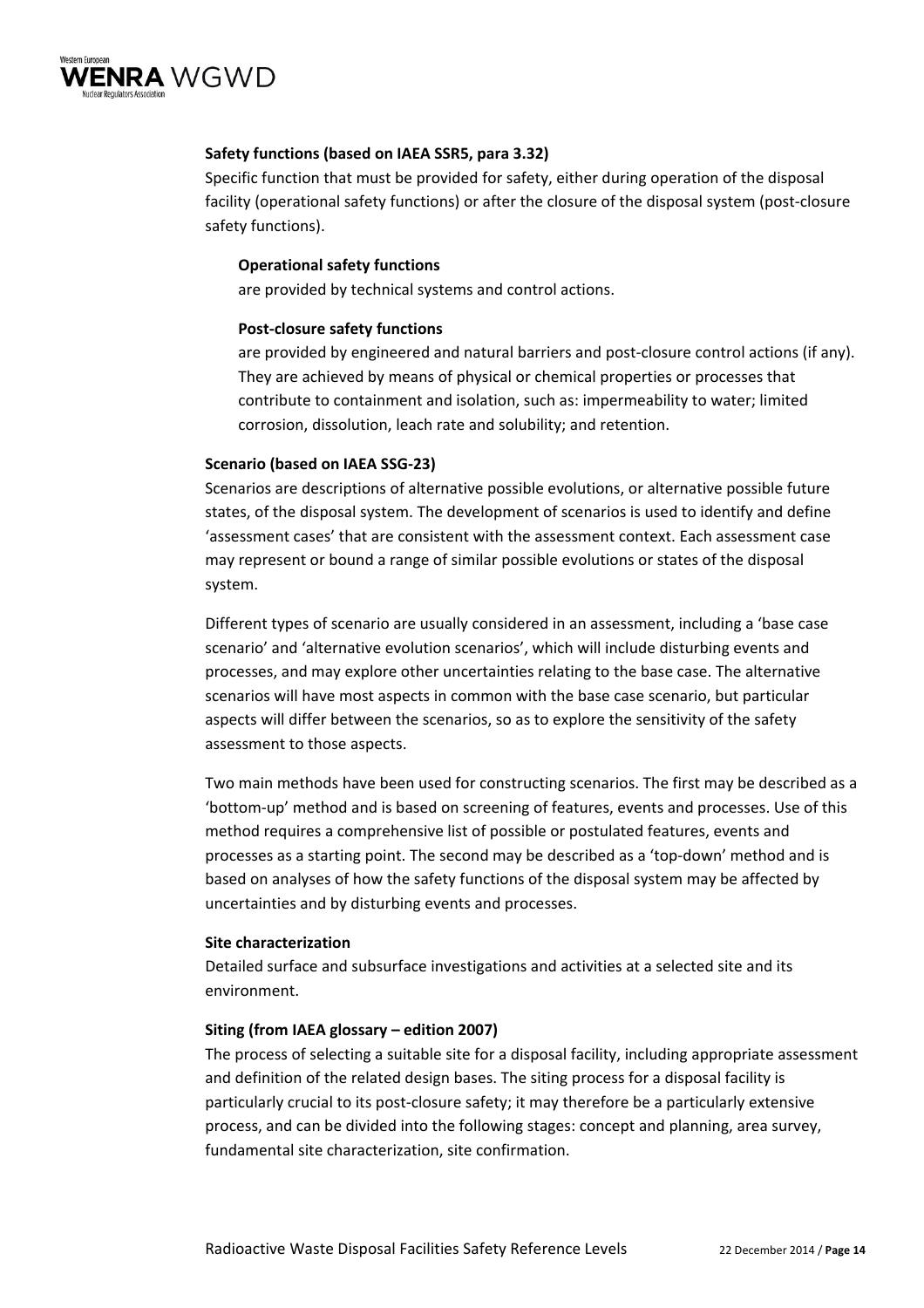

### **Standards**

Measures of quality or suitability for a specified purpose, recognized by authority or by general consent and expressed in terms of quantitative and/or qualitative rules or criteria. Examples are quality standards and safety standards.

### **Structures, systems and components (SSCs)**

A general term encompassing all of the elements (items) of a facility or activity which contribute to protection and safety, except human factors.

Structures are the passive elements: buildings, vessels, shielding, etc.

A system comprises several components, assembled in such a way as to perform a specific (active) function.

A component is a discrete element of a system or structure.

### **Uncertainties**

Uncertainties are lack of sureness or knowledge in any of several respects about something. Relevant uncertainties in the context of this report are uncertainties that may affect the overall safety of the disposal facility and system.

In the particular context of safety assessment of a waste disposal system, safety demonstration is particularly subject to uncertainties because of the long timescales that may be involved. Relevant uncertainties to be considered relate to data or parameter values considered in the safety assessment; limited understanding of certain mechanisms, modelling difficulties and the general lack of knowledge about the future.

### **Uncertainty management**

Process of accounting for, grading and eliminating, reducing or otherwise dealing with the uncertainties involved with establishing the safety case. This may include uncertainties managed at the level of the safety concept and design as well as those considered in the safety assessment.<sup>1</sup>

### **Waste acceptance criteria (for disposal)**

Criteria applicable to waste packages and unpackaged waste accepted for emplacement in a disposal facility. Such criteria must be fully consistent with the safety case for the disposal facility in operation and after closure. They may include criteria introduced for operational as well as for safety reasons. They may be specified by the regulatory body or by an operator. If specified by an operator, they may be approved by the regulatory body.

**<sup>1</sup>** Uncertainties and the way of dealing with them can be divided in various categories:

<sup>1.</sup> Uncertainties with minor influence on the results of safety assessment need not necessarily further consideration.

<sup>2.</sup> Reducible uncertainties with substantial influence on the results of safety assessment should be reduced through e.g. further research, improved modelling or design modifications. Irreducible uncertainties with substantial influence on the results of safety assessment should be consid‐ ered through e.g. specific scenarios, conservative assumptions or probabilistic assessments.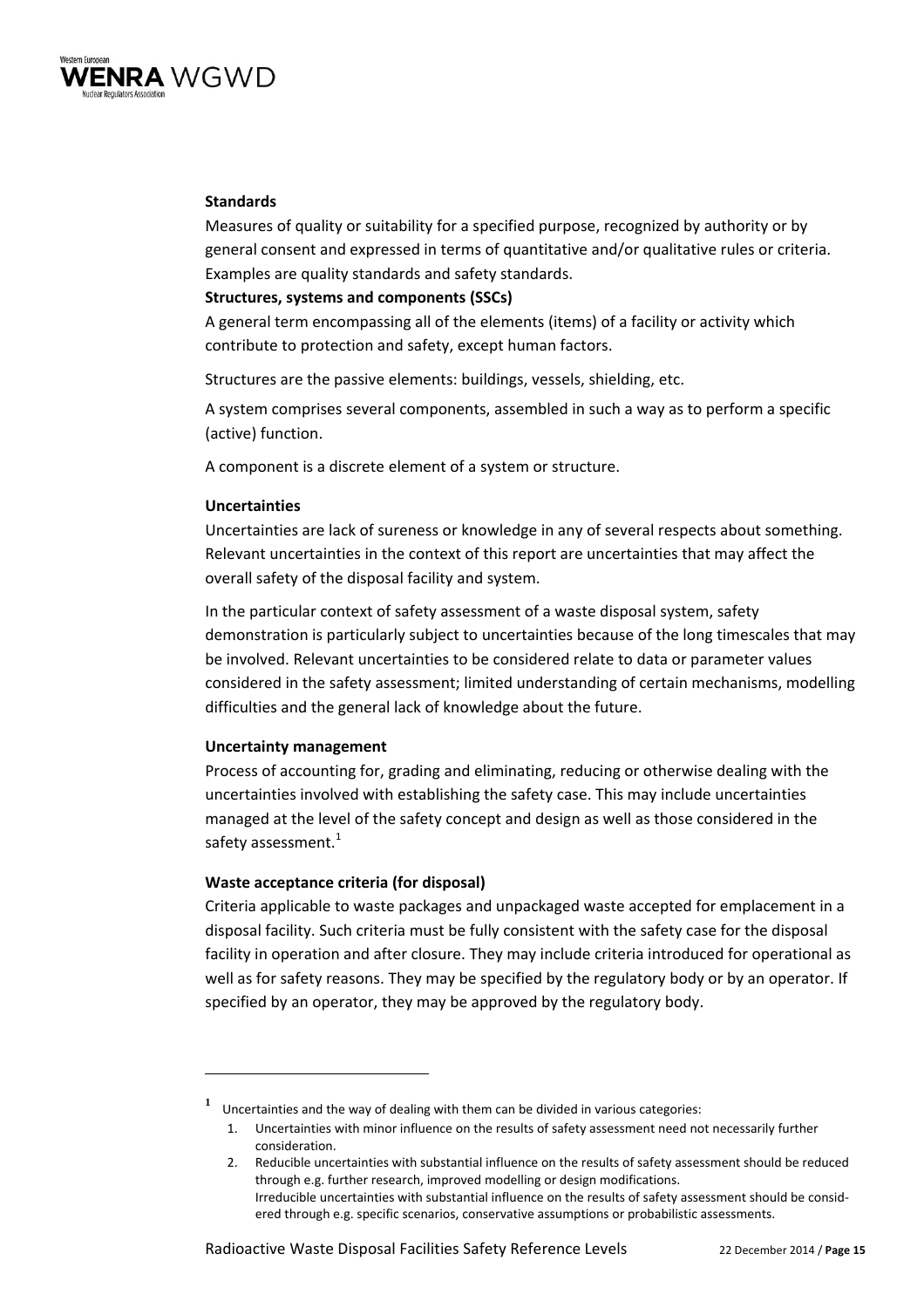

### **Waste form (from IAEA glossary – edition 2007)**

Waste in its physical and chemical form after treatment and/or conditioning (resulting in a solid product) prior to packaging. The waste form is a component of the waste package.

### **Waste package (from IAEA glossary – edition 2007)**

The product of conditioning that includes the waste form and any container(s) and internal barriers (e.g. absorbing materials and liners), as prepared in accordance with requirements for handling, transport, storage and/or disposal.

### **Waste producer (from IAEA glossary – edition 2007)**

The operating organization of a facility or activity that generates waste. For this report the scope of the term waste producer is extended to any organization responsible for the management of the waste: either the waste producer himself or a license holder to whom this responsibility has been entrusted by competent authorities.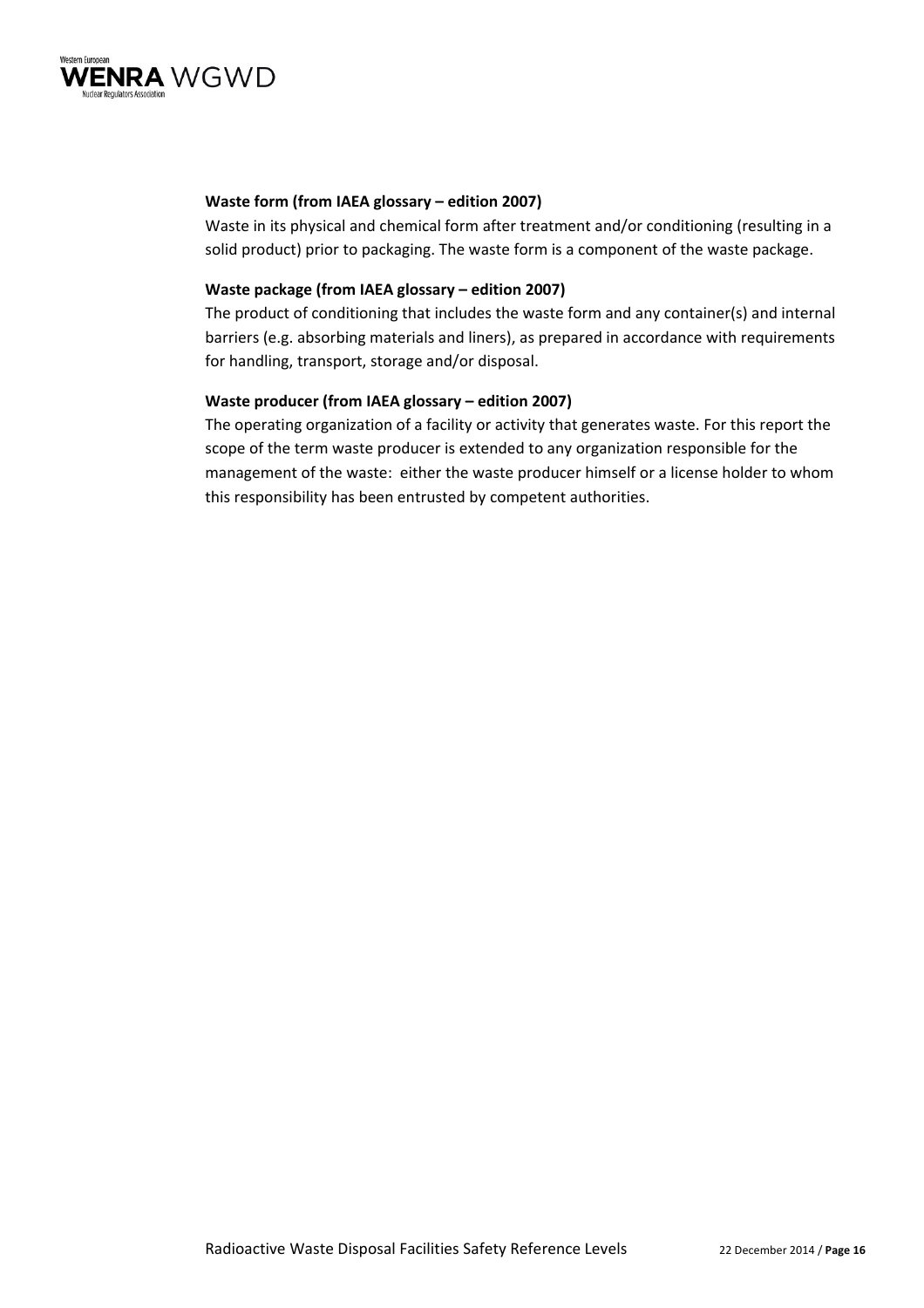

### List of Abbreviations

-

| ALARA       | As low as reasonably achievable                    |
|-------------|----------------------------------------------------|
| EU          | European Union                                     |
| IAEA        | International Atomic Energy Agency                 |
| NEA         | Nuclear Energy Agency (OECD)                       |
| OLC         | Operational limits and conditions                  |
| PIE         | Postulated initiating event                        |
| PSR         | Periodic safety review                             |
| R&D         | Research and development                           |
| <b>RHWG</b> | (WENRA) Reactor Harmonization Working Group        |
| SC          | Safety case                                        |
| SSCs        | Structures, systems and components                 |
| SRL         | Safety reference level                             |
| WAC         | Waste acceptance criteria                          |
| WENRA       | Western European Nuclear Regulators' Association   |
| WGWD        | (WENRA) Working Group on Waste and Decommissioning |
|             |                                                    |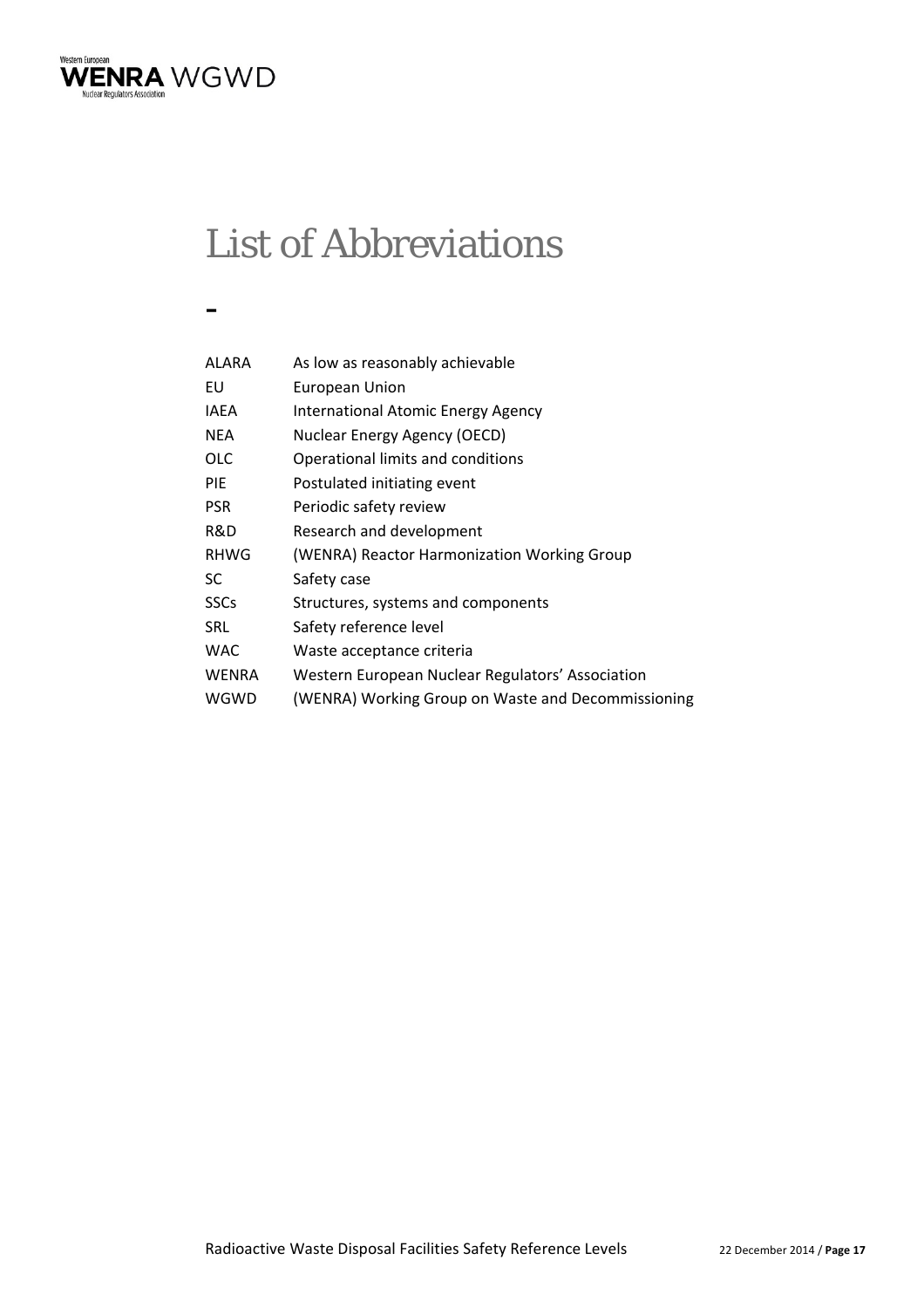

-

# Part 1 Introduction and Methodology

Radioactive Waste Disposal Facilities Safety Reference Levels 22 December 2014 / **Page 18**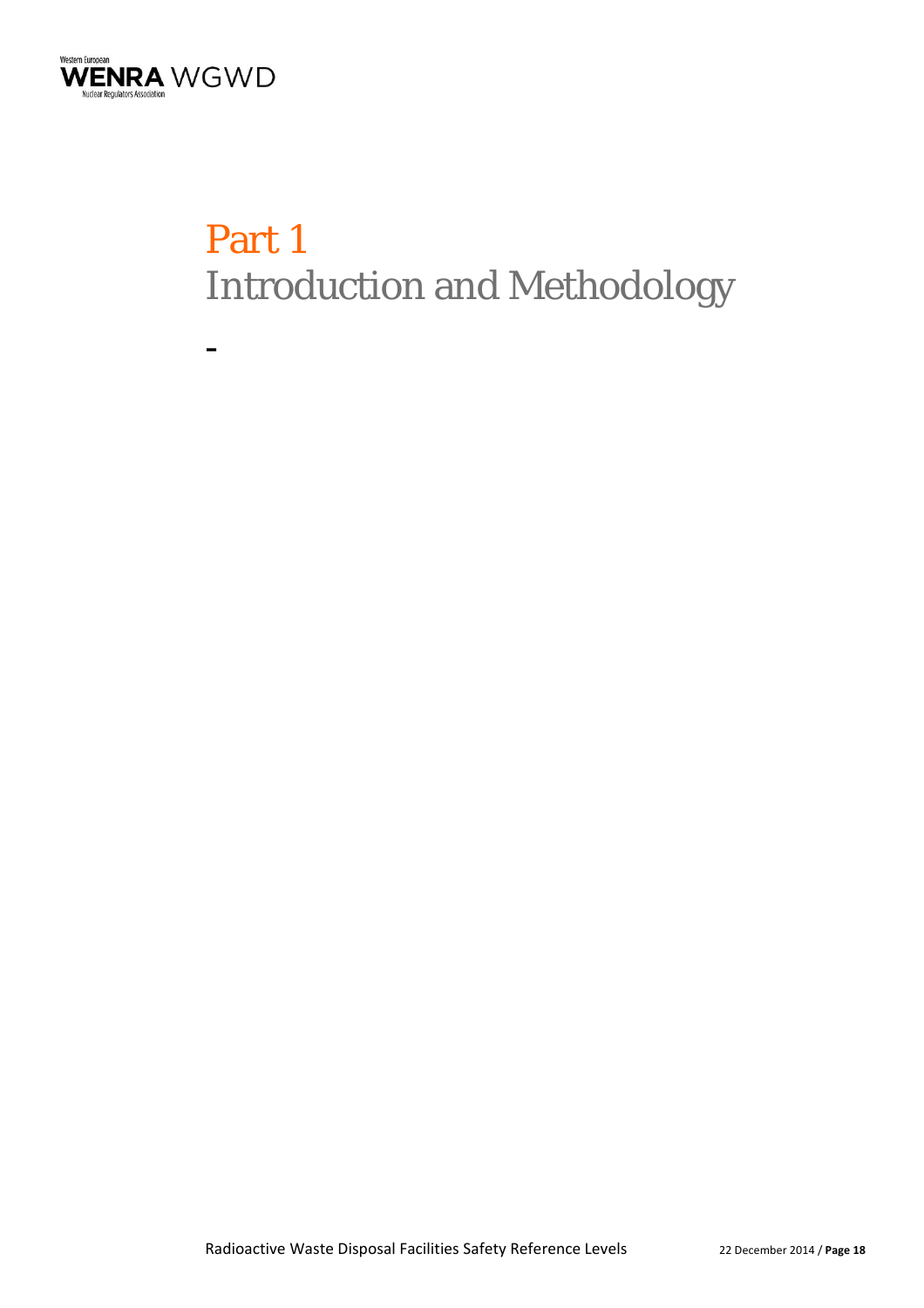

### 1.1 Introduction

-

This report is the result of an effort by the Working Group on Waste and Decommissioning (WGWD) of WENRA, from 2009 to 2014. It presents the safety reference levels (SRLs) for specialized radioactive waste disposal facilities that are thought to be a good basis for future harmonization on a European level.

The SRLs cannot be considered as independent European safety requirements because current legislation in WENRA member states would not allow that due to fundamental differences reflecting the historical development in European countries. The SRLs are a set of requirements against which the situation of each country is assessed and it is each country's responsibility to implement actions to ensure that these levels are reached.

### **1.1.1 Background**

WENRA, which was established in February 1999, is the association of the Heads of nuclear regulatory authorities of European countries with at least one nuclear power plant in construction, operation or decommissioning phase. WENRA was formally extended in 2003 to include new and future European Union (EU) member states. Currently the following countries are members of WENRA: Belgium, Bulgaria, the Czech Republic, Finland, France, Germany, Hungary, Italy, Lithuania, the Netherlands, Romania, Slovenia, the Slovak Republic, Spain, Sweden, Switzerland and the United Kingdom. Recently various other states have been appointed to WENRA meetings with the status of "observers". However such states have not yet been participating in the work of WGWD and have not taken part in the preparation of this report.

The original objectives of the Association were:

- to provide the EU institutions with an independent capability to examine nuclear safety and its regulation in applicant countries,
- to provide the EU with an independent capability to examine nuclear safety and regulation in candidate countries,
- to evaluate and achieve a common approach to nuclear safety and regulatory issues which arise.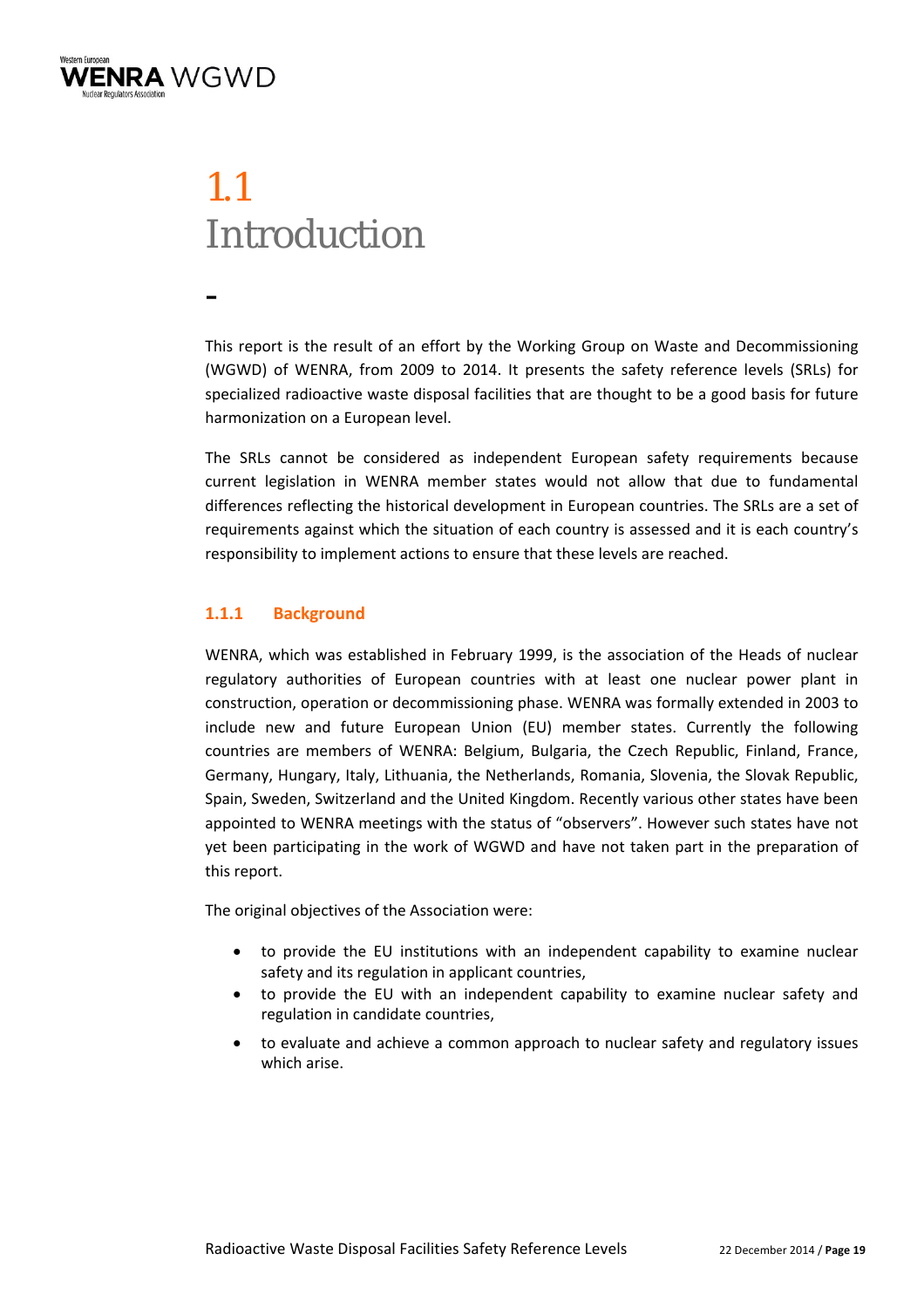

The second objective of WENRA has been fulfilled by the preparation of a report on nuclear safety in candidate countries having at least one nuclear power plant. After May  $1<sup>st</sup>$ , 2004, when most of these candidate countries became regular EU member states, the new WENRA tasks, based on first and third original Association's objectives, became:

- providing the European Union institutions with an independent capability to examine nuclear safety and its regulation in applicant countries and
- developing common approaches to nuclear safety and regulations and to encourage the harmonization of practices.

To perform these tasks two working groups within the WENRA have been established ‐ Reactor Harmonization Working Group (RHWG) and Working Group on Waste and Decommissioning (WGWD). The work of WGWD has started in 2002.

### **1.1.2 Objective**

The objective of this report is to provide SRLs for specialized radioactive waste disposal facilities in line with the safety objectives described by the Council Directive 2011/70/Euratom of 19 July 2011 establishing a Community framework for the responsible and safe management of spent fuel and radioactive waste. This project adopts the position, in accordance with the Directive, that radioactive waste, including spent fuel when considered as waste, requires containment and isolation from humans and the living environment over the long term. Its specific nature (content of radionuclides) requires arrangements to protect human health and the environment against dangers arising from ionizing radiation, including disposal in appropriate facilities as the end point of its management. Although the safety objective is the same whatever the type of disposal facility, the means for reaching it may differ considerably depending on the type of waste to be disposed of. The requirements should accordingly be implemented using a graded approach as stated by the Directive, proportionate to the hazard of the radioactive waste.

The SRLs in this report are oriented toward licensees of the radioactive waste disposal facilities, who are responsible for the safety of such facilities until the termination of the licenses. Prior to a license application, the SRLs require action to be undertaken by the organization responsible for developing a disposal concept. For example, quality assurance programs and a properly structured organization are needed to ensure appropriateness of actions undertaken before the licensing process is started. The SRLs apply particularly to geological disposal facilities, where development of the project is likely to span over several decades and preparatory work - mainly geological investigations and R&D programs - needs to be implemented before the license application. When a requirement applies to a future licensee who is not yet regulated under nuclear regulation, the future licensee will need to demonstrate that it has fulfilled the requirement in order to obtain a license. Some of the SRLs can also be used by the regulatory body for the review and evaluation of the safety of disposal facilities.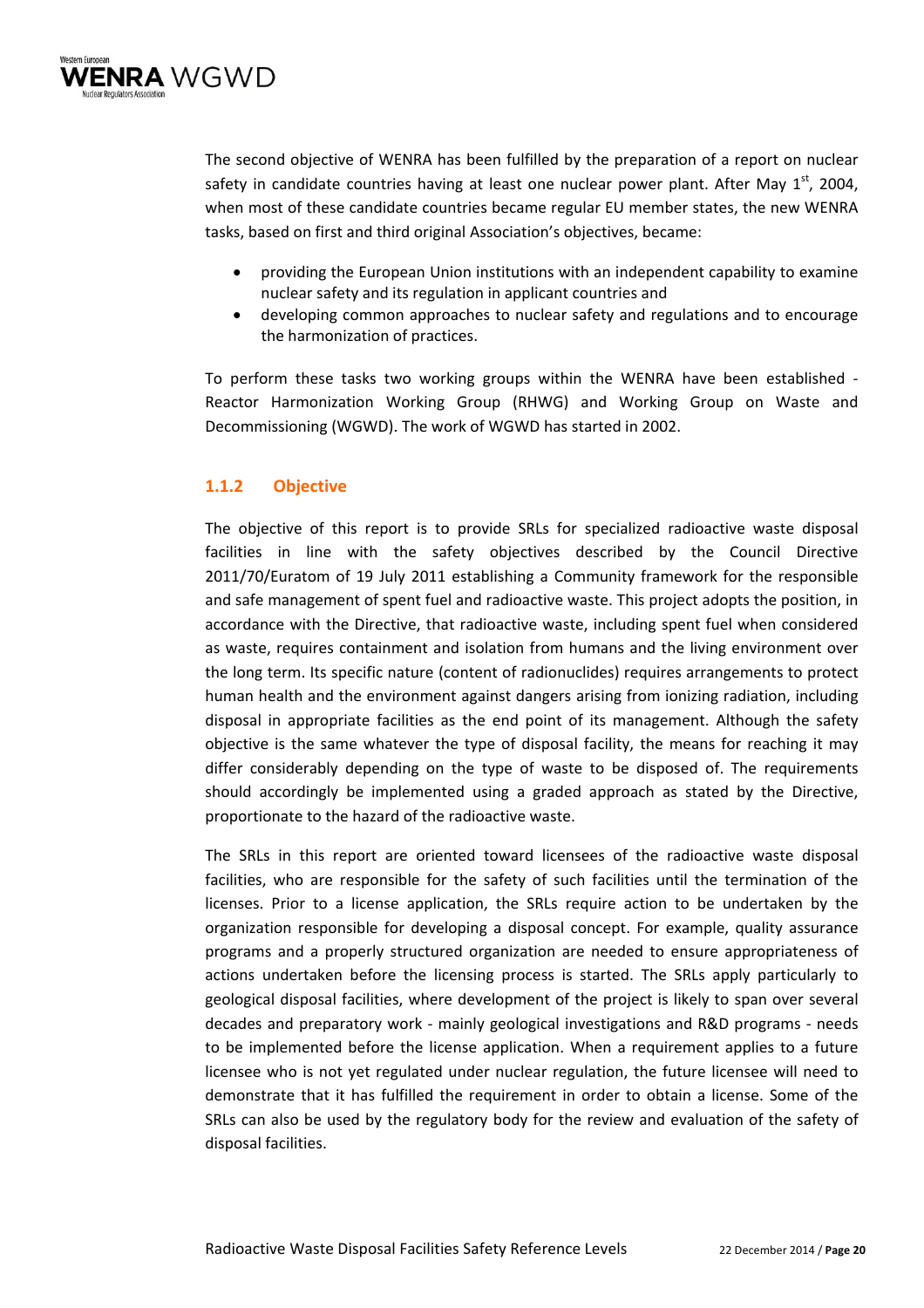

According to the WENRA policy statement the harmonization process of the national legal systems in member states should be completed by the year 2010. In 2009 WENRA decided to extend the deadline in case of the disposal SRLs. WENRA also intends to provide, in the future, SRLs for waste processing, to complement the sets of SRLs for radioactive waste management.

### **1.1.3 Scope**

The SRLs are focused on near surface, intermediate depth or deep geological facilities for disposal of radioactive waste in solid form. In the case of geological disposal, this can include spent fuel when it is regarded as radioactive waste. As this document is intended to cover a wide range of facilities, the application of the reference levels to particular facilities will need to be proportionate to the hazards associated with the wastes being disposed of, and to be interpreted in accordance with the type of facility.

This report has been broadly modelled on previous reports prepared by the WENRA WGWD such as the Storage report and the Decommissioning report, but taking into account the particular issues associated with radioactive waste disposal. It has also taken into account a wide range of international and national documents relating to radioactive waste disposal, especially including those listed under "Methodology" below. Certain decisions were taken by the WGWD to limit the scope of the report. These are explained in later paragraphs of this "Scope" section.

In some countries disposal facilities for very low level waste are not regulated under the regulations for nuclear facilities. Even in this case, it is recommended that the requirements developed in this report are taken into consideration in a suitably proportionate manner for these facilities.

Residual materials containing radionuclides of natural origin (NORM - mining and mineral processing waste as referred to in IAEA SSR‐5) are not within the scope of this report. Various ways of managing such waste are implemented in different countries, depending on the characteristics and level of activity of the waste. Some of this waste may be managed in radioactive waste disposal facilities with respect to the level of radioactivity, for example as low‐level radioactive waste. Other types of waste may be managed either in landfills or even directly on the sites where they were produced, when intrinsic radioactivity is low and there are large amounts of waste. Although not within the scope of this report, it is recommended that in this last case some surveillance may be implemented to confirm the safe management of this waste.

The site selection process is not addressed in the report because this process is specific to each country taking into account societal and political considerations and different regulatory regimes. The SRLs presented here might, however, inform considerations during the site selection process. SRLs in this report start with the disposal facility development covering all aspects of safety once a site has been selected.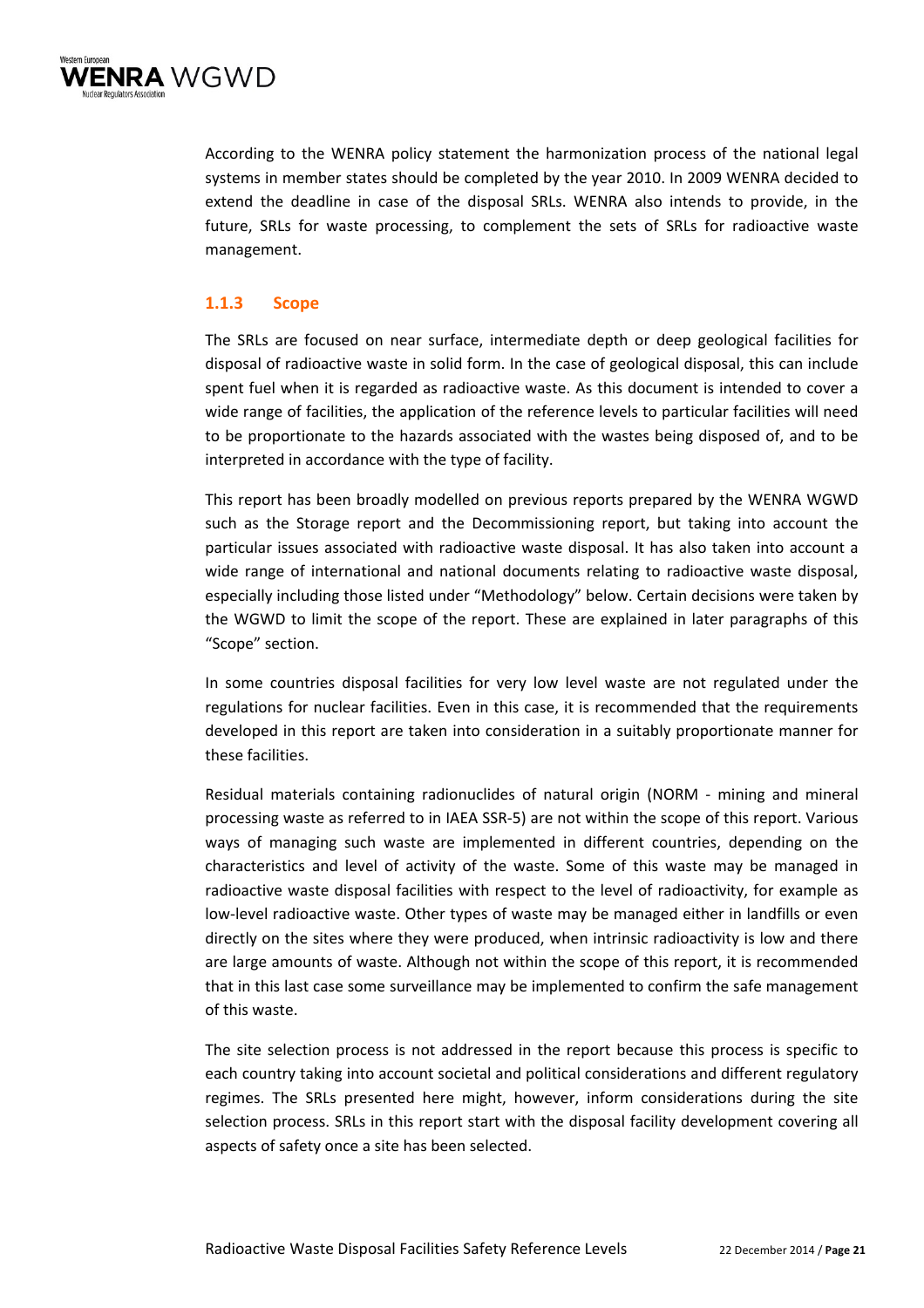

Decommissioning aspects of disposal facilities are not regulated in this report. SRLs of the WENRA decommissioning report are to be applied, as appropriate.

After closure, safety of the disposal system is provided by means of passive safety features, possibly accompanied by surveillance, particularly for near surface disposal facilities. The license will be terminated after a period of surveillance under regulatory control, when all the necessary technical, legal and financial requirements have been fulfilled. Thereafter, the assignment of responsibilities is outside the scope of this report.

Because WGWD members do not all regulate the following matters, WGWD has concentrated on relevant nuclear and waste safety requirements and, in particular, it has not taken into account other regulatory requirements such as Environmental Impact Assessment regulation (required by EU directives), discharge authorization, chemical toxicity of radioactive waste disposed of, management of non‐radioactive waste, conventional occupational health and safety, physical protection including safeguards, and funding issues. These other regulatory requirements should be treated in accordance with the applicable national regulatory systems.

Article 27 of Council Directive 2011/70/Euratom states that: "Member States should ensure that adequate funding is available for the management of spent fuel and radioactive waste." As specified in the Directive, the Member State has ultimate responsibility for funding radioactive waste management. However, based on the "polluter pays" principle, within the Member State funding should come from the organization responsible for the waste. The licensee of the disposal facility may also have responsibilities relating to assessing costs for disposal and to ensuring proper funding mechanisms for development, operation and closure of the facility. In some cases the licensee of the disposal facility may be the same as the organization responsible for the waste. Because of the special nature and potential complexity of the funding issue we have not judged it appropriate to deal with it in this report. If WGWD were to specify a requirement on this topic this might be considered in its future reports on waste processing and management. It has to be kept in mind that, in some countries, these matters are addressed by other national regulatory organizations.

With respect to chemical toxicity of the waste, the WGWD recognizes that, although not always in the mandate of its members, protection from the non-radioactive hazardous content of the waste represents an important issue. Therefore the WGWD members stress the need for this issue to be duly handled by the licensee, so as to comply with the appropriate regulatory requirements.

### **1.1.4 Structure**

The report consists of two main parts. Following this introduction, Section B presents the general methodology that was followed to develop the SRLs and to analyze their application in participating countries. Part II of the report presents the specific waste disposal reference levels and the corresponding appendices.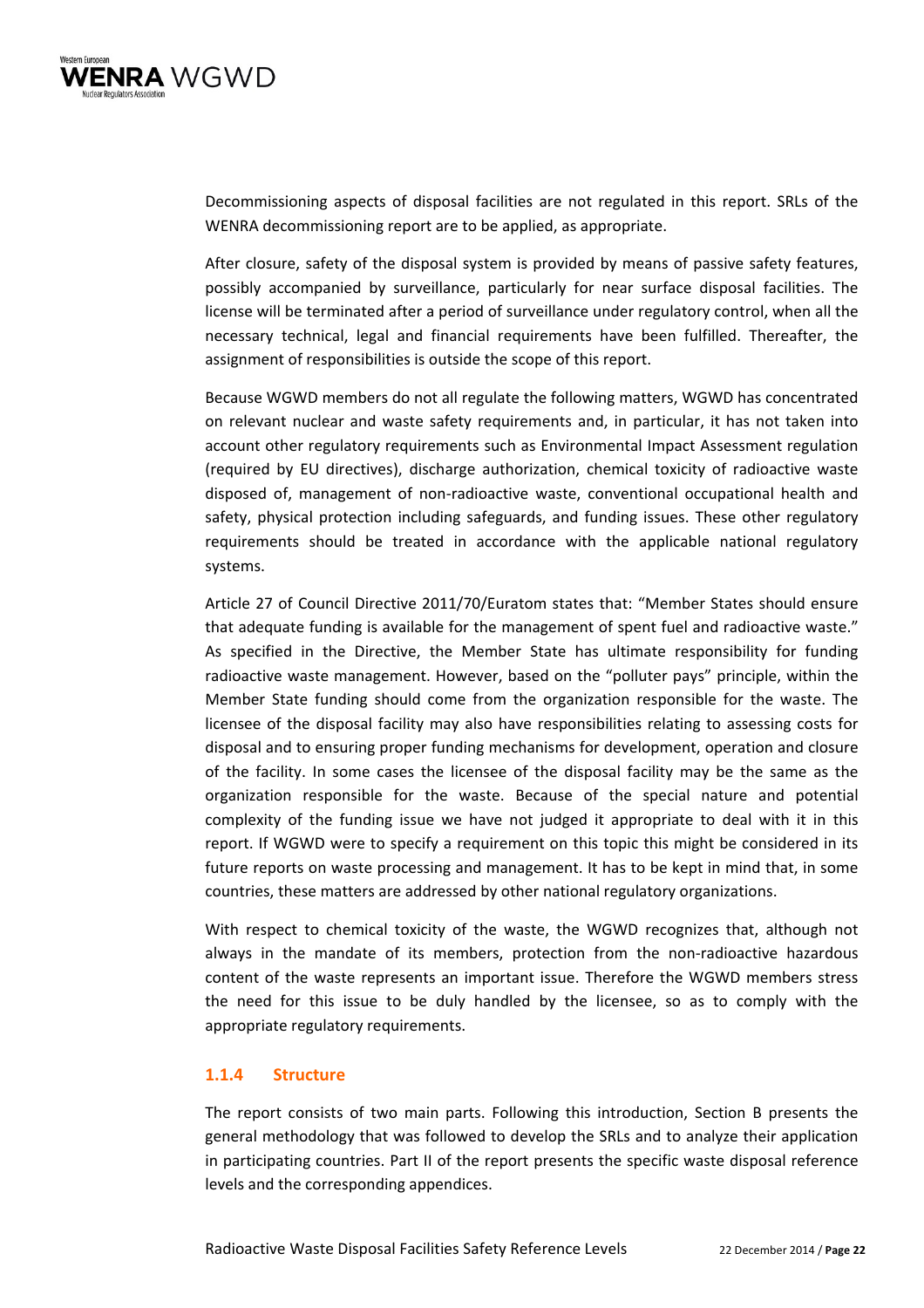

### 1.2 Methodology -

The working methodology of WGWD has gone through several steps and changes since 2002, when the working group was established. A list of topics to be covered by WGWD was defined taking into account the common field of responsibility of WENRA members. Generally for the development of disposal SRLs relevant the following IAEA documents were considered:

- Fundamental Safety Principles, IAEA Safety Fundamentals SF‐1, Vienna (2006).
- Governmental, Legal and Regulatory framework for Safety. IAEA General Safety Requirements, GSR Part 1, Vienna (2010).
- Radiation protection and safety of radiation sources: International Basic Safety Standards, IAEA General Safety Requirements, GSR Part 3, Vienna (2011).
- Safety assessment for facilities and activities, IAEA General Safety Requirements, GSR Part 4, Vienna (2009).
- Predisposal Management of Radioactive Waste ‐ Safety Requirements; IAEA General Safety Requirements, GSR Part 5, Vienna (2009).
- Disposal of Radioactive Waste No. SSR‐5; IAEA Specific Safety Requirements, Vienna (2011).
- Classification of radioactive waste, IAEA General Safety Guide, GSG‐1, Vienna (2009).
- Geological disposal facilities for radioactive waste, IAEA Specific Safety Guide, SSG‐14, Vienna (2011).
- The Safety Case and Safety Assessment for the Disposal of Radioactive Waste, IAEA Specific Safety Guide, SSG‐23, Vienna (2012).
- Periodic Safety Review for Nuclear Power Plants, IAEA Specific Safety Guide, SSG-25, Vienna (2013).
- Near Surface Disposal of Radioactive Waste, IAEA Specific Safety Guide, SSG‐29, Vienna (2014).
- Monitoring and Surveillance of Radioactive Waste Disposal Facilities, IAEA Specific Safety Guide, SSG‐31, Vienna (2014).
- Preparedness and Response for a Nuclear or Radiological Emergency, IAEA General Safety Requirements, GS‐R‐2, Vienna (2002).
- Management Systems for Facilities and Activities, Safety Requirements, IAEA General Safety Requirements, GS‐R‐3, Vienna (2006).2
- Safety of Nuclear Fuel Cycle Facilities, IAEA Safety Requirements, NS‐R‐5 (Rev. 1), Vienna (2014).
- The management system for the disposal of radioactive waste, IAEA Safety Guide, GS‐G‐3.4 , Vienna (2008).

  $<sup>2</sup>$  IAEA GS-R-3 is currently being revised</sup>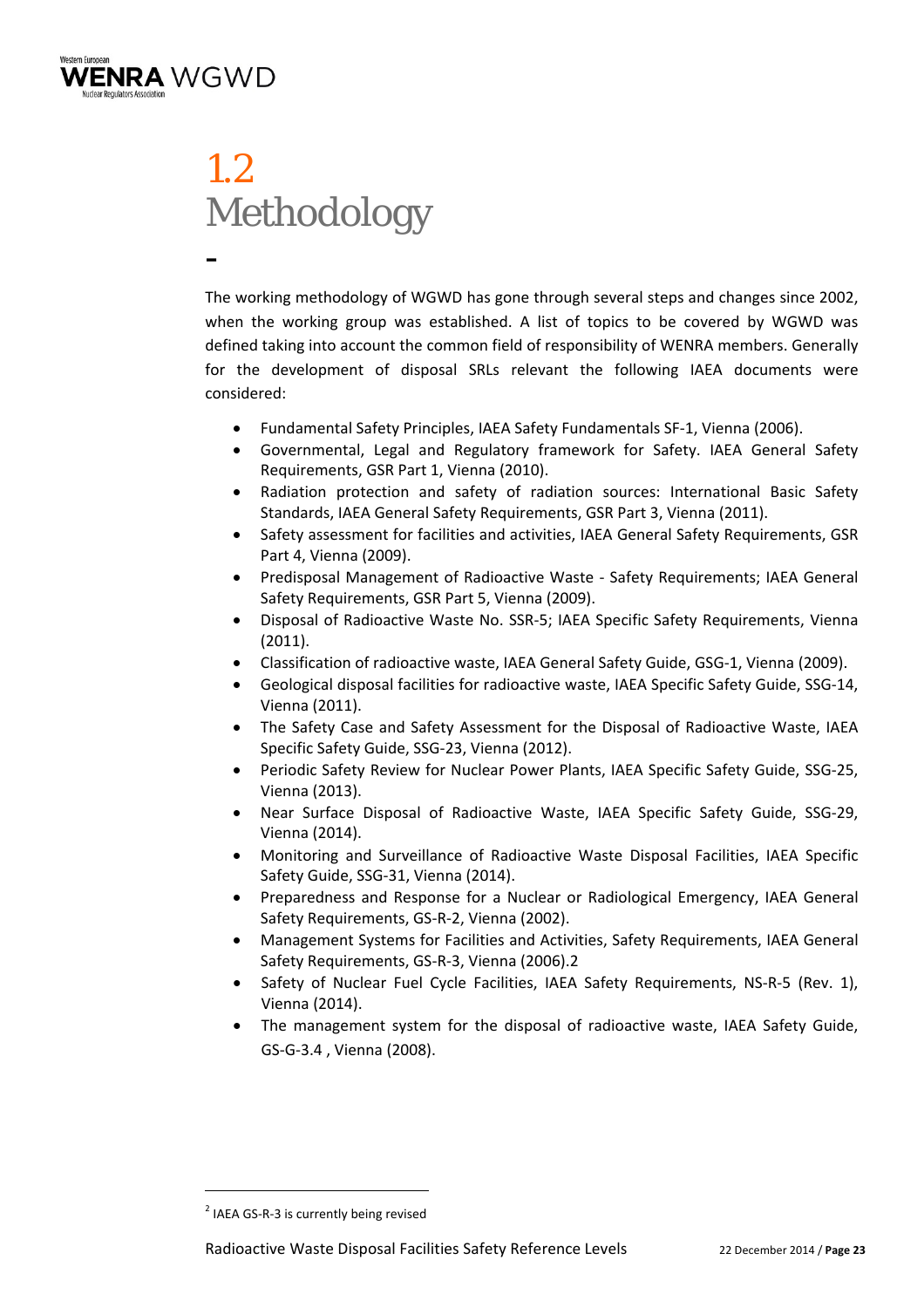

Other international/European standards and recommendations relevant for disposal of spent fuel and radioactive waste:

- Joint convention on the safety of spent fuel management and on the safety of radioactive waste management. INFCIRC/546. 24 December 1997.
- Council Directive 2011/70/Euratom of 19 July 2011 establishing a Community framework for the responsible and safe management of spent fuel and radioactive waste
- Council Directive 2013/59/Euratom of 5 December 2013 laying down basic safety standards for protection against the dangers arising from exposure to ionising radiation
- WENRA ‐ Waste and spent fuel storage safety reference levels report, version 2.2
- WENRA ‐ Decommissioning safety reference levels report, version 2.1.
- The Nature and Purpose of the Post-closure Safety Cases for Geological Repositories, OECD/NEA (2013)

Post‐closure Safety Case for Geological Repositories, OECD/NEA (2004)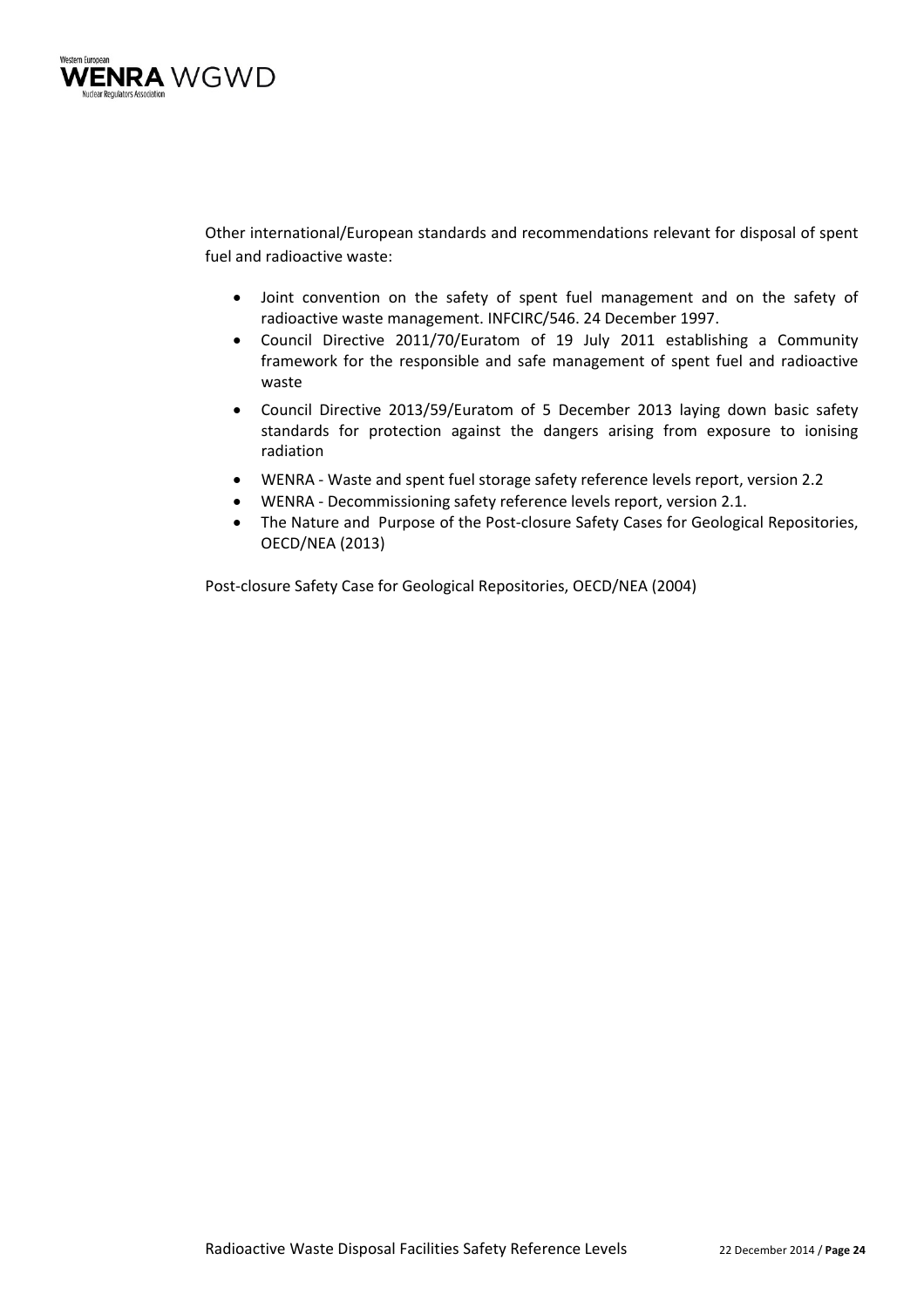

# Part 2 Radioactive Waste Disposal Safety Reference Levels

-

These reference levels are intended for disposal facilities which will be used to dispose of radioactive waste in solid form.

The reference levels apply to a wide range of facilities and thus have to be applied in a proportionate manner, taking account of the magnitude of the potential hazard of the waste to be disposed of. Such a graded approach should also be applied within a particular facility, so that the provisions made and means of implementation within the facility are proportionate to the hazards identified by the licensee.

Whatever the type of waste to be disposed of, disposal systems should incorporate passive safety features as far as reasonably practical and their post-closure safety, possibly after a period of surveillance, should only rely on passive means.

Compared to other nuclear facilities, radioactive waste disposal facilities present a unique challenge because of the need to demonstrate safety over long periods after closure. Depending on the radiological hazard presented by the waste and the type of facility, these periods may span a few hundred years (for short‐lived waste) to several hundred thousand years or more (for long‐lived waste). Consideration of radiological hazard over long time periods requires a special focus on post‐closure safety.

Containment and isolation are two major safety objectives that have to be fulfilled by the disposal system. Post‐closure safety often relies primarily on the intrinsic properties of the site, mainly the ability of the host environment to prevent or delay the release of radionuclides, although any engineered barriers will also contribute to a greater or lesser extent depending on the facility design and construction. Developing the safety case for a disposal system is an important challenge; it requires demonstrating that an acceptable level of safety will be provided over an appropriate timescale. It requires an adequate understanding of the behaviour of the disposal system, in order to achieve confidence in the safety demonstration. The safety demonstration needs to take account of uncertainties in the possible evolution of the disposal system and consider, among other things, reasonably foreseeable events and processes that may disturb the disposal system.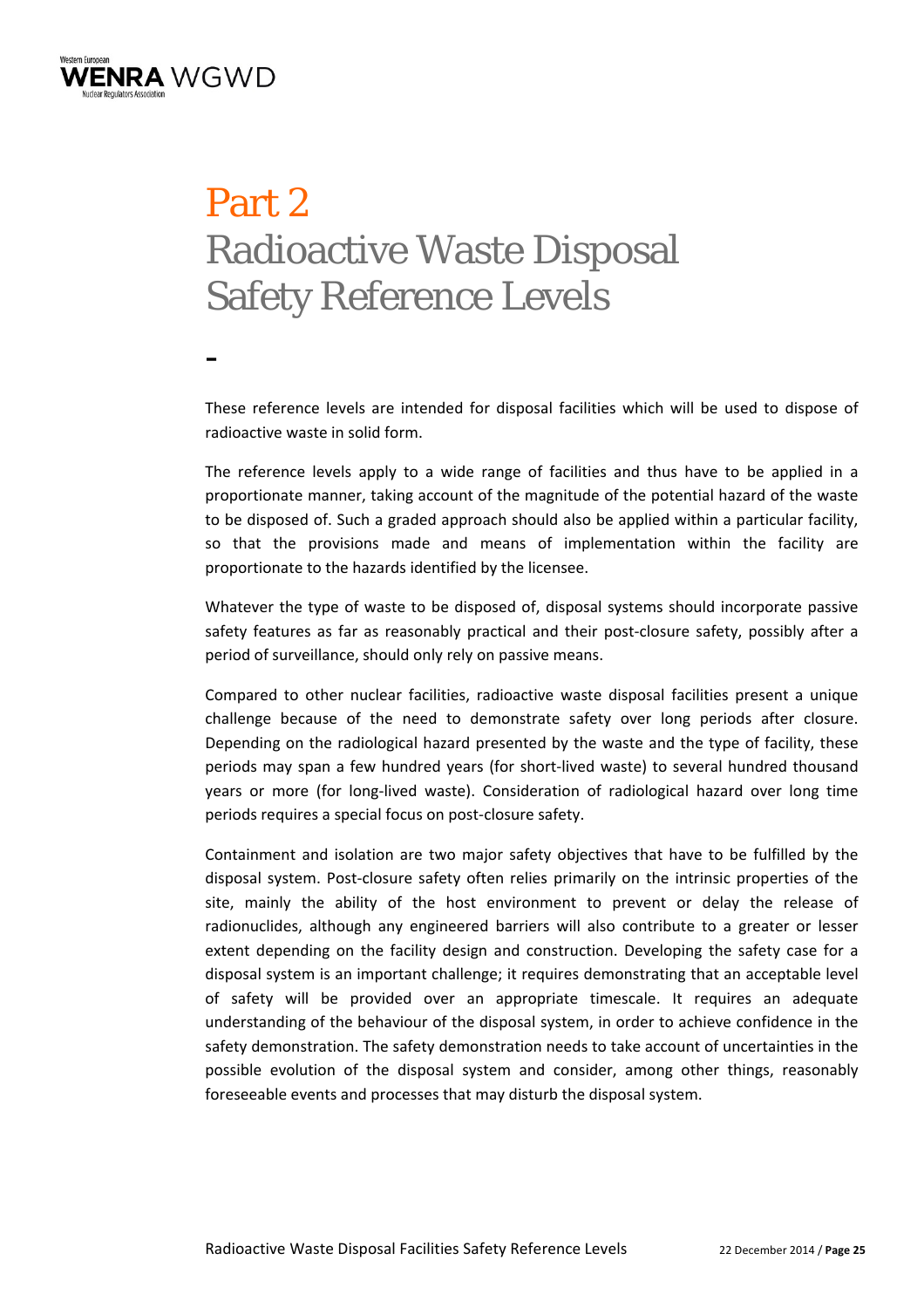

The safety case for a disposal facility in its geological environment presents specific problems compared to the safety case for other types of nuclear facilities: first, it has to address postclosure safety in conjunction with operational safety; second, the safety case matures in the time period during which the disposal concept is developed and the facility is constructed and operated; third, the safety case will have to deal with uncertainties, particularly in the very long term, that have no parallels in other types of facility. The safety case for a disposal facility will often relate to a given stage of facility development.

It is generally recognised that there are key phases that cover the development and implementation of a disposal facility. However, the exact definition of the phases and decision‐making points may differ among national programss. As an example, according to the IAEA SSR‐5, the following phases can be considered (see Appendix 1):

- The pre‐operational phase during which a prospective licensee considers potential sites and design options. A decision regarding the siting of the disposal facility is taken (the prospective licensee will beforehand have identified potentially suitable sites that are compatible with the design concept), the authorization for design and construction of the disposal facility is granted, and design and construction work proceeds.
- The operational phase, during which the licensee emplaces waste packages in the disposal facility. The operational phase begins when waste is first received at the facility. Operations to close parts of the disposal facility are also likely to take place during this phase in parallel with waste emplacement.
- At the end of the operational phase, the licensee will be authorized to decommission parts of the disposal facility that are not needed after closure and to close the disposal facility fully and will proceed to closure.
- The post-closure phase which begins at the time when all the engineered containment and isolation features have been put in place. Follow‐up provisions, to reflect the requirements of the post‐closure safety case, will be implemented as appropriate.

Consideration should also be given to development of the disposal facility over time. It is possible that construction activities and decommissioning or closure of parts of the facility might take place while it is still in operation. Due attention must be paid to the safe management of any such concurrent activities.

The development of the safety case in parallel with the development of the disposal facility needs to be recognized as an iterative process in which it is strongly recommended that the regulatory body should be involved even prior to licensing. During this pre‐licensing phase, it is very important that a dialogue between the prospective licensee of the disposal facility and the regulatory body (and its technical support organization, if any) should take place. The prospective licensee and the regulatory body will both be concerned to ensure that the project is in line with regulatory expectations. At some key decision steps, the regulatory body may even be expected to make a preliminary review of pre‐licensing documentation and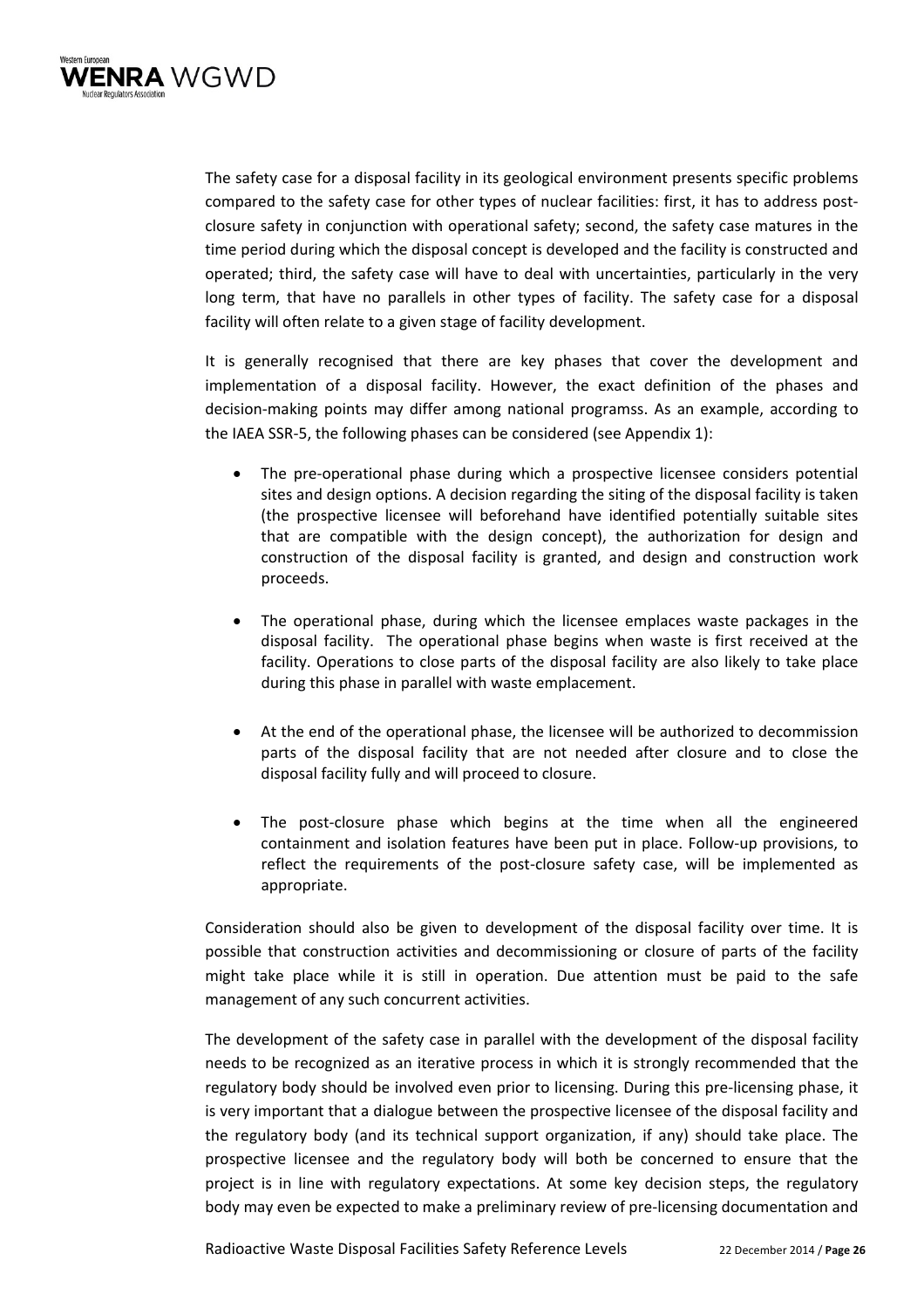

to formulate safety recommendations. In some cases, the regulator might be called upon to provide information to the public so as to contribute to better understanding of the safety issues and transparency of the regulatory assessment process. During any pre‐licensing process, the regulatory body should be very careful to maintain regulatory independence by not contributing to developing the concept and the design of the facility, and by making sure that the responsibility for the project is seen to lie with the prospective licensee.

Even before a disposal facility exists, the prospective licensee of the facility will be expected to develop a safety strategy including the principle of optimization of protection and a management system to ensure that the activities conducted in preparation for the license application are undertaken under a quality assurance system and are traceable. As an example, it is very important that when research and development activities are conducted in support of the safety case, it can be demonstrated that they have been conducted according to a well-defined and structured program, oriented toward safety demonstration.

Depending on the regulatory requirements the complete description of the management system may or may not be part of the safety case. The regulatory body will have to make sure that the licensee maintains appropriate and adequate means, resources and organizational arrangements throughout the project to develop and maintain the safety case and to ensure the safety of operations.

From the early stages in the development of a disposal facility, both operational safety and post-closure safety will need to be addressed in the safety case. As part of an iterative process, the safety case will evolve and mature, throughout the disposal facility lifetime, as new information and results become available from research, site characterization, and safety assessments.

The safety case may also evolve based on the experience gained during construction and operation as well as implementation of the optimization process. When a modified design for part of the facility is envisaged, experience feedback from previous stages has to be taken into account, as well as experience feedback from other facilities and any evolution in techniques and technologies.

The typical content of a safety case is given in Appendix 3.

At the earliest stages of a disposal facility, there may be many unresolved questions and uncertainties. The safety case should identify key uncertainties that may influence safety and the actions needed to manage them, especially with regard to the R&D programs. By the time a license for constructing the disposal facility is applied for, any uncertainties and open questions that might undermine safety should have been addressed adequately to support the necessary regulatory decisions. At each stage in the development of a facility when a regulatory decision to proceed is required, the key uncertainties should have been addressed to an extent sufficient to establish confidence in the decision.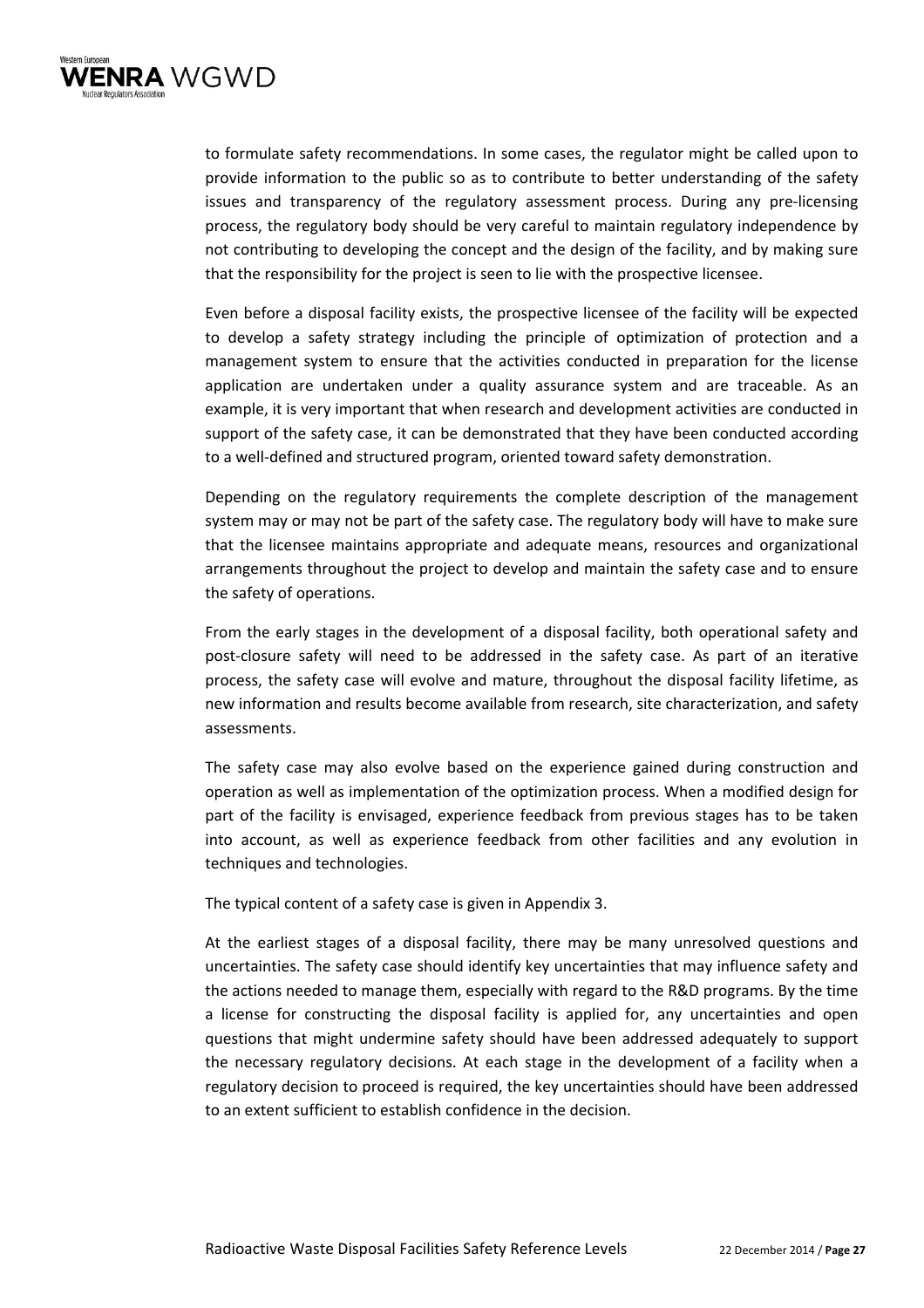

The licensee will have to pay attention to maintaining knowledge and enabling appropriate transfer of that knowledge throughout the project. Record keeping of important information and data about the disposal facility and its geological environment is an important requirement for the facility that needs to be taken into account by the licensee from the beginning of the project.

Depending on the type of waste and the disposal concept, the characteristics of the waste packages may vary. Some waste packages may be designed only with the aim of allowing handling and emplacing waste in the disposal facility while others will contribute to the safety functions of the disposal system, for example, with respect to containment and isolation.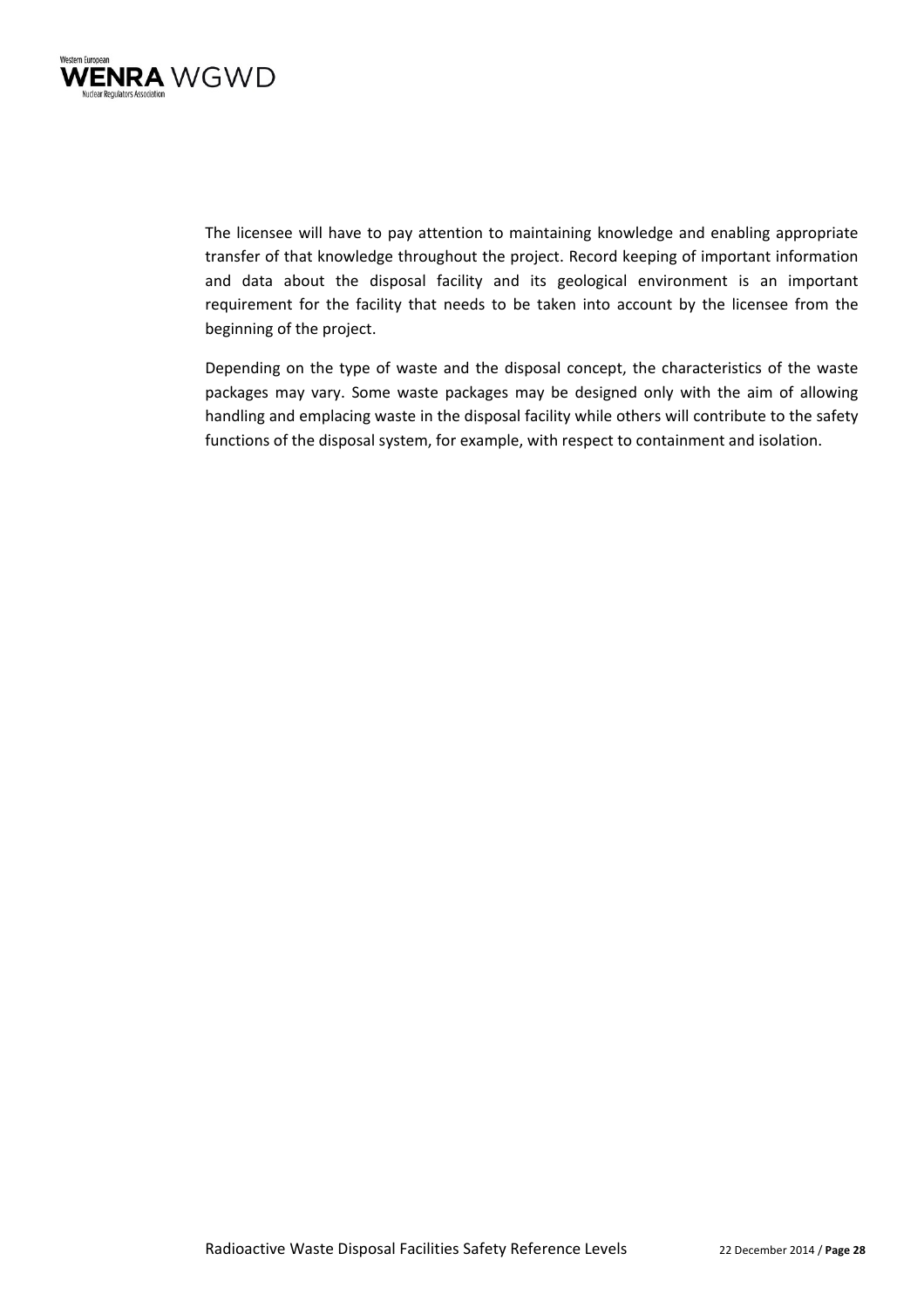

# 2.1 Safety area: Safety management

-

### **2.1.1 Safety issue: Responsibility**

### **DI‐01:**

The licensee shall have the responsibility for ensuring and demonstrating that the facility is safe until termination of the licence, and for demonstrating that the facility will continue to be safe thereafter.

### *Related IAEA safety standards:*

The operator of a disposal facility for radioactive waste shall be responsible for its safety. The operator shall carry out safety assessment and develop and maintain a safety case, and shall carry out all the *necessary activities for site selection and evaluation, design, construction, operation, closure and, if necessary, surveillance after closure, in accordance with national strategy, in compliance with the regulatory requirements and within the legal and regulatory infrastructure. (SSR‐5, Requirement 3)*

### **DI‐02:**

The licensee shall make and implement programss and procedures necessary to maintain safety.

### *Related IAEA safety standards:*

*An essential step in setting the necessary standards for the health and safety of operating personnel and the public and for the protection of the environment are the statements by the operating organization of its safety, health and environmental policies. These policy statements shall be provided to staff as a declaration of the organization's objectives and the public commitment of corporate management. To put these policies into effect, the operating organization shall also specify and put in place organizational structures, standards and management arrangements capable of meeting the organization's objectives and public commitments under the policy. (NS‐R‐5 (Rev. 1), para 4.6)* 

*Safety shall be paramount within the management system, overriding all other demands. (GS‐R‐3, para 2.2)*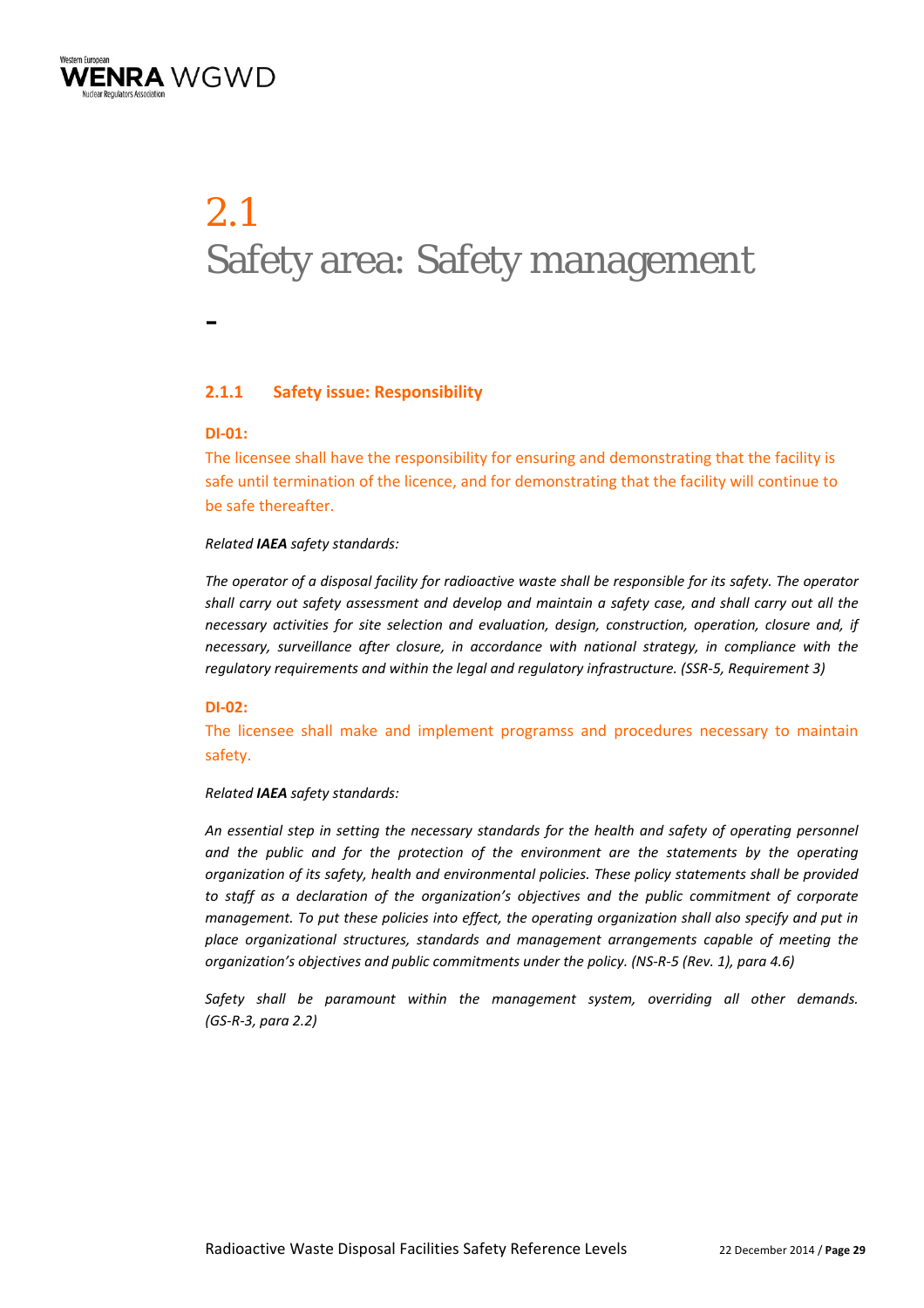

### *DI‐03:*

The licensee shall continuously improve safety by, in particular, using experience feedback and advances in science and technology.

### *Related IAEA safety standards:*

*[...] The feedback of operating experience from facilities and activities — and, where relevant, from* elsewhere  $-$  is a key means of enhancing safety. Processes must be put in place for the feedback and *analysis of operating experience, including initiating events, accident precursors, near misses, accidents and unauthorized acts, so that lessons may be learned, shared and acted upon. (SF‐1, para 3.17)*

*Potential non‐conformances that could detract from the organization's performance shall be identified. This shall be done: by using feedback from other organizations, both internal and external; through the use of technical advances and research; through the sharing of knowledge and experience; and through the use of techniques that identify best practices.(GS‐R‐3, para 6.16)*

### **DI‐04:**

The licensee shall establish and implement its safety policy taking due account of national and international standards and ensure that matters related to safety are given the highest priority.

### *Related IAEA safety standards:*

- *4.2. The operating organization:*
- *(a) Shall establish and implement safety, health and environmental policies in accordance with national and international standards and shall ensure that these matters are given the highest priority;*
- (b) Shall establish an organizational structure to enable these policies to be carried out with a clear *definition of responsibilities and accountabilities, lines of authority and lines of communication;*
- *[…]*

*(NS‐R‐5 (Rev. 1), para 4.2)*

### **DI‐05:**

The licensee shall ensure that the resources (including organizational structure, individuals, experience and skills, infrastructure, working environment, information and knowledge, suppliers, materials) for all necessary activities before termination of the licence will be available at the time they are needed.

### *Related IAEA safety standards:*

*The operating organization shall maintain the capability in terms of staffing, skills, experience and knowledge to undertake competently all activities throughout the lifetime of the facility, from its siting to decommissioning. […].(NS‐R‐5 (Rev. 1), para 4.9)*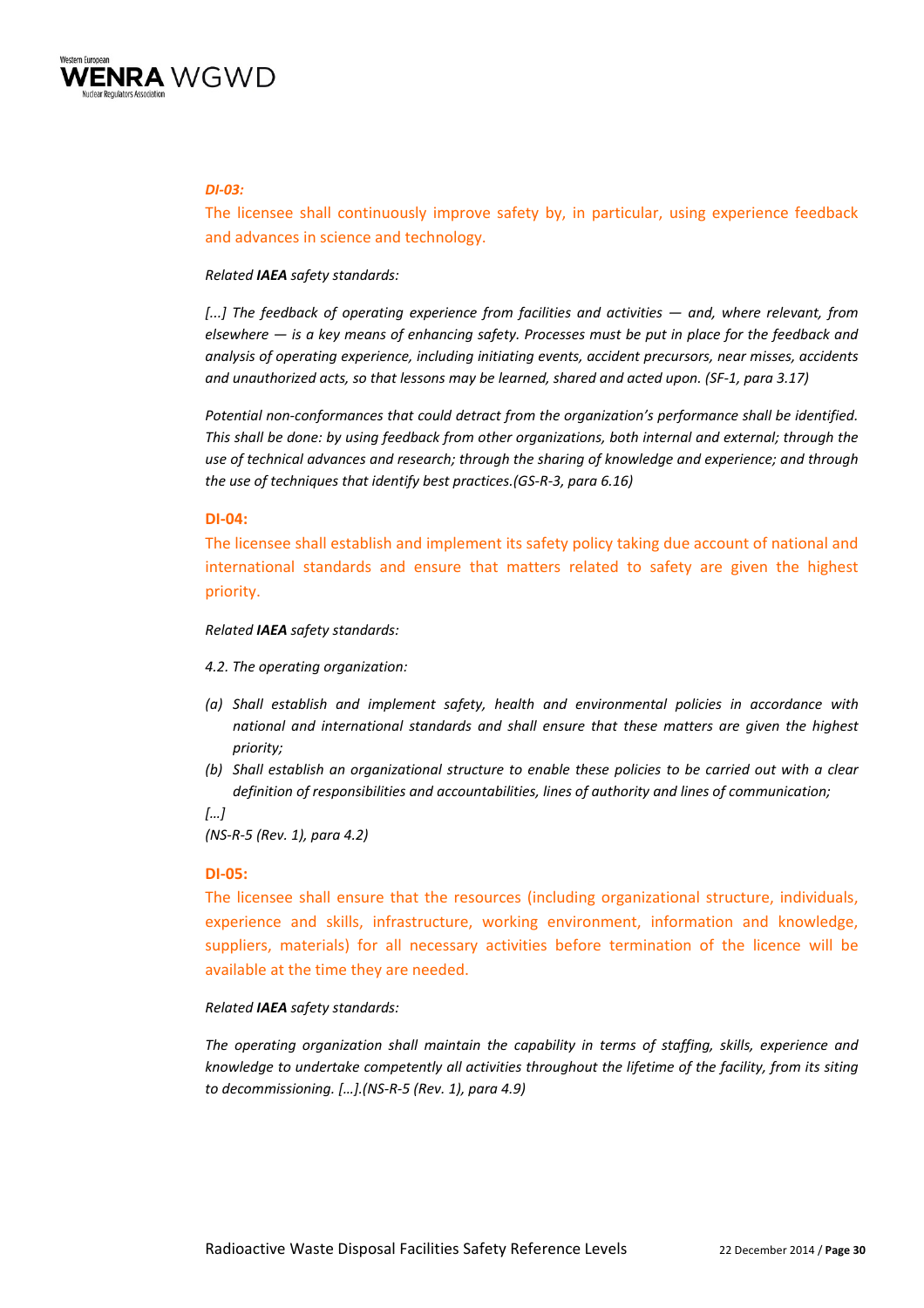

### **DI‐06:**

After closure and until termination of the licence, the licensee shall remain responsible for surveillance of the disposal system in accordance with the safety case and for any remedial action that might be required.

### *Related IAEA safety standards:*

The operator of a disposal facility for radioactive waste shall be responsible for its safety. The operator shall carry out safety assessment and develop and maintain a safety case, and shall carry out all the *necessary activities for site selection and evaluation, design, construction, operation, closure and, if necessary, surveillance after closure, in accordance with national strategy, in compliance with the regulatory requirements and within the legal and regulatory infrastructure. (SSR‐5, Requirement 3)*

### **DI‐07:**

The licensee shall ensure that all activities, including those carried out by contractors, are performed and controlled according to the licensee's management system.

### *Related IAEA safety standards:*

*The operating organization may delegate to other organizations work necessary for discharging its responsibilities, in accordance with the regulatory requirements but the overall responsibility and control shall be retained by the operating organization. (NS‐R‐5 (Rev. 1), para 4.5)*

[...] Where the resources and skills necessary to fulfil any part of these undertakings are provided by an *external organization, the operating organization shall nevertheless retain within its organization the capability to assess the adequacy of the external organization's capabilities for ensuring safety. (NS‐R‐5 (Rev. 1), para 4.9)*

### **DI‐08:**

The licensee shall ensure that interfaces between its responsibilities and those of other organizations are clearly defined, agreed and documented.

### *Related IAEA safety standards:*

*Interdependences among all steps in the predisposal management of radioactive waste, as well as the impact of the anticipated disposal option, shall be appropriately taken into account. (GSR Part 5, Requirement 6)*

*The operator is responsible for establishing and implementing the overall strategy for the management of the waste that is generated, […], taking into account interdependences among all steps in waste management, the available options and the national radioactive waste management policy. (GSR Part 5, para 3.17)*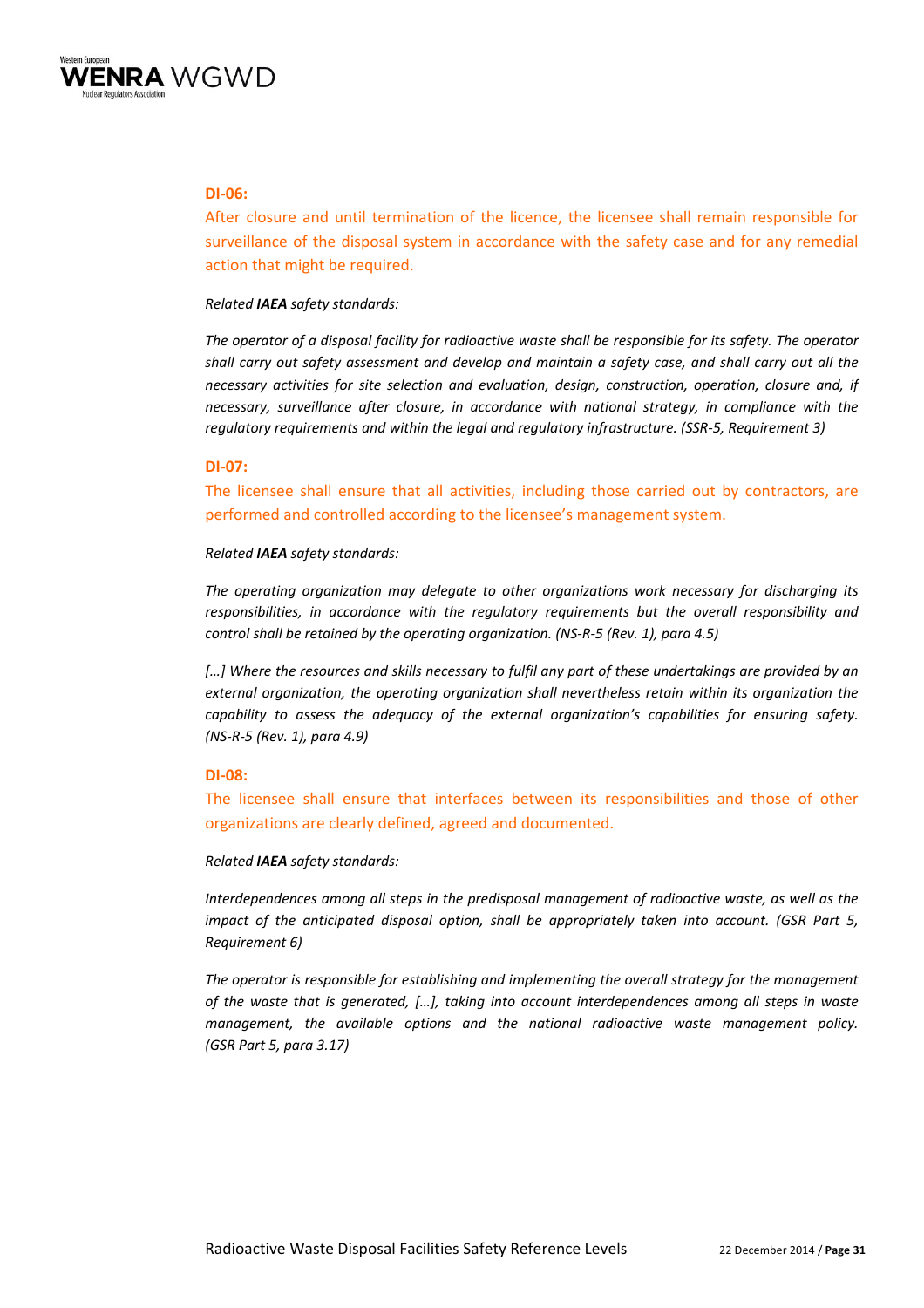

### **2.1.2 Safety issue: Organizational structure**

### **DI‐09:**

The licensee shall establish an organizational structure to enable its safety policy to be implemented with a clear definition of responsibilities, lines of authority and communication.

### *Related IAEA safety standards:*

*An essential step in setting the necessary standards for the health and safety of operating personnel and the public and for the protection of the environment are the statements by the operating organization of its safety, health and environmental policies. […]To put these policies into effect, the operating organization shall also specify and put in place organizational structures, standards and management arrangements capable of meeting the organization's objectives and public commitments under the policy. (NS‐R‐5 (Rev. 1), para 4.6)*

*The operating organization shall clearly specify the responsibilities and accountabilities of all staff involved in conducting or controlling operations that affect safety. […] This applies throughout the* lifetime of the facility, from its siting to its decommissioning. (NS-R-5 (Rev. 1), para 4.7)

*The management structure shall define clear lines of communication and shall provide the necessary infrastructure for facility operations to be conducted safely. (NS‐R‐5 (Rev. 1), para 4.8)*

### **DI‐10:**

The licensee shall establish the capability in terms of staffing, skills, experience and knowledge to build and maintain the competences required to undertake all relevant activities and adapt its organization progressively in accordance with future plans.

### *Related IAEA safety standards:*

*The operating organization shall maintain the capability in terms of staffing, skills, experience and knowledge to undertake competently all activities throughout the lifetime of the facility from siting to decommissioning. Where the resources and skills necessary to fulfil any part of these undertakings are provided by an external organization, the operating organization shall nevertheless retain within its organization the capability to assess the adequacy of the external organization's capabilities for ensuring safety. (NS‐R‐5 (Rev. 1), para 4.9)*

### **DI‐11:**

The licensee shall define the necessary qualification, experience and skills for all staff involved with activities that may affect safety.

#### *Related IAEA safety standards:*

*The operating organization shall specify the necessary qualifications and experience for all staff involved in activities that may affect safety. […] The operating organization shall additionally ensure that the qualifications and training of contractors are adequate for the activities to be performed and*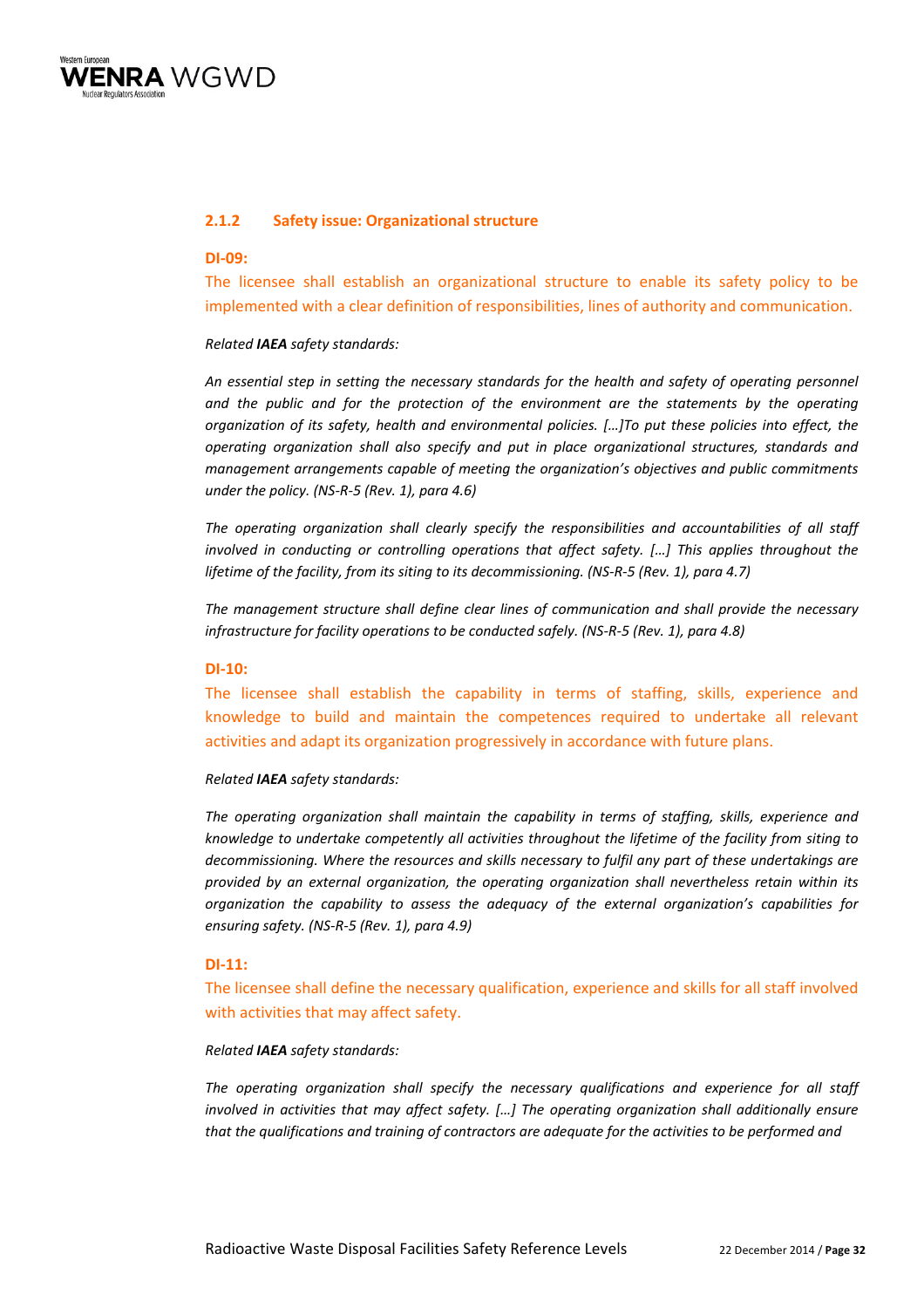

*that adequate control and supervision are in place. Records of the training provided to staff or to contractors shall be maintained (NS‐R‐5 (Rev. 1), para 4.10)*

*Senior management shall ensure that individuals are competent to perform their assigned work and that they understand the consequences for safety of their activities. Individuals shall have received appropriate education and training, and shall have acquired suitable skills, knowledge and experience to ensure their competence. [...](GS‐R‐3, para 4.4)*

### **DI‐12:**

The licensee shall establish training programs to develop and maintain the professional skills of its staff, and to ensure that personnel are appropriately trained before beginning each activity.

### *Related IAEA safety standards:*

*Minimum qualifications for personnel shall be specified, and these minimum qualifications shall be commensurate with the assigned functional responsibility and authority. The training of personnel working at the facility shall be commensurate with their assigned functional responsibilities, their authorities and their safety related activities. A training program for personnel working at the facility shall be organized, staffed and managed to facilitate planning, direction, evaluation and control for fulfilling the training objectives. The training given shall be graded and shall be based on a competency framework. (NS‐R‐5 (Rev. 1), para 9.8)* 

*[…] The operating organization shall additionally ensure that the qualifications and training of contractors are adequate for the activities to be performed and that adequate control and supervision* are in place. Records of the training provided to staff or to contractors shall be maintained. (NS-R-5 *(Rev. 1), para 4.10)* 

### **DI‐13**:

Where any activity related to safety is carried out by a contractor, the licensee shall retain within its organization the capability to assess the adequacy of the contractor's resources and skills for ensuring safety and the quality of the deliverables.

### *Related IAEA safety standards:*

*The operating organization shall maintain the capability in terms of staffing, skills, experience and knowledge to undertake competently all activities throughout the lifetime of the facility from siting to decommissioning. Where the resources and skills necessary to fulfil any part of these undertakings are provided by an external organization, the operating organization shall nevertheless retain within its organization the capability to assess the adequacy of the external organization's capabilities for ensuring safety. (NS‐R‐5 (Rev. 1), para 4.9)*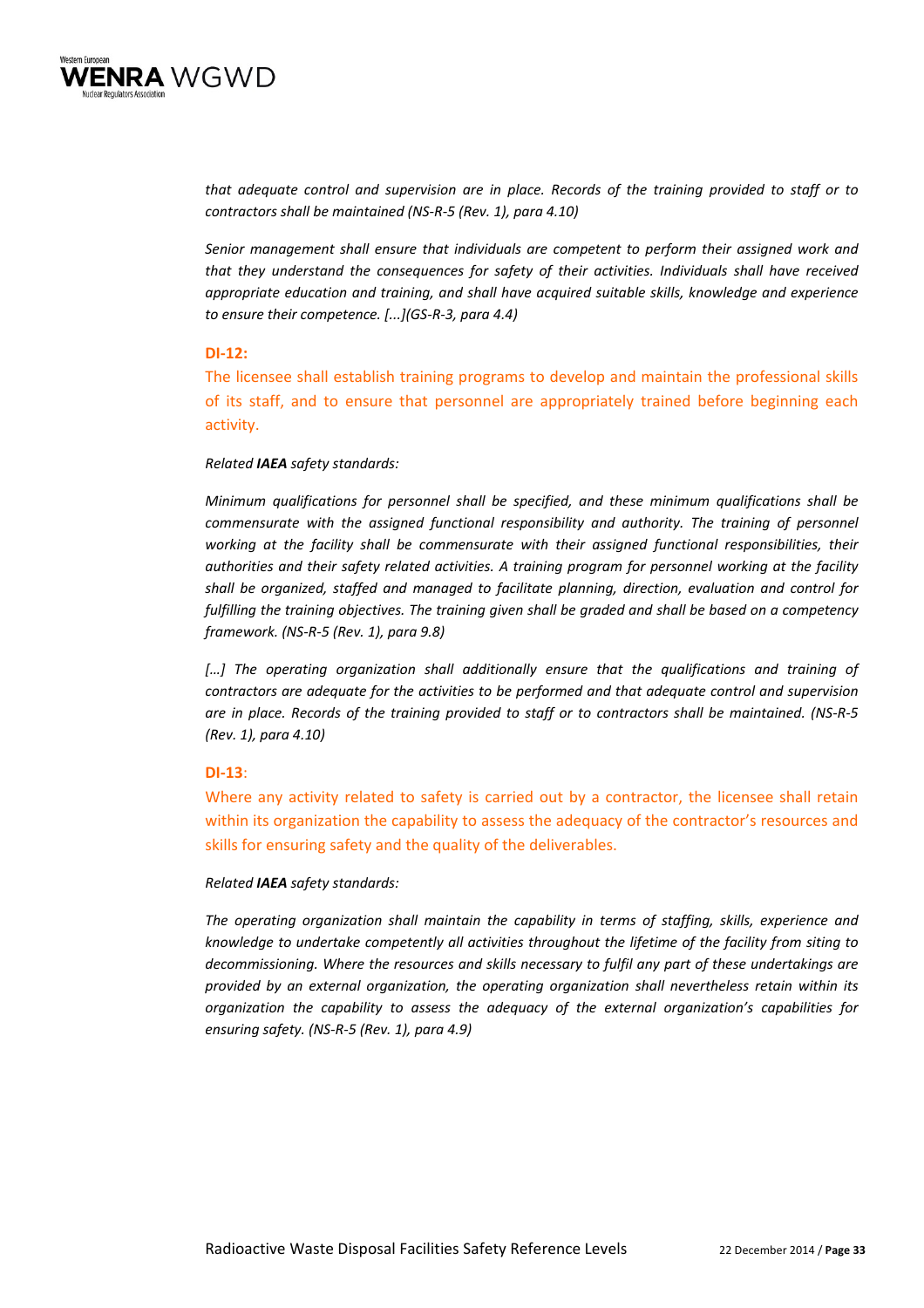

### **2.1.3 Safety issue: Management system**

### **DI‐14:**

The licensee shall establish, document, implement, assess and continuously improve its management system to achieve and enhance safety by bringing together in a coherent manner all the requirements for managing the organization by:

- Describing and implementing the planned and systematic actions necessary to provide adequate confidence that all these requirements are satisfied;
- Ensuring that health, environmental, security, quality and economic requirements are not considered separately from safety requirements, to help preclude their possible negative impact on safety;
- Promoting the development of a safety culture, which includes individual and collective commitment to safety and encourages a proactive, questioning and learning attitude at all levels in the organization;
- Ensuring that the work performed in each process is carried out using approved procedures, instructions, drawings or other appropriate means that are periodically reviewed to ensure their adequacy and effectiveness, and is subject to quality arrangements appropriate to a graded approach.

### *Related IAEA safety standards:*

To fulfil its prime responsibility for safety throughout the lifetime of a fuel cycle facility, the operating *organization shall establish, implement, assess and continually improve a management system that integrates safety, health, environmental, security, quality and economic elements to ensure that safety* is properly taken into account in all the activities of an organization. (NS-R-5 (Rev. 1), para 4.1)

*A management system shall be established, implemented, assessed and continually improved. It shall be aligned with the goals of the organization and shall contribute to their achievement. The main aim of the management system shall be to achieve and enhance safety by:*

- ‐ *Bringing together in a coherent manner all the requirements for managing the organization;*
- ‐ *Describing the planned and systematic actions necessary to provide adequate confidence that all these requirements are satisfied;*
- ‐ *Ensuring that health, environmental, security, quality and economic requirements are not considered separately from safety requirements, to help preclude their possible negative impact on safety.*

### *(GS‐R‐3, para 2.1)*

*The work performed in each process shall be carried out under controlled conditions, by using approved current procedures, instructions, drawings or other appropriate means that are periodically reviewed to ensure their adequacy and effectiveness. (GS‐R‐3, para 5.9)*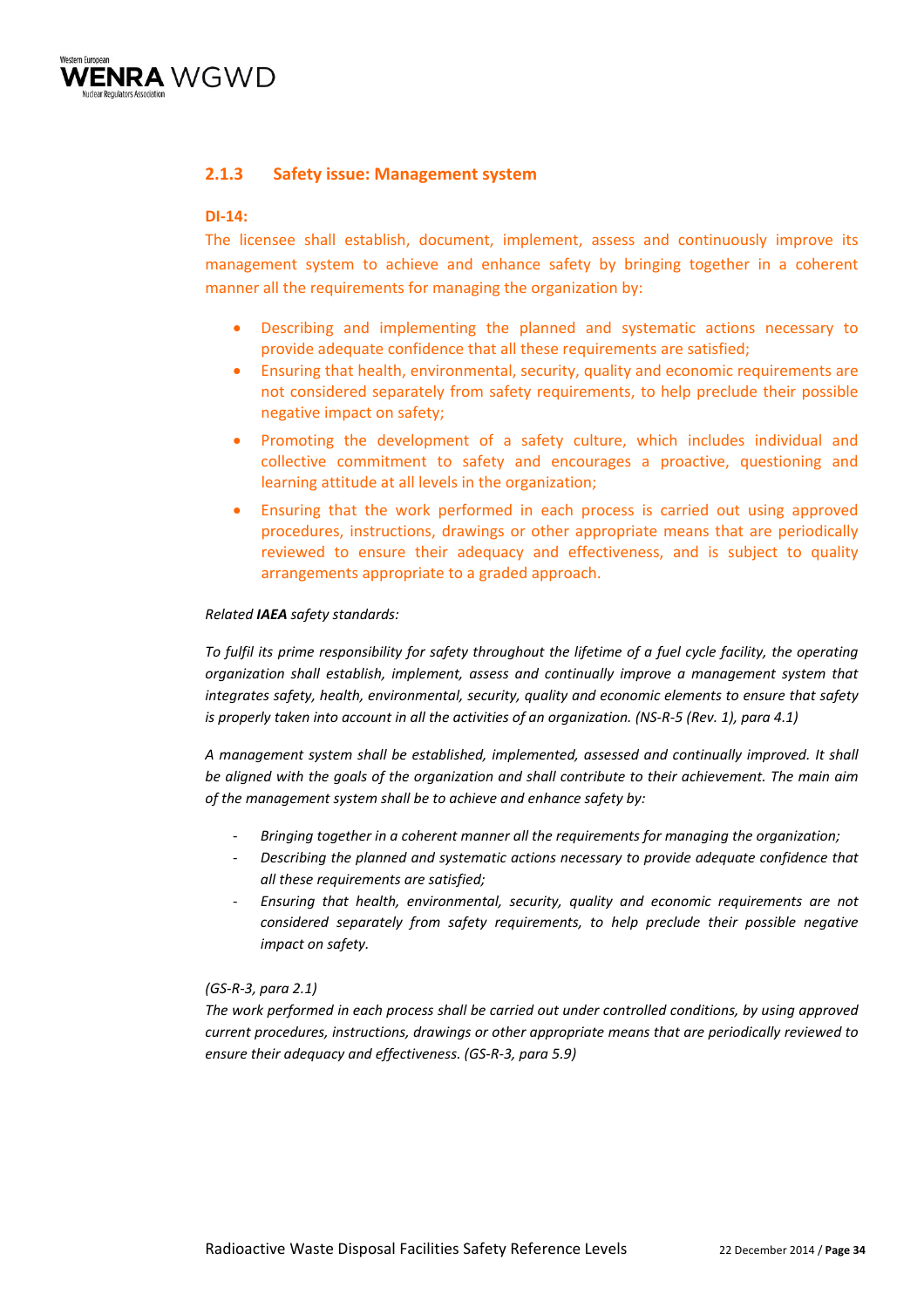

### **DI‐15:**

The licensee shall ensure that its management system covers normal operation conditions, anticipated operational occurrences and possible accidents.

### *Related IAEA safety standards:*

*For a disposal facility, as for any other operational nuclear facility or facility where radioactive material is handled, used, stored or processed, an operational radiation protection program, commensurate with* the radiological hazards, is required to be put in place to ensure that doses to workers during normal *operations are controlled and that the requirements for the limitation of radiation doses are met. […] . In addition, emergency plans are required to be put in place for dealing with accidents and other incidents, and for ensuring that any consequent radiation doses are controlled to the extent possible, with due regard for the relevant emergency action levels.(SSR‐5, para 2.13)*

### **DI‐16:**

The licensee shall ensure that its management system takes into account safety in design, construction, commissioning operation, decommissioning, closure and after closure. The licensee shall review its management system at regular intervals to ensure continuing suitability and effectiveness.

### *Related IAEA safety standards:*

*Management systems to provide for assurance of quality shall be applied to all safety related activities, systems and components throughout all the steps of the development and operation of a disposal facility. The level of assurance for each element shall be commensurate with its importance to safety. (SSR‐5, Requirement 25)*

*A management system review shall be conducted at planned intervals to ensure the continuing suitability and effectiveness of the management system and its ability to enable the objectives set for the organization to be accomplished. (GS‐R‐3, para 6.7)*

### **DI‐17:**

The licensee shall document in its management system at least the following:

- Its safety policy;
- A description of its management system;
- A description of its organizational structure;
- A description of the functional responsibilities, accountabilities, levels of authority and interactions of those managing, performing and assessing work;
- A description of the licensee's interactions with contractors, including the control of activities carried out by contractors;
- A description of the processes and supporting information that explain how work is to be prepared, carried out, recorded, assessed, reviewed, and improved;
- A description of the provisions to record and review knowledge, information and data about all aspects related to safety of the disposal facility and system and to preserve the records;
- A description of the provisions to ensure appropriate transfer of knowledge to its personnel throughout the different phases until termination of the licence.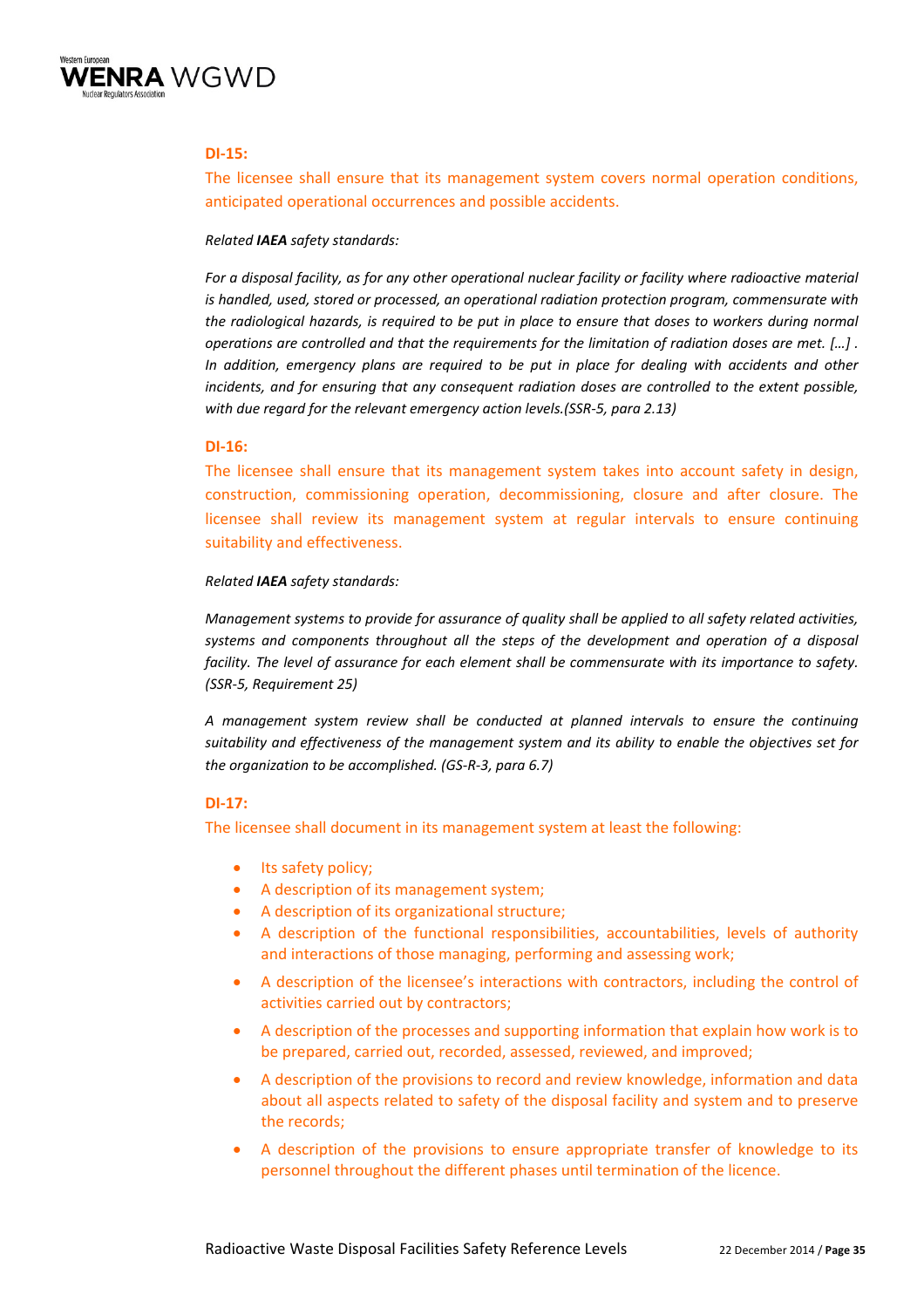

### *Related IAEA safety standards:*

*The documentation of the management system shall include the following:* 

- ‐ *The policy statements of the licensee;*
- ‐ *A description of the management system;*
- ‐ *A description of the functional responsibilities, accountabilities, levels of authority and interactions of those managing, performing and assessing work;*
- ‐ *A description of the interactions with relevant external organizations;*
- ‐ *A description of the processes and supporting information that explain how work is to be prepared, reviewed, carried out, recorded, assessed and improved.*

*(GS‐R‐3, para 2.8)*

### **2.1.4 Safety issue: Record keeping**

### **DI‐18:**

The licensee shall ensure that, for any operational activity relating to safety, all documents required to demonstrate that it will be undertaken safely (e.g.: operational procedures, operating instructions) have been prepared before beginning that activity.

### *Related IAEA safety standards:*

*The processes of the management system that are needed to achieve the goals, provide the means to meet all requirements and deliver the products of the organization shall be identified, and their development shall be planned, implemented, assessed and continually improved. (GS‐R‐3, para 5.1)*

*The work performed in each process shall be carried out under controlled conditions, by using approved current procedures, instructions, drawings or other appropriate means that are periodically reviewed to ensure their adequacy and effectiveness. (GS‐R‐3; para 5.9)* 

### **DI‐19:**

The licensee shall establish and conduct an experience feedback program to collect, screen, analyse and document in a systematic way experience important to safety in all phases of facility development until termination of the licence. This program shall cover issues of importance for both operational and post‐closure safety. This information shall be used for preventing events and processes adverse to safety, and for improving the design or manner of construction and operation of the facility as necessary. Experience from other facilities shall also be considered as appropriate.

### *Related IAEA safety standards:*

*[…] The feedback of operating experience from facilities and activities — and, where relevant, from* elsewhere  $-$  is a key means of enhancing safety. Processes must be put in place for the feedback and *analysis of operating experience, including initiating events, accident precursors, near misses, accidents and unauthorized acts, so that lessons may be learned, shared and acted upon.(SF‐1, para 3.17)*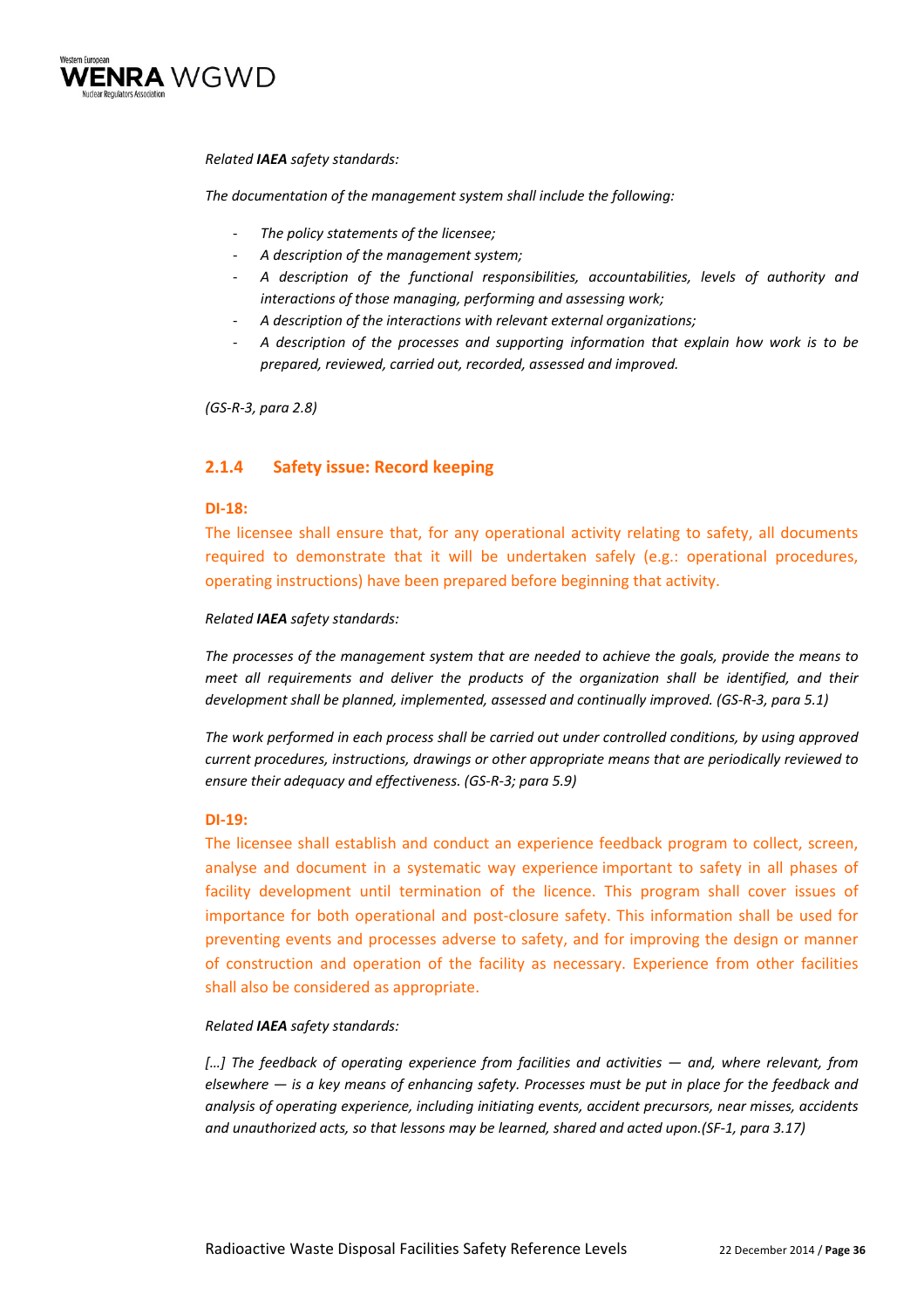

*Arrangements shall be made so that available technical information on abnormal occurrences, incidents* and accidents that have occurred at the facility or at similar facilities is analysed for the feedback of lessons learned from experience and for preventive actions if necessary. (NS-R-5 (Rev.1), para 9.16)

# **2.1.5 Safety issue: Records and knowledge keeping**

# **DI‐20:**

The licensee shall ensure that, during design, construction, commissioning, operation, closure and post-closure until termination of the licence, knowledge and records important to safety are available and updated as appropriate for current activities, safety assessment and long term record keeping on:

- Characterisation of the site
- **•** Design basis
- Design
- As built construction of the disposal facility
- Operation including any operational occurrences and accidents
- Inventory and emplacement of the waste
- State of the disposal system after closure
- All documents relating to the safety case

## *Related IAEA safety standards:*

*The operator has to retain all the information relevant to the safety case and the supporting safety assessment for the disposal facility and has to retain the inspection records that demonstrate compliance with regulatory requirements and with the operator's own specification. Such information* and records have to be retained, at least up until the time when the information is shown to be *superseded, or until responsibility for the disposal facility is passed on to another organization. This occurs, for example, at closure of the facility, when all relevant information and records have to be* transferred to the organization assuming responsibility for the facility and its safety. (SSR-5, para 3.15)

# **DI‐21:**

The licensee shall ensure that, at termination of the licence, records on the site and on the as‐ closed state of the disposal facility are available for continuing preservation, in accordance with the national legal and regulatory framework.

## *Related IAEA safety standards:*

*Disposal facilities may not be closed for several tens of years or more after operations have commenced. Plans for possible future controls and the period over which they would be applied may* initially be flexible and conceptual in nature, but plans have to be developed and refined as the facility *approaches closure.[…] Arrangements have to be made to be able to pass on information about the disposal facility and its contents to future generations to enable any future decisions on the disposal facility and its safety to be made. (SSR‐5, para 5.13)*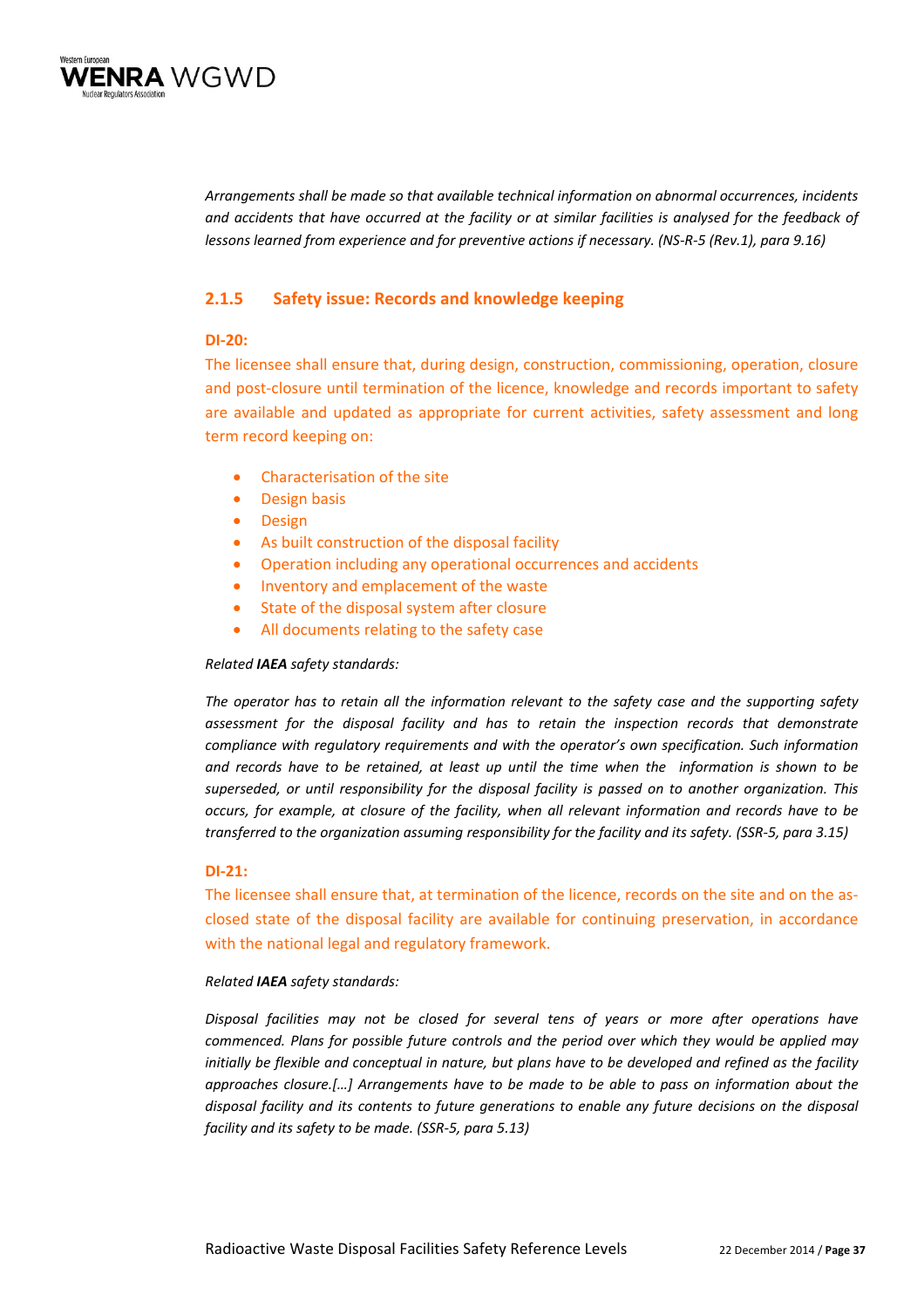

# 2.2 Safety area: Disposal facility development

-

# **2.2.1 Safety issue: General requirements**

#### **DI‐22:**

The licensee shall design, construct, operate and decommission a disposal facility, ensure closure and, as appropriate, carry out post‐closure surveillance so as to fulfil the objective of protecting people and the environment according to applicable radiological protection criteria, including the ALARA principle. A graded approach shall be adopted proportionate to the hazard presented by the waste.

## *Related IAEA safety standards:*

The operator of a disposal facility for radioactive waste shall be responsible for its safety. The operator shall carry out safety assessment and develop and maintain a safety case, and shall carry out all the *necessary activities for site selection and evaluation, design, construction, operation, closure and, if necessary, surveillance after closure, in accordance with national strategy, in compliance with the regulatory requirements and within the legal and regulatory infrastructure. (SSR‐5, Requirement 3)*

*The safety measures that are applied to facilities and activities that give rise to radiation risks are considered optimized if they provide the highest level of safety that can reasonably be achieved* throughout the lifetime of the facility or activity, without unduly limiting its utilization. (SF-1, para 3.21)

*To determine whether radiation risks are as low as reasonably achievable, all such risks, whether arising from normal operations or from abnormal or accident conditions, must be assessed (using a graded approach) a priori and periodically reassessed throughout the lifetime of facilities and activities. Where there are interdependences between related actions or between their associated risks (e.g. for different* stages of the lifetime of facilities and activities, for risks to different groups or for different steps in *radioactive waste management), these must also be considered. Account also has to be taken of uncertainties in knowledge. (SF‐1, para 3.22)*

*A graded approach has to be adopted, depending on the hazard potential of the waste and the complexity of the site and disposal facility design [...] (SSR‐5, para 4.28)*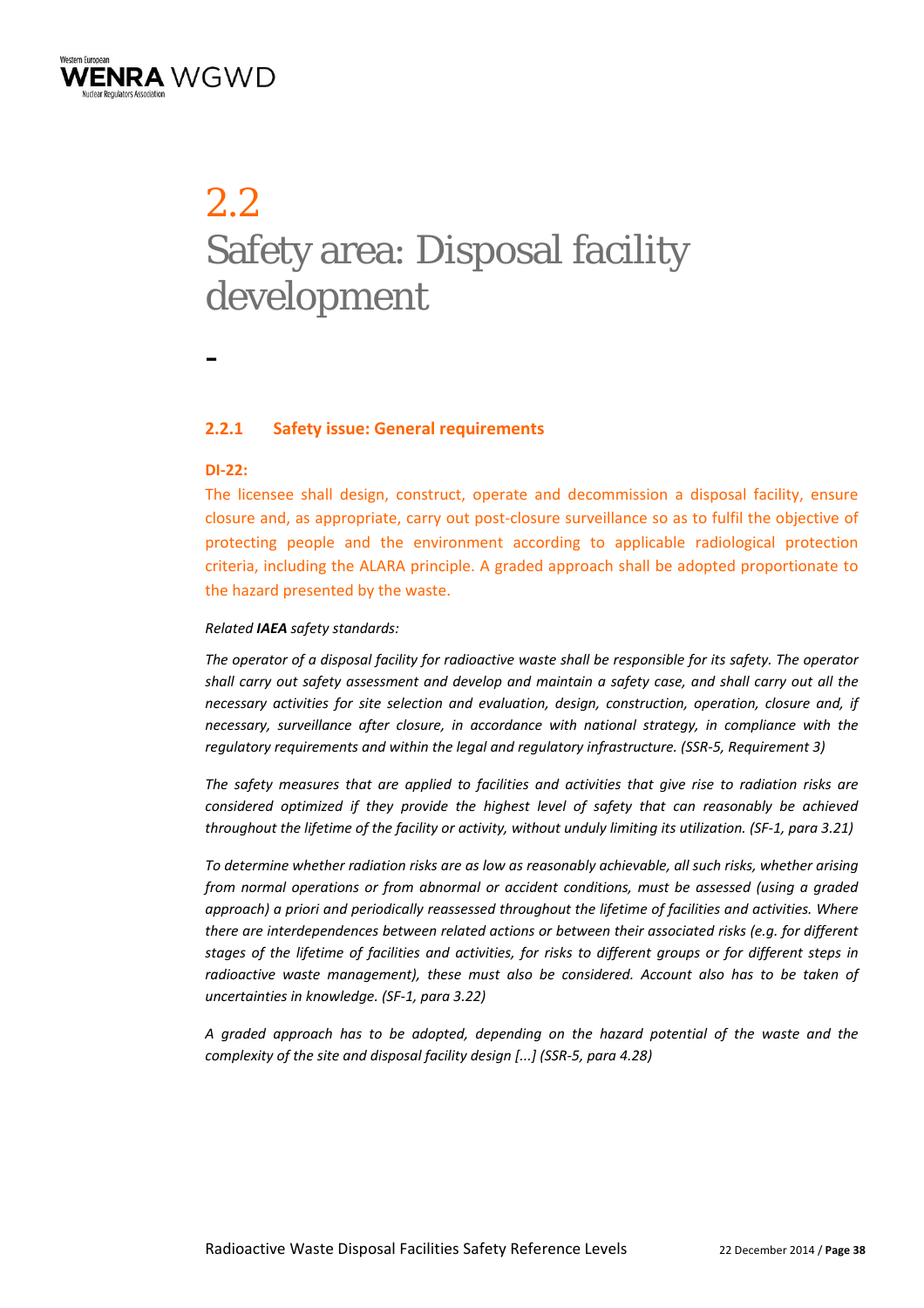

## **DI‐23:**

The licensee shall ensure that safety is provided by means of multiple safety functions, including use of multiple barriers and controls. The performance of these barriers shall be achieved by diverse physical and chemical means. The overall performance of the disposal system shall not be unduly dependent on any single safety function according to the defence in depth principle.

#### *Related IAEA safety standards:*

*The host environment shall be selected, the engineered barriers of the disposal facility shall be designed and the facility shall be operated to ensure that safety is provided by means of multiple safety functions. Containment and isolation of the waste shall be provided by means of a number of physical barriers of the disposal system. The performance of these physical barriers shall be achieved by means of diverse physical and chemical processes together with various operational controls. The capability of the individual barriers and controls together with that of the overall disposal system to perform as assumed in the safety case shall be demonstrated. The overall performance of the disposal system shall not be unduly dependent on a single safety function. (SSR‐5, Requirement 7)*

*Requirements are established […] for ensuring that there is adequate defence in depth so that safety is not unduly dependent on a single element of the disposal facility such as the waste package, or a control measure such as verification of the inventory of waste packages or the fulfilment of a single safety function, such as by containment of radionuclides or retardation of migration; or an administrative procedure such as a procedure for site access control or for maintenance of the facility (SSR‐5, para 3.33)*

## **DI‐24:**

The licensee shall ensure that safety will be achieved entirely by passive means, after closure of the facility and after any subsequent period of active institutional control.

*Related IAEA safety standards:*

The operator shall evaluate the site and shall design, construct, operate and close the disposal facility in such a way that safety is ensured by passive means to the fullest extent possible and the need for *actions to be taken after closure of the facility is minimized. (SSR‐5, Requirement 5)*

#### **DI‐25:**

Throughout the process of development (e.g. design, construction commissioning), operation, decommissioning and closure of a disposal facility, the licensee shall aim for an optimized level of safety considering both operational and the post-closure phases.

#### *Related IAEA safety standards:*

*Throughout the process of development and operation of a disposal facility for radioactive waste, an understanding of the relevance and the implications for safety of the available options for the facility* shall be developed by the operator. This is for the purpose of providing an optimized level of safety in *the operational stage and after closure. (SSR‐5, Requirement 4)*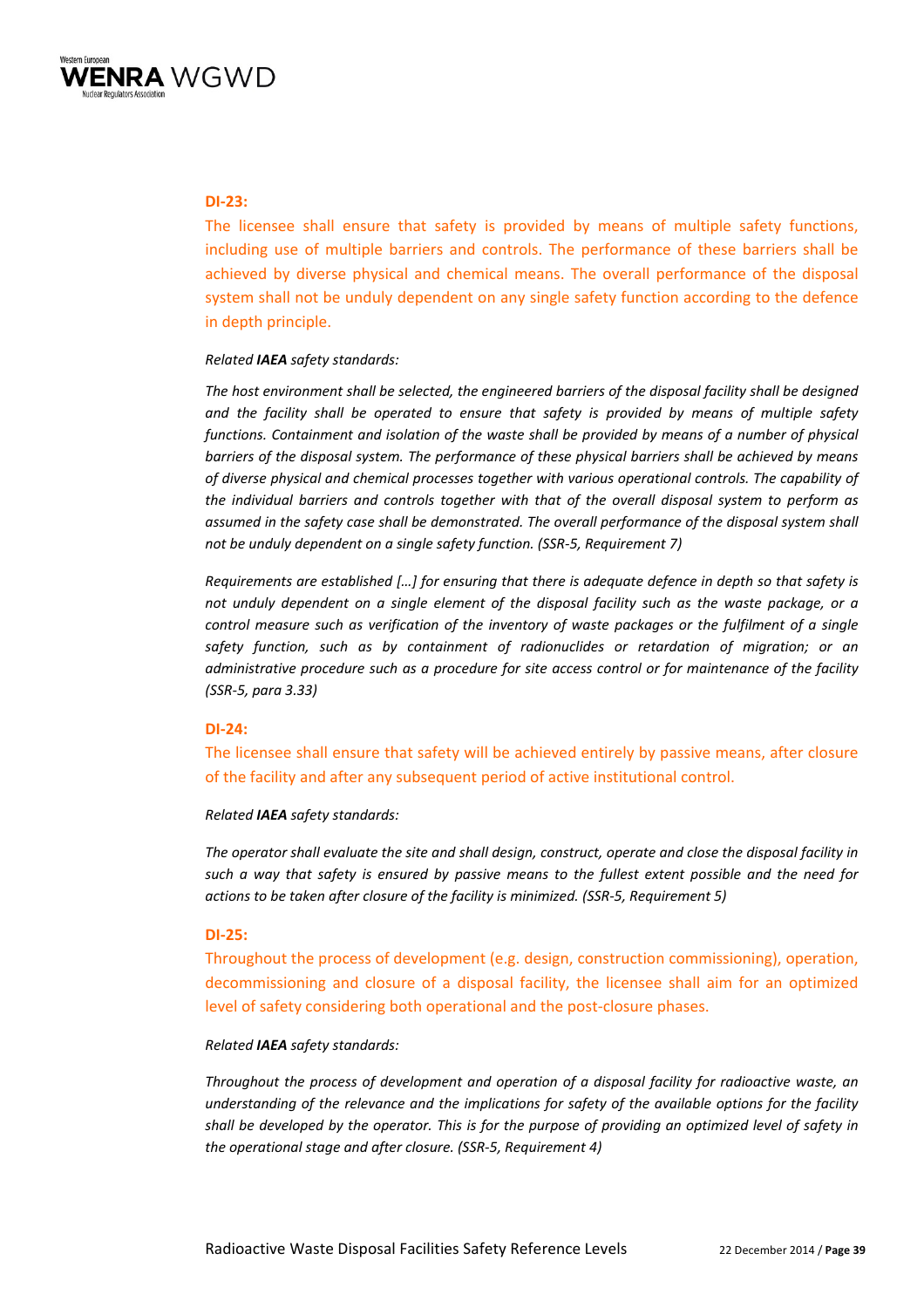

# **DI‐26:**

The licensee shall design, construct, operate, decommission and close the disposal facility in order to establish a disposal system which provides containment and isolation of the waste for a period of time suited to its radiological hazards.

## *Related IAEA safety standards:*

*The engineered barriers, including the waste form and packaging, shall be designed, and the host environment shall be selected, so as to provide containment of the radionuclides associated with the waste. Containment shall be provided until radioactive decay has significantly reduced the hazard posed by the waste. In addition, in the case of heat generating waste, containment shall be provided while the waste is still producing heat energy in amounts that could adversely affect the performance of the disposal system. (SSR‐5, Requirement 8)*

*The disposal facility shall be sited, designed and operated to provide features that are aimed at isolation of the radioactive waste from people and from the accessible biosphere. The features shall aim to provide isolation for several hundreds of years for short lived waste and at least several thousand* years for intermediate and high level waste. In so doing, consideration shall be given to both the natural *evolution of the disposal system and events causing disturbance of the facility. (SSR‐5, Requirement 9)*

## **DI‐27:**

The licensee shall ensure that the disposal system provides isolation and containment during normal evolution and shall establish to a high level of confidence that the disposal system can be relied on to provide isolation and containment over the timescales necessary.

## *Related IAEA safety standards:*

*The engineered barriers, including the waste form and packaging, shall be designed, and the host environment shall be selected, so as to provide containment of the radionuclides associated with the waste. Containment shall be provided until radioactive decay has significantly reduced the hazard posed by the waste. […] (SSR‐5, Requirement 8)*

*The disposal facility shall be sited, designed and operated to provide features that are aimed at isolation of the radioactive waste from people and from the accessible biosphere. […] In so doing, consideration shall be given to both the natural evolution of the disposal system and events causing disturbance of the facility. (SSR‐5, Requirement 9)*

*The concept of robustness may be applied to individual components of the disposal system, to the disposal system as a whole and to safety assessment. (SSG‐23, para 6.38)*

*[…]. The assessment of the robustness of a disposal system relies on several elements:*

- ‐ *Demonstration of the robustness of individual barriers and their safety functions;*
- ‐ *Evaluation of the concept of defence in depth, i.e. the presence of multiple diverse safety functions, to ensure that the overall performance of the disposal system does not rely on a single safety function, the failure or unexpected poor performance of which would lead to unacceptable radiological consequences (see paras 6.29–6.37);*
- ‐ *Verification that good engineering practices (demonstrability and feasibility) have been applied;*
- ‐ *Demonstration that safety is achieved through passive means.*

*(SSG‐23, para 6.40)*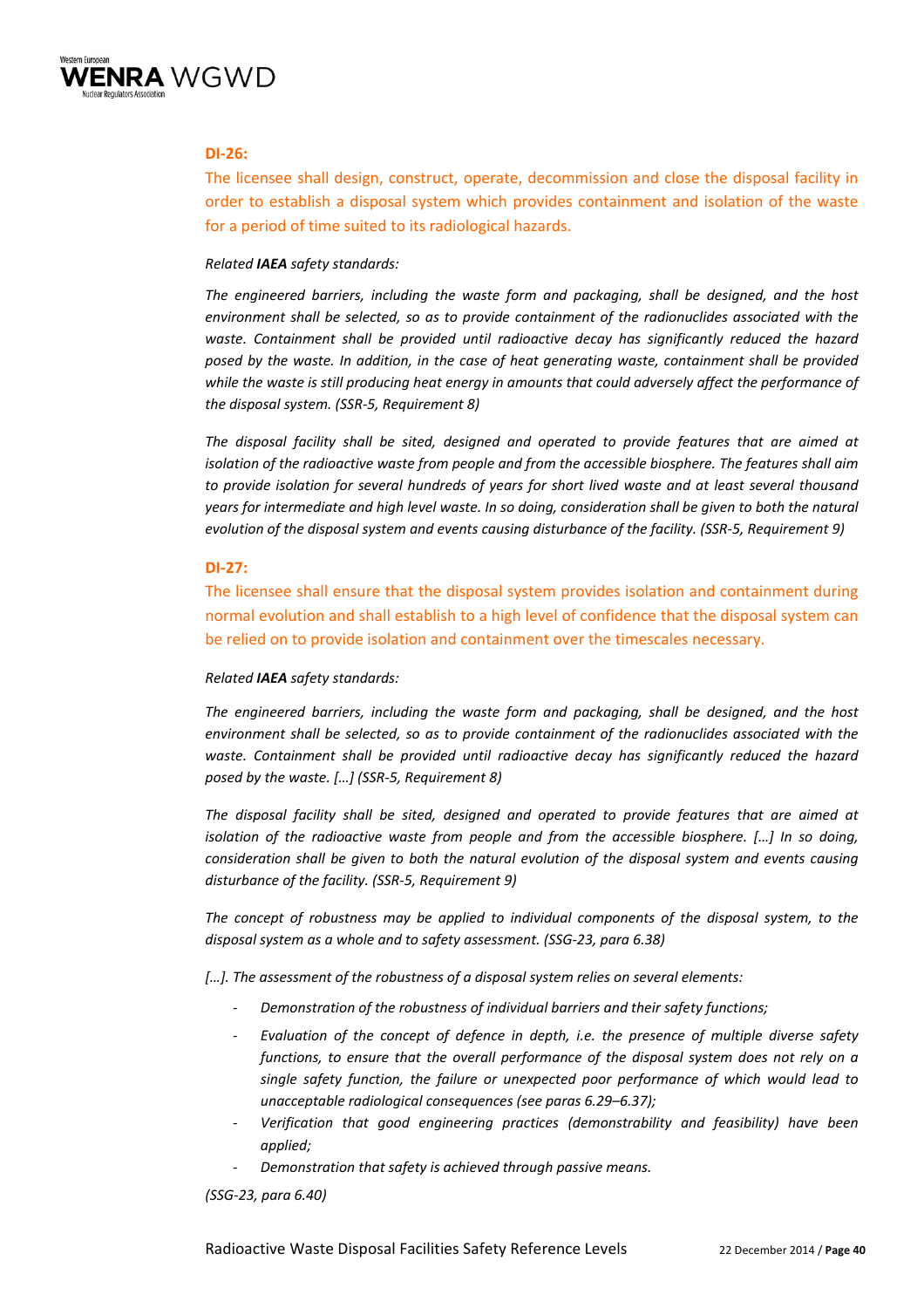

## **DI‐28:**

The licensee shall ensure that any provisions to facilitate reversal of disposal operations, or retrieval of waste packages disposed of, have no unacceptable effects on post-closure safety.

## *Related IAEA safety standards:*

*[…] No relaxation of safety standards or requirements could be allowed on the grounds that waste* retrieval may be possible or may be facilitated by a particular provision. It would have to be ensured *that any such provision would not have an unacceptable adverse effect on safety or on the performance of the disposal system. (SSR‐5, para 1.25)*

## **DI‐29:**

The licensee shall define and implement an appropriate program (e.g. through R&D, investigations, modelling, testing and monitoring activities) with the purpose of providing an understanding of the evolution of the disposal system adequate for the safety case.

## *Related IAEA safety standards:*

*Throughout the process of development and operation of a disposal facility for radioactive waste, an understanding of the relevance and the implications for safety of the available options for the facility shall be developed by the operator. […] (SSR‐5, Requirement 4)* 

A program of monitoring shall be carried out prior to, and during, the construction and operation of  $a$ disposal facility and after its closure, if this is part of the safety case. This program shall be designed to *collect and update information necessary for the purposes of protection and safety. […] Monitoring* shall also be carried out to confirm the absence of any conditions that could affect the safety of the *facility after closure. (SSR‐5, Requirement 21)*

*The operator has to conduct or commission the research and development work necessary to ensure that the planned technical operations can be practically and safely accomplished, and to demonstrate this. The operator likewise has to conduct or commission the research work necessary to investigate, to understand and to support the understanding of the processes on which the safety of the disposal facility depends. The operator also has to carry out all the necessary investigations of sites and of* materials and has to assess their suitability and obtain all the data necessary for the purposes of safety *assessment. (SSR‐5, para 3.13)*

## **DI‐30:**

If construction, operation, decommissioning or closure activities take place concurrently, the licensee shall perform the works so that they will not have an unacceptable effect on operational or post‐closure safety.

## *Related IAEA safety standards:*

*Excavation and construction of a disposal facility could continue after the commencement of operation of part of the facility and after the emplacement of waste packages. Such overlapping of construction* and operational activities has to be planned and carried out so as to ensure safety, both in operation *and after closure. (SSR‐5, para 4.34)*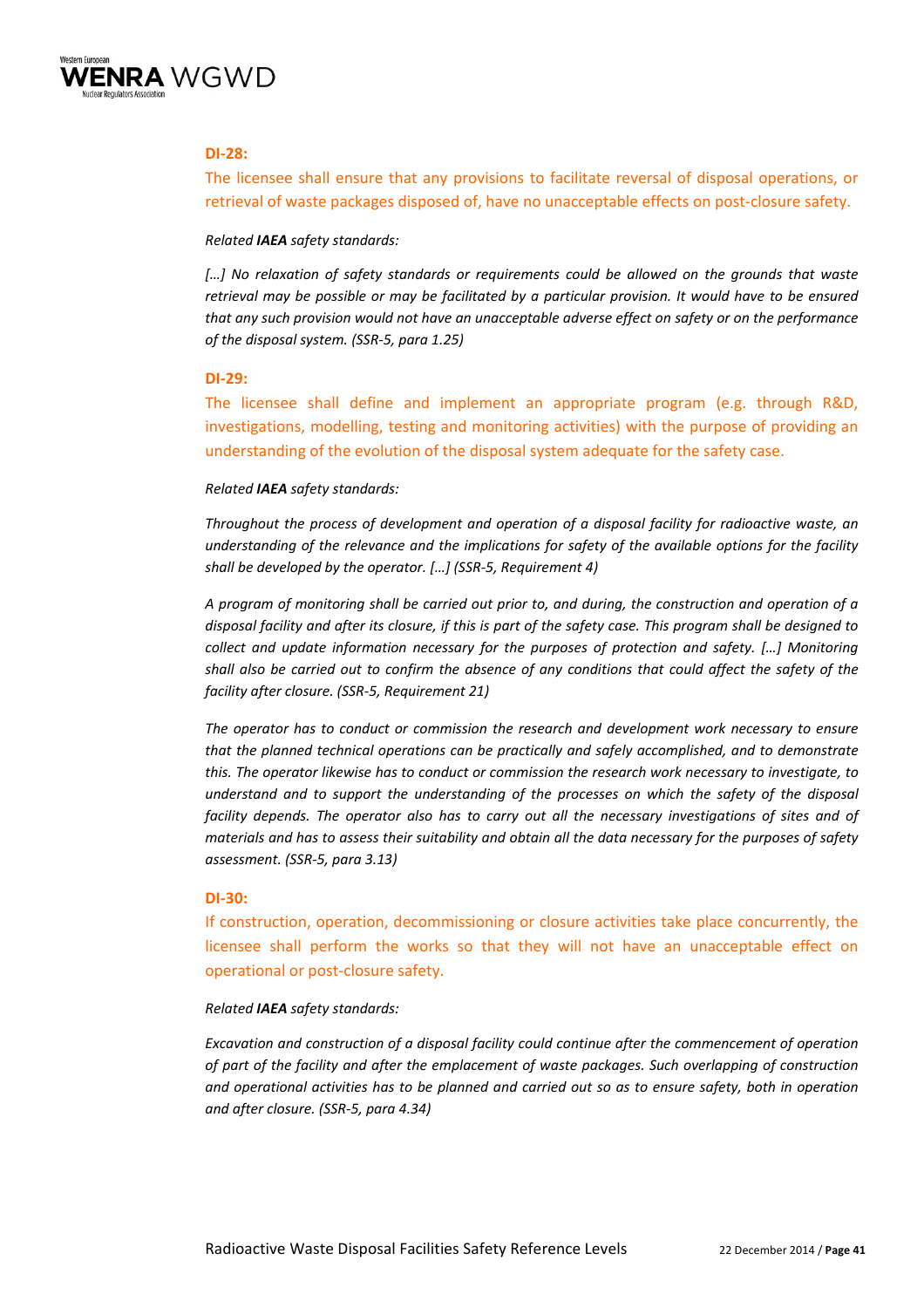

# **DI‐31:**

The licensee shall ensure that any measures necessary for the purpose of accounting for and control of nuclear material shall not unacceptably affect operational and post-closure safety.

## *Related IAEA safety standards:*

*In the design and operation of disposal facilities subject to agreements on accounting for, and control of, nuclear material, consideration shall be given to ensuring that safety is not compromised by the measures required under the system of accounting for, and control of, nuclear material. (SSR‐5, Requirement 23)*

# **2.2.2 Safety issue: Site characterization**

## **DI‐32:**

The licensee shall prepare and implement a program for site characterization of the selected site. The program shall provide the information necessary to support the safety case.

## *Related IAEA safety standards:*

An understanding of the site for a disposal facility has to be gained in order to present a convincing *scientific description of the disposal system on which the more conceptual descriptions that are used in the safety assessment can be based [...]. (SSR‐5, para 4.26)*

*A detailed program of site characterization should be carried out to provide the site specific data necessary to support the technical basis for safety assessments of the long term isolation and containment of the waste within the excavated portion of the geological disposal facility. […] (SSG‐14, para 6.9)*

# **DI‐33:**

The licensee shall conduct site characterisation of the selected site:

- To establish baseline conditions for the site and the environment;
- To support the understanding of the normal evolution;
- To identify any events and processes associated with the site that might disturb the normal evolution of the disposal system;
- To support the understanding of the effect on safety of any features, events and processes associated with the disposal system.

#### *Related IAEA safety standards:*

The site for a disposal facility shall be characterized at a level of detail sufficient to support a general understanding of both the characteristics of the site and how the site will evolve over time . This shall *include its present condition, its probable natural evolution and possible natural events, and also* human plans and actions in the vicinity that may affect the safety of the facility over the period of *interest. It shall also include a specific understanding of the impact on safety of features, events and processes associated with the site and the facility. (SSR‐5, Requirement 15)*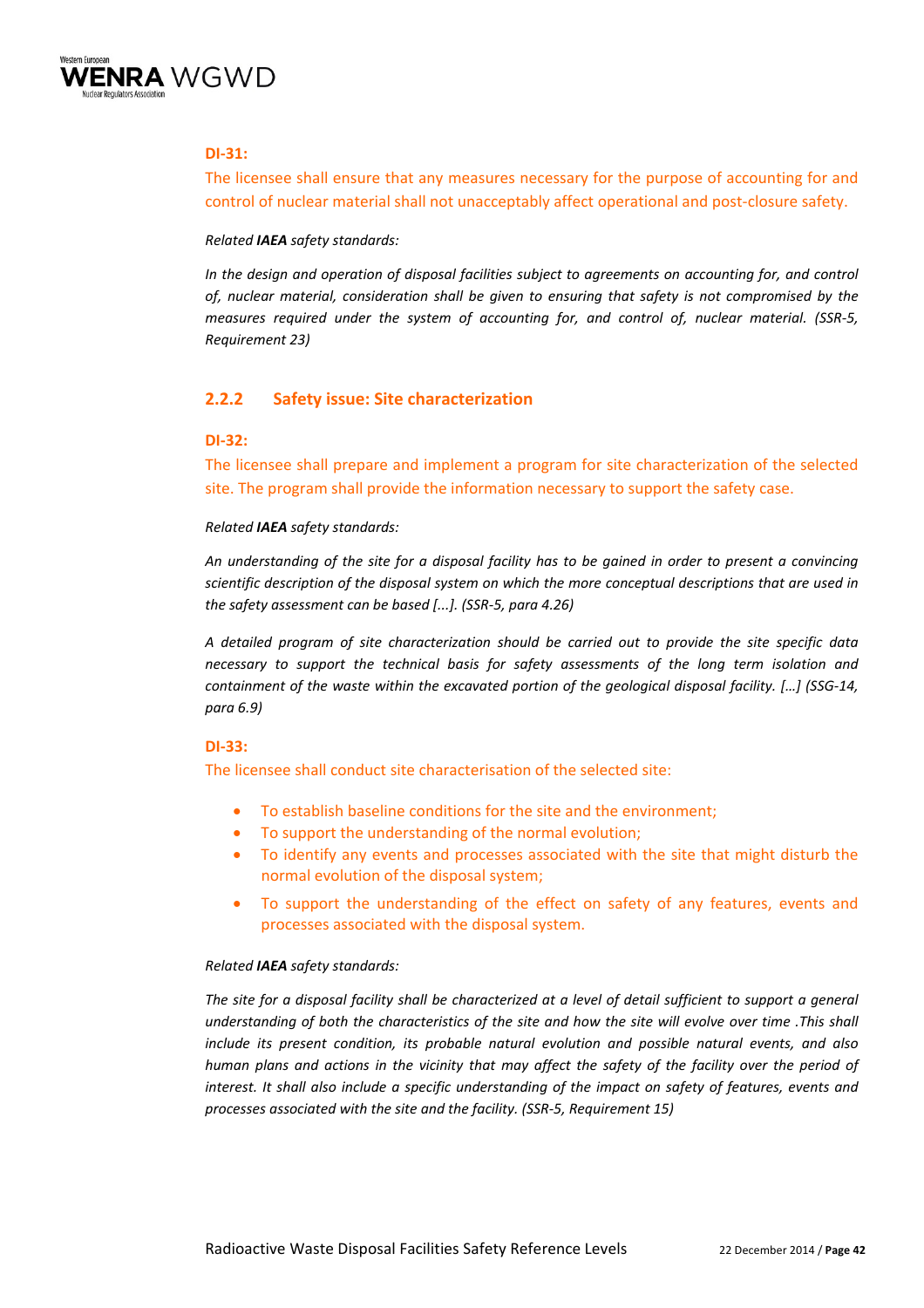

# **2.2.3 Safety issue: Design**

## **DI‐34:**

The licensee shall design the disposal facility to establish a disposal system which provides operational and post‐closure safety. The licensee shall take into account the characteristics of the wastes to be disposed of (e.g.: radioactivity, heat and gas generation), the feasibility of the technical options and the characteristics of the selected site.

## *Related IAEA safety standards:*

*The disposal facility and its engineered barriers shall be designed to contain the waste with its associated hazard, to be physically and chemically compatible with the host geological formation and/or surface environment, and to provide safety features after closure that complement those features afforded by the host environment. The facility and its engineered barriers shall be designed to provide safety during the operational period. (SSR‐5, Requirement 16)*

## **DI‐35:**

The licensee shall establish a design basis for the facility taking into account normal operational conditions, anticipated operational occurrences and possible accidents derived from a relevant set of postulated initiating events (PIEs).

## *Related IAEA safety standards:*

[...] the operating organization shall establish explicit criteria for the level of safety to be achieved. The *operating organization shall set limits on the radiological consequences and associated chemical consequences for the workforce and the public of direct exposures to radiation or authorized discharges of radionuclides to the environment. These limits shall apply to the consequences of operational states* and the possible consequences of accident conditions at the facility and shall be set equal to, or below, *international and national standards to ensure compliance across the full range of operating conditions and throughput. […] (NS‐R‐5 (Rev.1), para 6.4)*

Design criteria for all relevant parameters shall be specified for each operational state of the facility and for each design basis accident or equivalent. Design criteria for SSCs important to safety may be in the *form of engineering design rules. […] Design rules shall provide for safety margins over and above those foreseen for operations to provide reasonable assurance that no significant consequences would occur even if the operational limits were exceeded within the safety margin.(NS‐R‐5 (Rev.1), para 6.11)*

## **DI‐36:**

The licensee shall design the disposal facility giving due consideration to both normal evolution of the disposal system after closure and scenarios involving events and processes that might disturb the normal evolution of the disposal system.

#### *Related IAEA safety standards:*

*The post‐closure safety case should specify a range of credible scenarios for the evolution of the disposal facility and its surroundings over the time period for which the waste represents a potentially significant hazard or as specified in national regulations, some of which prescribe the timescale for the assessment. Consideration should be given to expected scenarios (normal evolution scenarios) and to less likely scenarios.(SSG‐29, para 5.18)*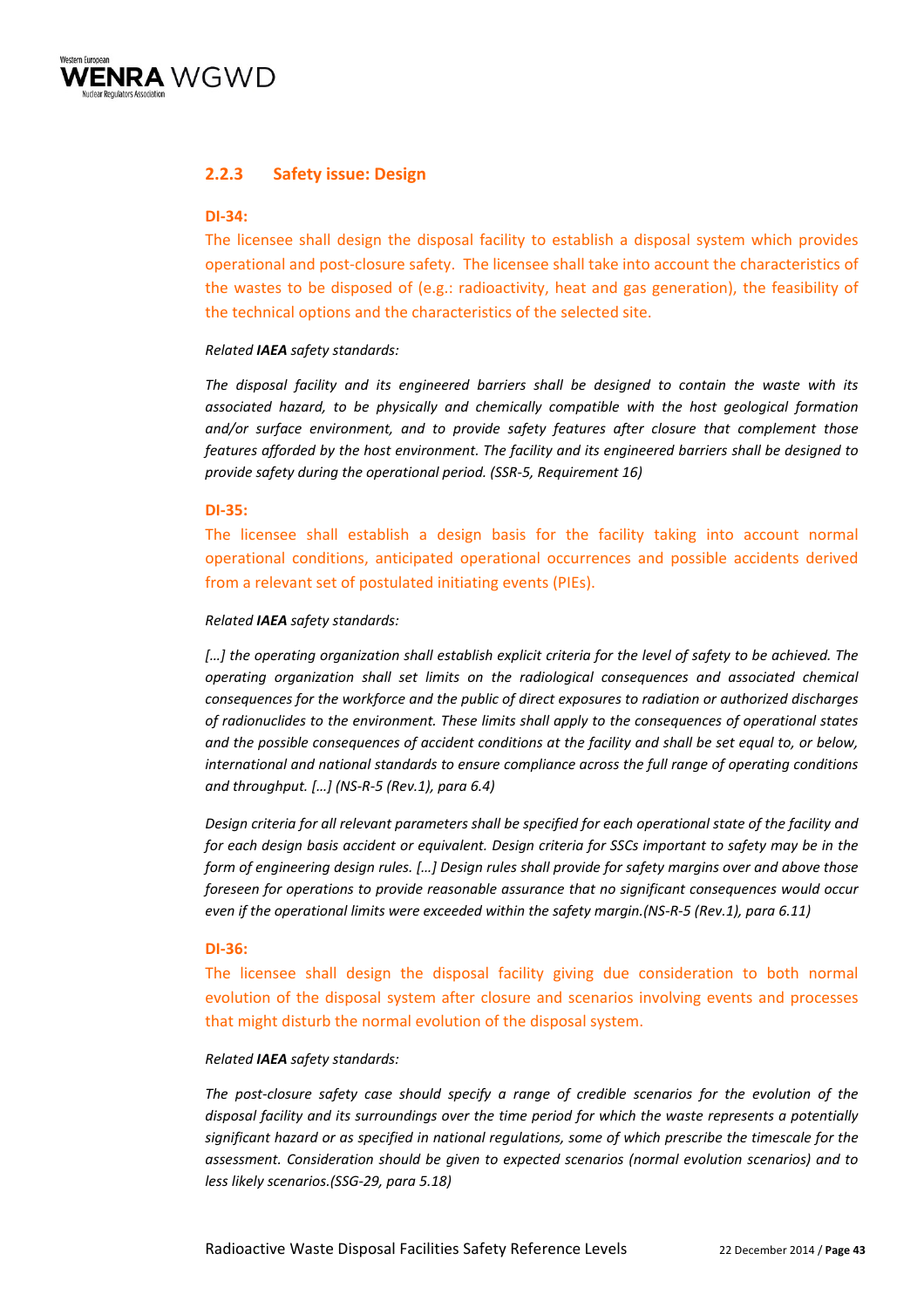

# **DI‐37:**

The licensee shall design the disposal facility giving due consideration to disturbances of the disposal system during operation whose consequences may affect post-closure safety.

## *Related IAEA safety standards:*

*With regard to safety after closure, the expected range of possible developments affecting the disposal system and events that might affect its performance, including those of low probability, have to be considered in the safety case and supporting assessment by the following means:* 

- *(a) By presenting evidence that the disposal system, its possible evolutions and events that might affect it are sufficiently well understood;*
- *(b) By demonstrating the feasibility of implementing the design;*
- *(c) By providing convincing estimates of the performance of the disposal system and a reasonable level of assurance that all the relevant safety requirements will be complied with and that radiation protection has been optimized;*
- *(d) By identifying and presenting an analysis of the associated uncertainties.*

## *(SSR‐5, para 4.17)*

*[…] consideration has to be given to both occupational exposure and public exposure resulting from conditions of normal operation and anticipated operational occurrences over the operating lifetime of the disposal facility. Similarly, consideration also has to be given to accidents with the potential for significant radiological consequences with regard to both the likelihood of occurrence and the magnitude of possible radiation doses. […] (SSG‐29, para 5.17)*

## **DI‐38:**

The licensee shall design the disposal facility to fulfil the following safety functions during the operational and post‐closure phases:

- Control of the exposure of people and the environment;
- Containment and isolation of radioactive material;
- Control of sub‐criticality, if applicable; If burnup credit is adopted for criticality management, the licensee shall confirm compliance with the limiting minimum burnup level with respect to initial enrichment by administrative and operational controls;
- Heat or gas removal, if applicable.

## *Related IAEA safety standards:*

*The engineered barriers, including the waste form and packaging, shall be designed, and the host environment shall be selected, so as to provide containment of the radionuclides associated with the waste. Containment shall be provided until radioactive decay has significantly reduced the hazard posed by the waste. In addition, in the case of heat generating waste, containment shall be provided while the waste is still producing heat energy in amounts that could adversely affect the performance of the disposal system. (SSR‐5, Requirement 8)*

Fissile material, when present, has to be managed and has to be emplaced in the disposal facility in a *configuration that will remain subcritical. This may be achieved by various means, including the appropriate distribution of fissile material during the conditioning of the waste and the proper design of the waste packages [...]. (SSR‐5, para 4.37)*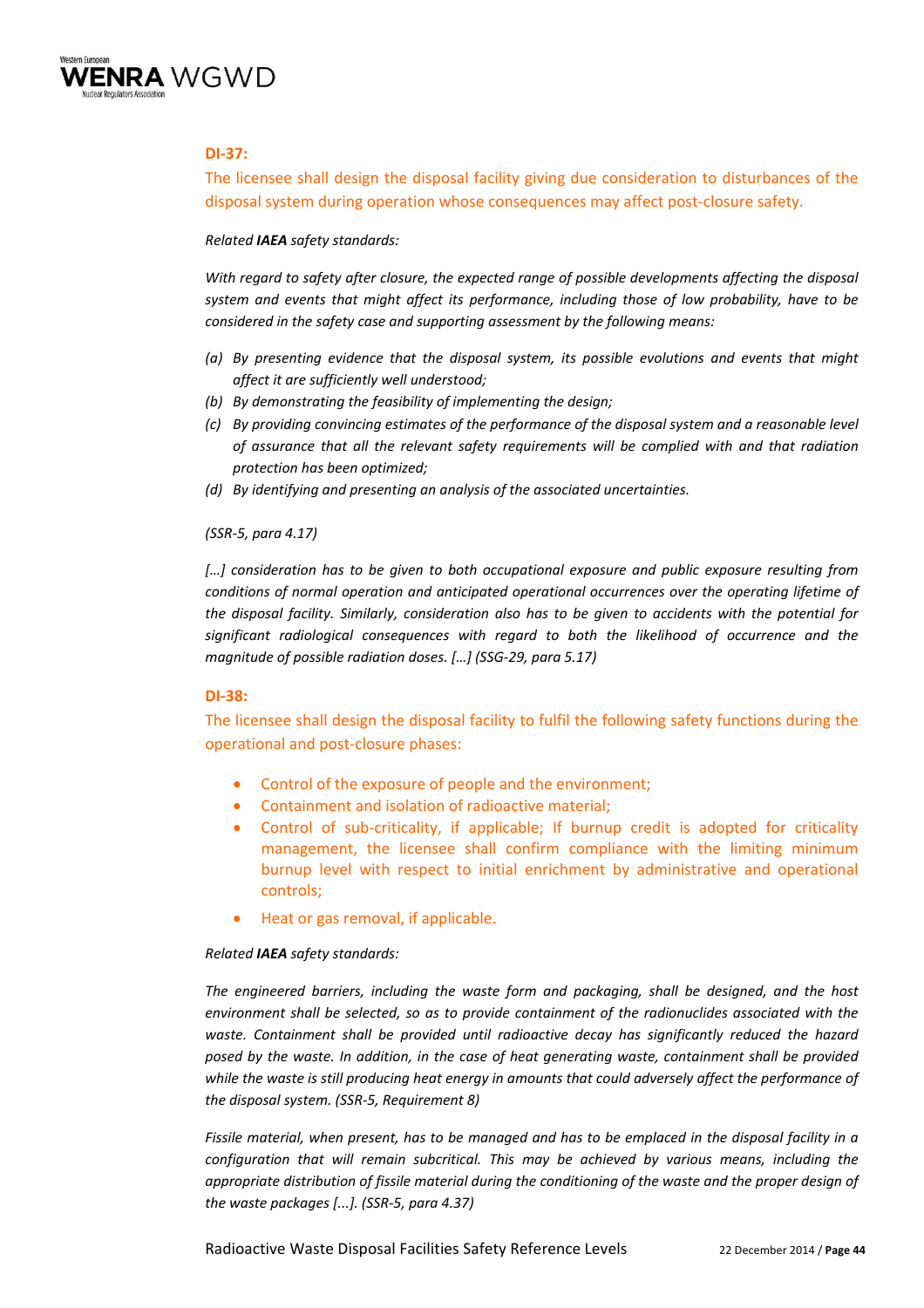

## **DI‐39:**

The licensee shall identify and classify engineered structures, systems and components (SSCs) in accordance with their importance for operational and post-closure safety.

## *Related IAEA safety standards:*

*The safety functions and the structures, systems and components (SSCs) important to safety shall be identified in the safety analysis report to the extent appropriate and in accordance with a graded approach. The SSCs important to safety provide means for the prevention of the occurrence of postulated initiating events, the control and limitation of accident sequences and mitigation of the consequences [...]. (NS‐R‐5 (Rev. 1), para 2.12)*

## **DI‐40:**

The licensee shall base the design of the facility on applicable standards, appropriately proven techniques and the use of appropriate materials to ensure that the safety requirements will be met, throughout operation and post‐closure.

## *Related IAEA safety standards:*

Design criteria for all relevant parameters shall be specified for each operational state of the facility and for each design basis accident or equivalent. Design criteria for SSCs important to safety may be in the *form of engineering design rules. Engineering design rules include requirements in relevant codes and standards, and may be set and required explicitly by the regulatory body by requiring the use of applicable standard engineering practices already established in the State or used internationally. […] (NS‐R‐5 (Rev. 1), para 6.11)*

*For SSCs important to safety for which no appropriate established codes or standards exist, an approach derived from existing codes or standards for similar equipment may be applied. In the absence of such codes or standards, lessons learned from experience, tests including tests at pilot plants, analyses and expert committee recommendations or a combination thereof may be applied. Such application shall be justified. (NS‐R‐5 (Rev. 1), para 6.14)*

## **DI‐41:**

The licensee shall have a process for identifying any conflicting design requirements from different regulatory regimes, and seeking to resolve them.

## *Related IAEA safety standards:*

[...] In particular, if different codes and standards are used for different aspects of the same item or *system, consistency between them shall be demonstrated [...] (NS‐R‐5 (Rev. 1), para 6.12)*

## **DI‐42:**

The licensee shall design the disposal facility so that the engineered components (including barriers) are, to an adequate extent, physically and chemically compatible with each other, with the waste disposed of and with the host environment.

#### *Related IAEA safety standards:*

*The disposal facility and its engineered barriers shall be designed to contain the waste with its associated hazard, to be physically and chemically compatible with the host geological formation and/or surface environment, and to provide safety features after closure that complement those*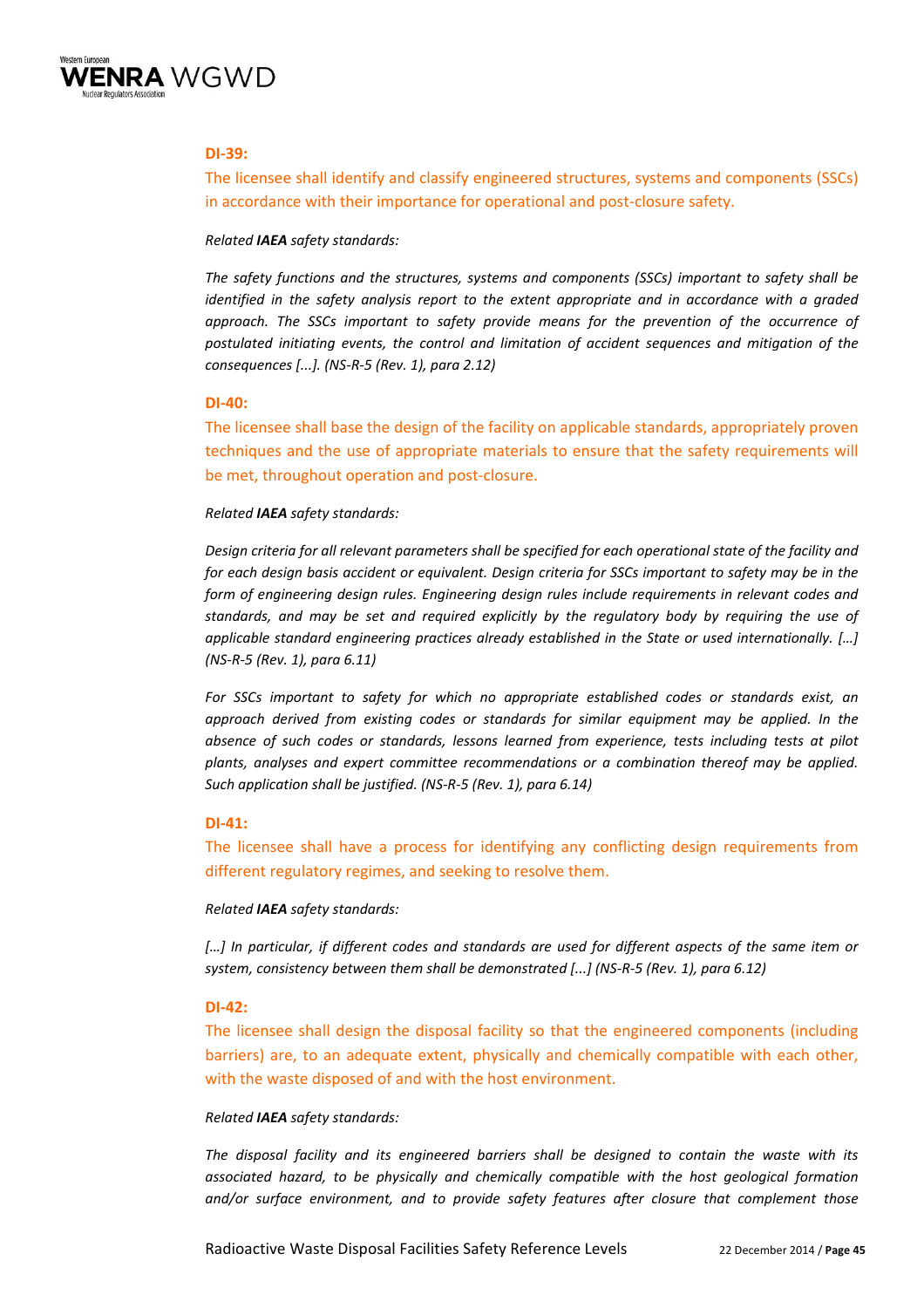

*features afforded by the host environment. The facility and its engineered barriers shall be designed to provide safety during the operational period. (SSR‐5, Requirement 16)*

## **DI‐43:**

The licensee shall make design provisions for maintenance, testing, inspection and monitoring of structures, systems and components (SSCs), addressing also their ageing.

*Related IAEA safety standards:*

*SSCs important to safety shall be designed to facilitate maintenance, inspection and testing for their functional capability over the lifetime of the facility. (NS‐R‐5 (Rev. 1), para 6.18)*

#### **DI‐44:**

The licensee shall establish design provisions for monitoring the host environment.

#### *Related IAEA safety standards:*

A program of monitoring shall be carried out prior to, and during, the construction and operation of a disposal facility and after its closure, if this is part of the safety case. This program shall be designed to *collect and update information necessary for the purposes of protection and safety. Information shall be obtained to confirm the conditions necessary for the safety of workers and members of the public and protection of the environment during the period of operation of the facility. Monitoring shall also* be carried out to confirm the absence of any conditions that could affect the safety of the facility after *closure. (SSR‐5, Requirement 21)*

#### **DI‐45:**

The licensee shall incorporate passive safety features for operational safety into the design of the disposal facility as far as reasonably practicable.

*Related IAEA safety standards:* 

The operator shall evaluate the site and shall design, construct, operate and close the disposal facility in such a way that safety is ensured by passive means to the fullest extent possible and the need for *actions to be taken after closure of the facility is minimized. (SSR‐5, Requirement 5)*

#### **DI‐46:**

The licensee shall design the equipment of the disposal facility to take account of radiation protection aspects, ease of maintenance and inspection, and minimization of the probability and consequences of anticipated operational occurrences and, as far as practicable, possible accidents during handling.

#### *Related IAEA safety standards:*

*SSCs important to safety shall be designed to facilitate maintenance, inspection and testing for their functional capability over the lifetime of the facility. (NS‐R‐5 (Rev. 1), para 6.18)*

*The design and layout of SSCs important to safety shall include provision to minimize exposures arising from maintenance, inspection and testing activities. The term 'maintenance' includes both preventive and corrective actions. (NS‐R‐5 (Rev. 1), para 6.19)*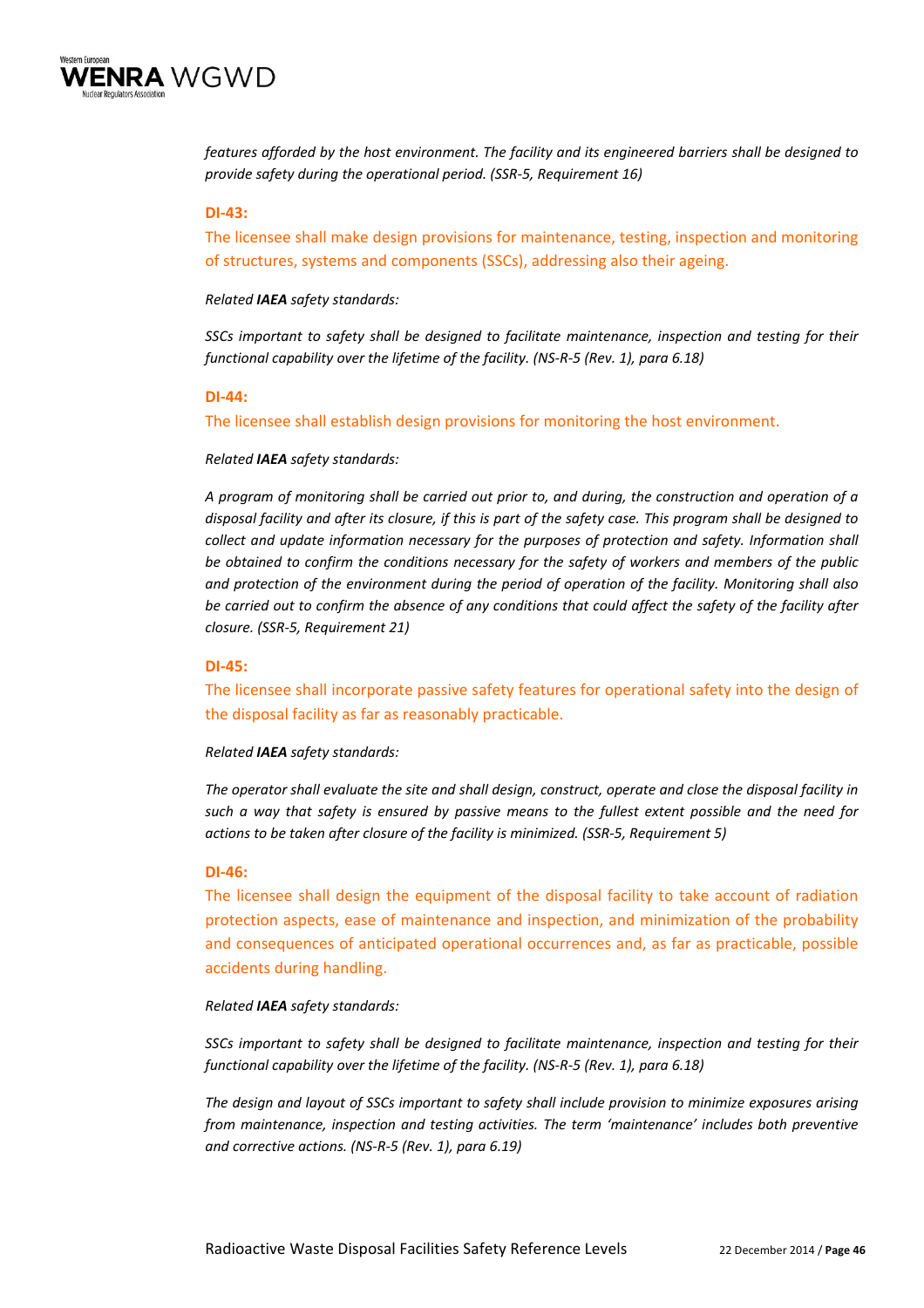

# **2.2.4 Safety issue: Information gathering and monitoring**

## **DI‐47:**

Before starting construction, the licensee shall establish a baseline state of the environment both for supporting the monitoring program and for evaluating the impact of the facility on the environment.

## *Related IAEA safety standards:*

*The site evaluation, with due consideration of the potential hazards posed by the facility, shall constitute the first part of the development of the licensing documentation for a new facility. For the site evaluation, the following requirements apply:*

*(a) Appropriate radiological monitoring of the site shall be conducted prior to carrying out any site activities in order to establish baseline levels of radiological parameters for assessing the future* impact of the facility at the site. Natural and artificial radioactivity at the site in the air, the water *and the ground and in flora and fauna shall be investigated and recorded.* 

*[…]* 

#### *(NS‐R‐5 (Rev. 1), para 5.5)*

*Baseline monitoring is concerned with measurement of the initial values of parameters that will continue to be monitored by either continuous or periodic observations. The scope of baseline monitoring includes the determination of conditions and parameters of potential interest for the understanding of basic earth science, engineering and the environment, and for informing the operational safety assessment and the post‐closure safety assessment for the disposal facility. For example, baseline monitoring is used to evaluate changes that occur in the rock and the groundwater system during the construction and operational periods and, at the post‐closure stage, to evaluate any significant impacts that the presence of the disposal facility may have on natural processes and the environment. In practice, the monitoring program will begin during the site investigation stage. […] (SSG‐31, para 6.5)*

## **DI‐48:**

Before starting construction, the licensee shall define and document a systematic monitoring program to be implemented during construction, commissioning, operation, decommissioning and closure, and as appropriate after closure.

#### *Related IAEA safety standards:*

A program of monitoring shall be carried out prior to, and during, the construction and operation of a disposal facility and after its closure, if this is part of the safety case. This program shall be designed to *collect and update information necessary for the purposes of protection and safety. Information shall be obtained to confirm the conditions necessary for the safety of workers and members of the public and protection of the environment during the period of operation of the facility. Monitoring shall also* be carried out to confirm the absence of any conditions that could affect the safety of the facility after *closure. (SSR‐5, Requirement 21)*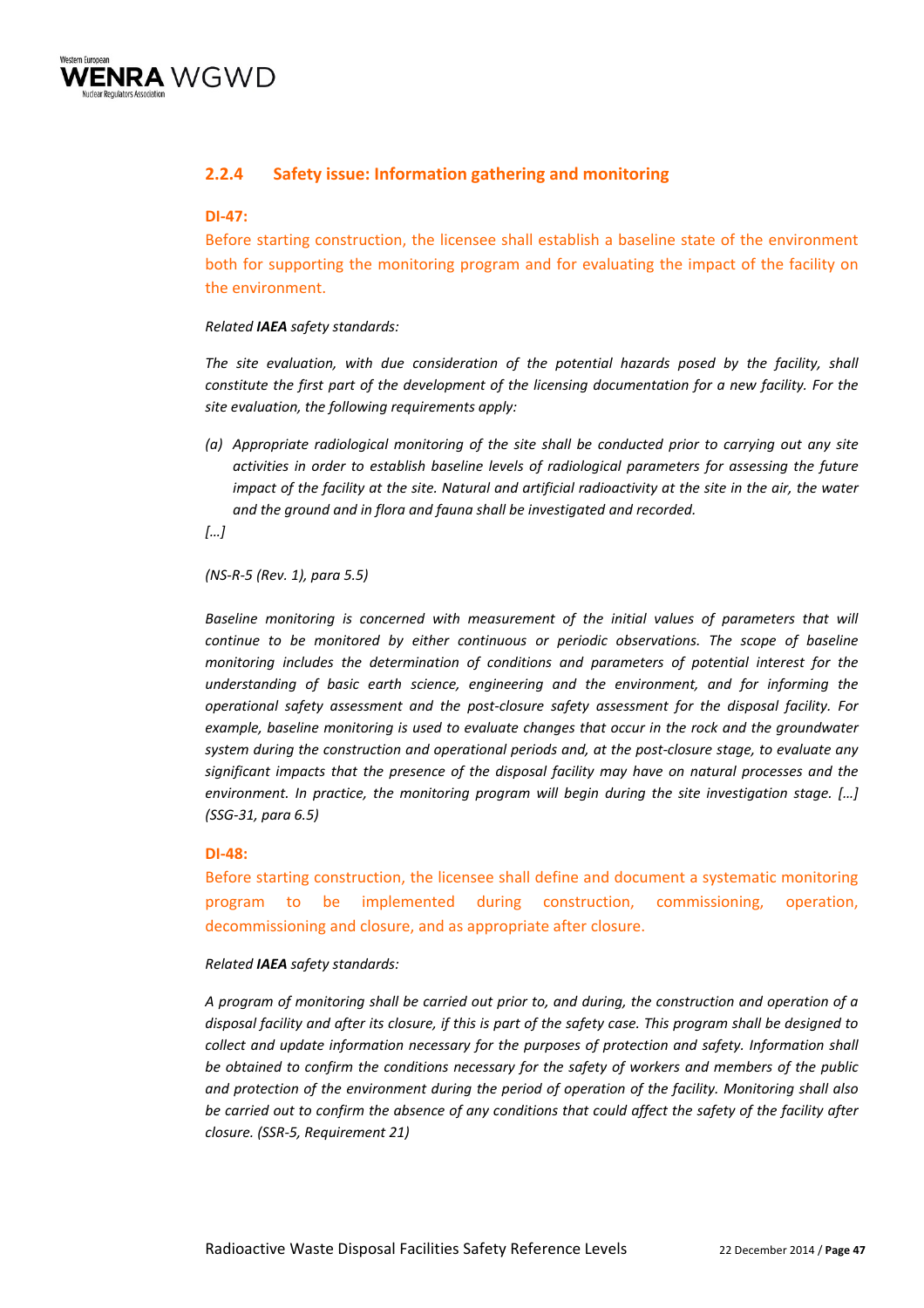

[...] Plans for monitoring with the aim of providing assurance of safety after closure have to be drawn *up before the construction of a geological disposal facility to indicate possible monitoring strategies. […] (SSR‐5, para 5.5)*

## **DI‐49:**

The licensee shall ensure that the monitoring program contributes to:

- Demonstrating adequate protection of people and the environment and demonstrating compliance with the regulatory requirements and licence conditions;
- Confirming that the disposal facility and system behaves and evolves as expected in the safety case;
- Building confidence in and refining the key assumptions and models made in the safety case;
- Enhancing understanding of the environmental conditions and of the functioning of the disposal system;
- Acquiring information for supporting decision‐making and;
- Providing background information for any post-closure surveillance program.

## *Related IAEA safety standards:*

Monitoring has to be carried out at each step in the development and in the operation of a disposal *facility. The purposes of the monitoring program include:*

- *(a) Obtaining information for subsequent assessments;*
- *(b) Assurance of operational safety*
- *(c) Assurance that conditions at the facility for operation are consistent with the safety assessment;*
- *(d) Confirmation that conditions are consistent with safety after closure.*

*(SSR‐5, para 5.4)*

# *2.2.5 Safety issue: Construction*

## **DI‐50:**

The licensee shall construct the disposal facility in accordance with the design as described in the safety case and by application of appropriately proven techniques.

## *Related IAEA safety standards:*

*The disposal facility shall be constructed in accordance with the design as described in the approved safety case and supporting safety assessment. […] (SSR‐5, Requirement 17)*

## **DI‐51:**

The licensee shall construct the disposal facility in such a way as to preserve the post-closure safety functions of the host environment.

#### *Related IAEA safety standards:*

[...] It shall be constructed in such a way as to preserve the safety functions of the host environment *that have been shown by the safety case to be important for safety after closure. Construction activities* shall be carried out in such a way as to ensure safety during the operational period. (SSR-5, *Requirement 17)*

Radioactive Waste Disposal Facilities Safety Reference Levels 22 December 2014 / **Page 48**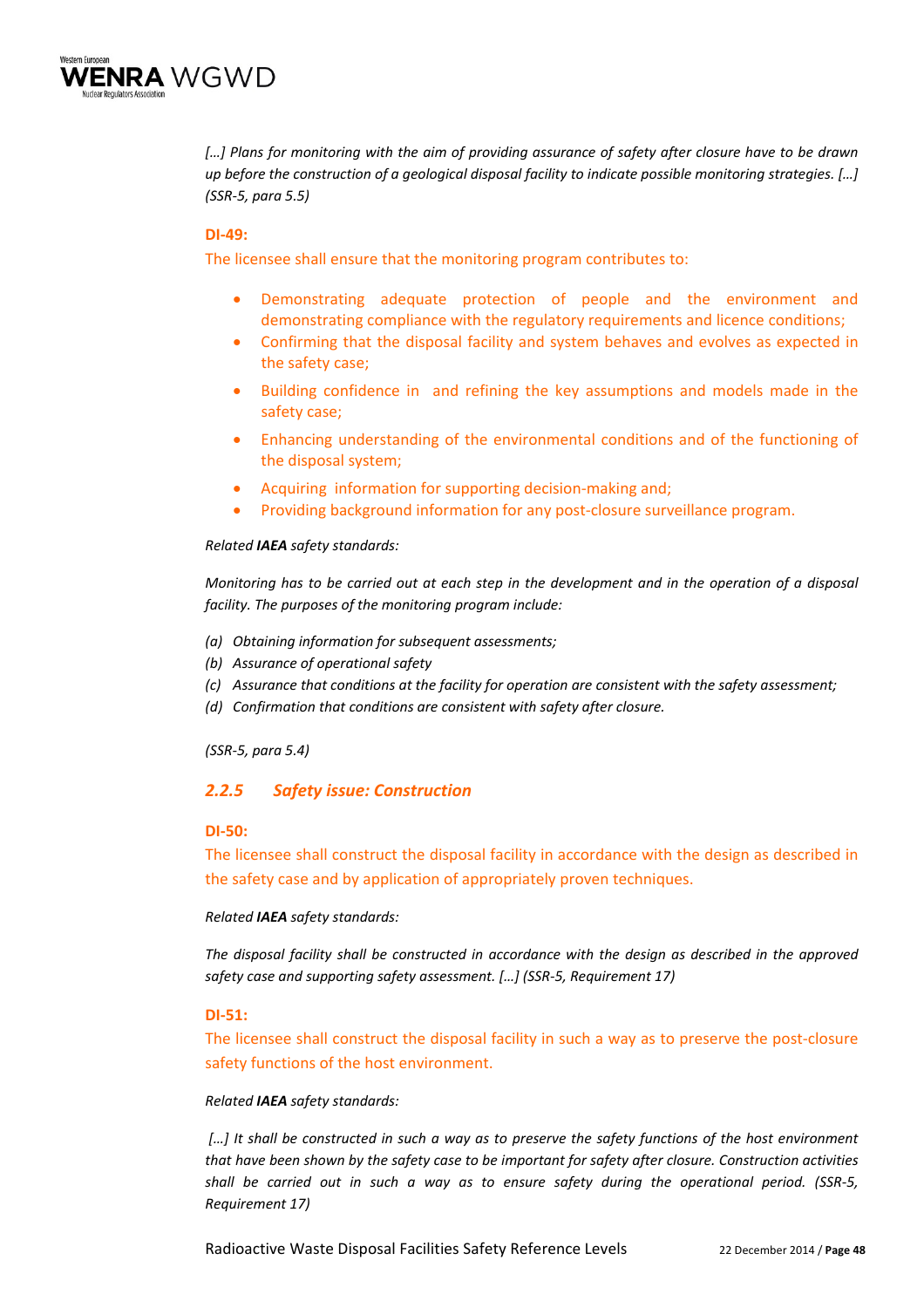

# **DI‐52:**

In order to refine the assumptions of the safety case, the licensee shall gather information during construction to improve the knowledge of:

- The intrinsic properties of the host environment
- The response of the host environment to the presence of the disposal facility.

## *Related IAEA safety standards:*

A program of monitoring shall be carried out prior to, and during, the construction and operation of a disposal facility and after its closure, if this is part of the safety case. This program shall be designed to *collect and update information necessary for the purposes of protection and safety. Information shall be obtained to confirm the conditions necessary for the safety of workers and members of the public and protection of the environment during the period of operation of the facility. Monitoring shall also* be carried out to confirm the absence of any conditions that could affect the safety of the facility after *closure. (SSR‐5, Requirement 21)*

## **DI‐53:**

The licensee shall plan, assess, document and implement any modifications of design, construction procedures and methods using arrangements consistent with the importance to safety of the modification. These arrangements shall ensure that the modifications will not have an unacceptable effect on operational and post-closure safety.

## *Related IAEA safety standards:*

*The operating organization shall establish a process whereby its proposals for changes to the design, equipment, feed material characteristics, control or management are subject to a degree of assessment and scrutiny appropriate to the safety significance of the change, so that the direct and wider consequences of the modification are adequately assessed […] .NS‐R‐5 (Rev. 1), para 9.35)*

# **2.2.6 Safety issue: Operation**

## **DI‐54:**

The licensee shall operate the facility in accordance with the conditions of the licence and the relevant regulatory requirements so as to maintain safety during the operational phase, and so as to establish and preserve the post-closure safety functions claimed in the safety case.

## *Related IAEA safety standards:*

*The disposal facility shall be operated in accordance with the conditions of the licence and the relevant regulatory requirements so as to maintain safety during the operational period and in such a manner as to preserve the safety functions assumed in the safety case that are important to safety after closure. (SSR‐5, Requirement 18)*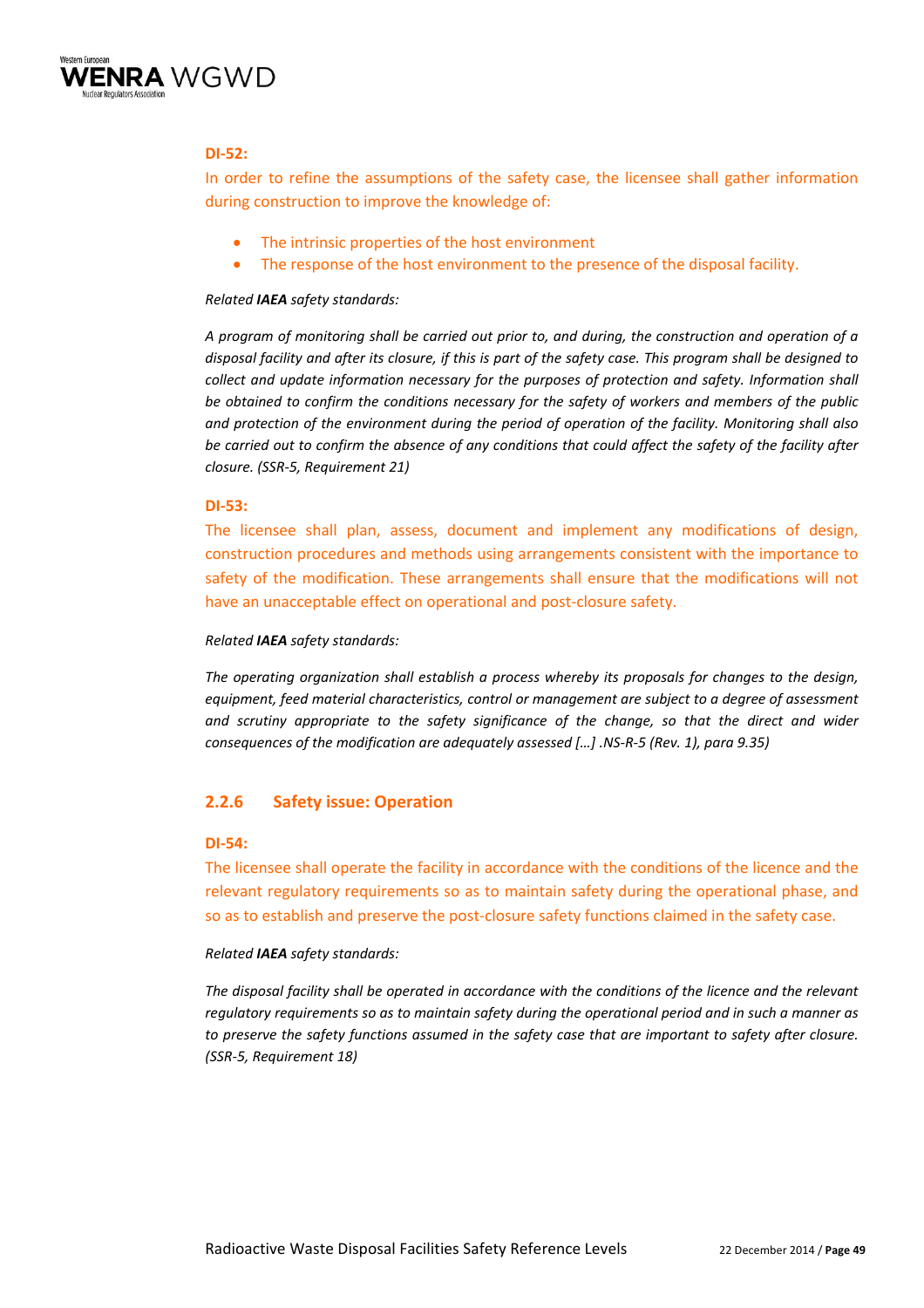

## **DI‐55:**

The licensee shall make and implement arrangements to detect and respond to anticipated operational occurrences and possible accidents. Provisions for doing so shall not unacceptably affect operational or post‐closure safety.

## *Related IAEA safety standards:*

*Despite all the precautions that are taken in the design and operation of nuclear facilities and the* conduct of nuclear activities, there remains a possibility that a failure or an accident may give rise to an *emergency. In some cases, this may give rise to the release of radioactive materials within facilities and/or into the public domain, which may necessitate emergency response actions. […]. (GS‐R‐1, para 6.2)*

*Specific design features for emergency planning purposes shall be considered, in accordance with the potential hazards presented by the facility. Such features may include simple escape routes with reliable emergency lighting, reliable means of communication and dedicated instrumentation for monitoring radiation levels and hazardous chemicals. Depending on the potential hazards posed by the facility,* consideration shall also be given to providing an on-site emergency control centre in a location separate *from the operations area to maintain the chain of command and communication. (NS‐R‐5 (Rev. 1, para 6.30)*

## **DI‐56:**

In order to refine the assumptions of the safety case, the licensee shall continue to gather information during operation to improve the knowledge of:

- The intrinsic properties of the host environment
- The response of the host environment to the presence of the disposal facility.

## *Related IAEA safety standards:*

A program of monitoring shall be carried out prior to, and during, the construction and operation of a disposal facility and after its closure, if this is part of the safety case. This program shall be designed to *collect and update information necessary for the purposes of protection and safety. Information shall be obtained to confirm the conditions necessary for the safety of workers and members of the public and protection of the environment during the period of operation of the facility. Monitoring shall also* be carried out to confirm the absence of any conditions that could affect the safety of the facility after *closure. (SSR‐5, Requirement 21)*

## **DI‐57:**

The licensee shall establish, substantiate, document and implement operational limits and conditions (OLCs) to operate the disposal facility safely, to maintain the waste in a safe state during operation and to ensure compliance with the requirements for post-closure safety.

#### *Related IAEA safety standards:*

*The operational limits and conditions are the set of rules that establish parameter limits, the functional capability and the performance levels of equipment and personnel for the safe operation of a facility.(NS‐R‐5 (Rev. 1), para 2.13)*

*Operational limits and conditions shall be prepared before operation of the facility commences. (NS‐R‐5 (Rev. 1), para 9.21)*

Radioactive Waste Disposal Facilities Safety Reference Levels 22 December 2014 / **Page 50**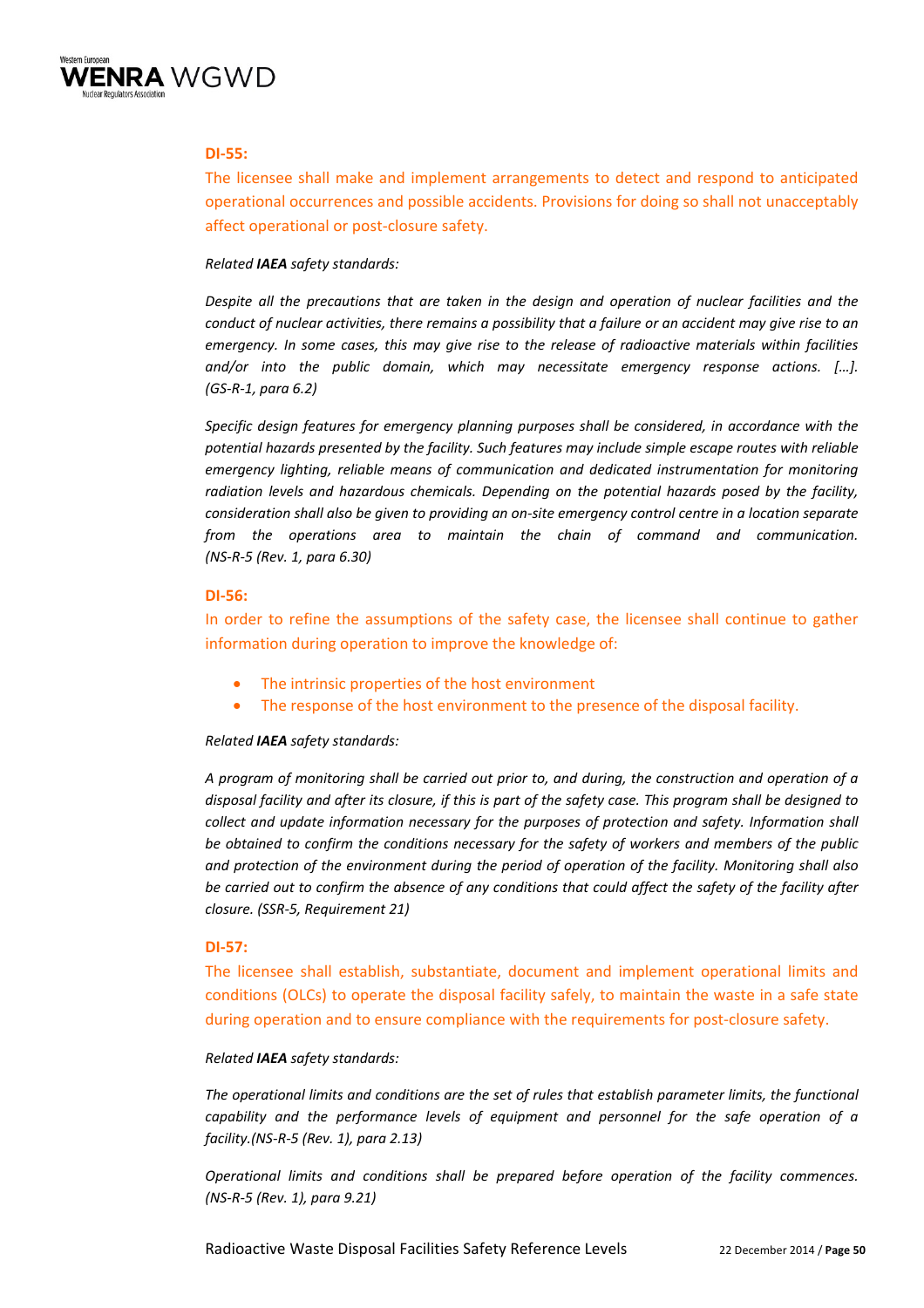

*Operating instructions shall be developed by the operating organization, in cooperation with the designer and manufacturer if necessary. Safety related operating instructions shall be prepared before operations commence. Operating instructions shall clearly describe the methods of operating, including all checks, (NS‐R‐5 (Rev. 1), para 9.22)*

## **DI‐58:**

The licensee shall make adequate arrangements for commissioning and operation of the disposal facility including arrangements for receiving, handling and emplacement of waste before these activities are commenced.

#### *Related IAEA safety standards:*

*Before the commencement of commissioning, an adequate commissioning program shall be prepared for the testing of a facility to demonstrate that it meets the design objectives and the performance criteria. The commissioning program, agreed as required with the regulatory body, shall cover the organization for and responsibilities for commissioning, the stages of commissioning, the suitable testing of SSCs on the basis of their importance to safety, the test schedule, the commissioning procedures and reports, the methods of reviewing and verification, the treatment of deviations and deficiencies, and the requirements for documentation. (NS‐R‐5 (Rev. 1), para 8.1)*

#### **DI‐59:**

Before starting the emplacement of any waste, the licensee shall review the plan for decommissioning, closure and post‐closure activities.

#### *Related IAEA safety standards:*

*The revisions of the safety case that are developed in parallel with the development, operation and closure of the disposal facility should include plans for waste management, facility development, facility closure and institutional control. For example, the closure plans should describe and demonstrate the feasibility of both the closure operations and the time schedule for them. The closure plans should be updated and refined as information is obtained during site characterization, design optimization, construction and operation of the disposal facility. An authorization to commence waste emplacement should include consideration of preliminary closure plans, although these plans may change as operations proceed. (SSG‐29, para 5.26)*

#### **DI‐60:**

The licensee shall ensure that any modifications to the disposal facility will not have an unacceptable effect on operational and post‐closure safety.

#### *Related IAEA safety standards:*

*The safety of existing disposal facilities shall be assessed periodically until termination of the licence.* During this period, the safety shall also be assessed when a safety significant modification is planned or in the event of changes with regard to the conditions of the authorization. [...] (SSR-5, Requirement 26)

*To maintain the assurance of robust safety assessment and safety case, the facility design process should be conducted within a management system providing for configuration change control. Design attributes of the engineered barriers for operational safety and post‐closure safety should be classified to ensure application of design requirements is graded in accordance with the safety significance of the barrier. (SSG‐14, 6.34)*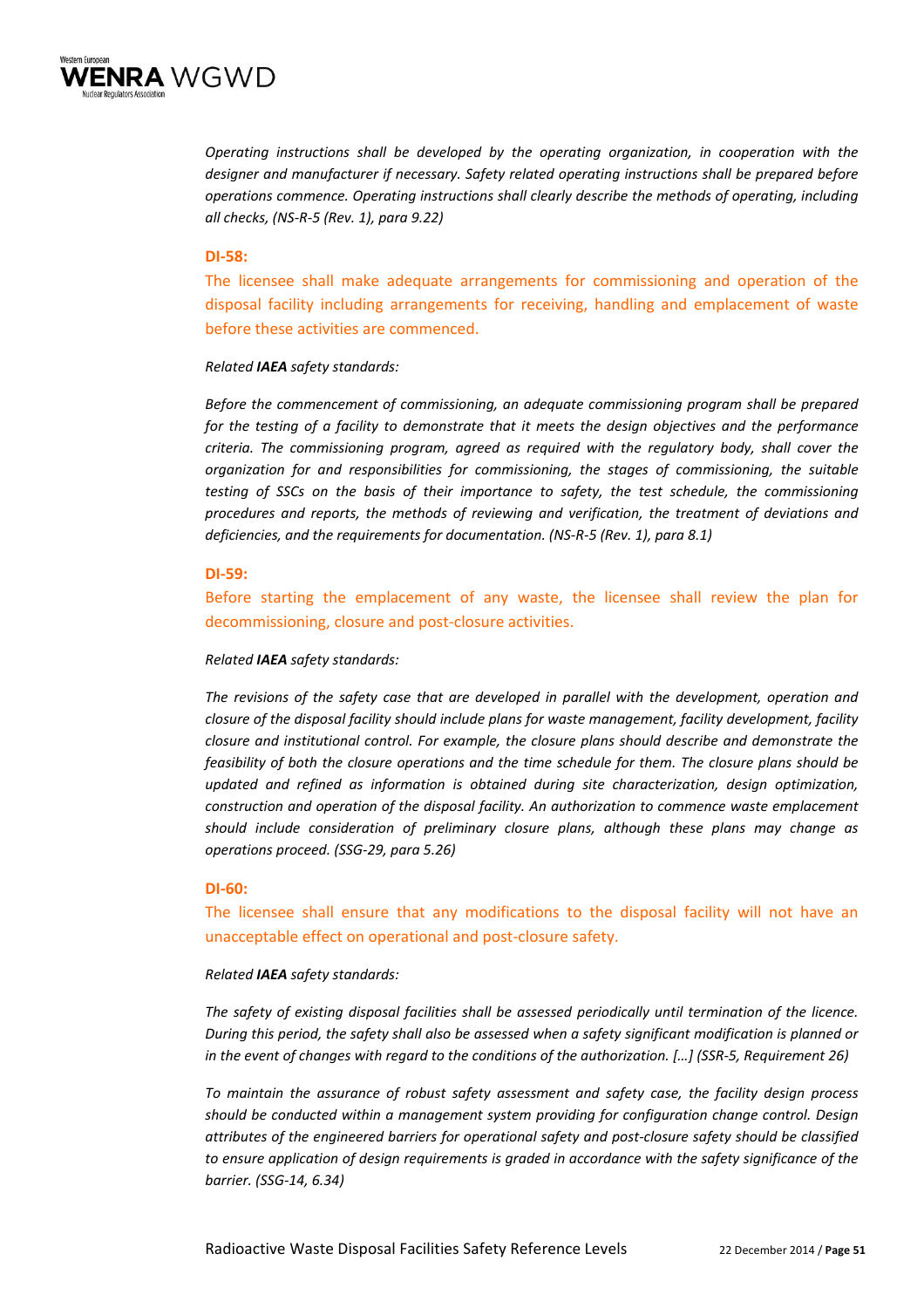

## **DI‐61:**

The licensee shall plan, assess, document and implement any modifications of design, waste acceptance criteria, structures, systems and components (SSCs), operational limits and conditions (OLCs) and operational procedures and methods using arrangements consistent with the importance to safety of the modifications.

## *Related IAEA safety standards:*

*The operating organization shall establish a process whereby its proposals for changes to the design, equipment, feed material characteristics, control or management are subject to a degree of assessment and scrutiny appropriate to the safety significance of the change, so that the direct and wider consequences of the modification are adequately assessed […]. The process shall include a review of possible consequences to ensure that a foreseen modification or change in one facility will not adversely affect the operability or safety of associated or adjacent facilities. (NG‐R‐5, para 9.35)*

## **DI‐62:**

The licensee shall prepare and implement an on-site emergency plan to respond to possible accidents requiring protection of the personnel and members of the public. This emergency plan shall be proportionate to the consequences of the possible accidents considered and shall provide for:

- Regaining control of the disposal facility in an emergency;
- Preventing or mitigating the consequences of any such emergency;

If an off‐site emergency plan is required, the licensee shall provide the technical basis for its development and implementation.

## *Related IAEA safety standards:*

*All operations and activities important to the safety of a disposal facility have to be subjected to limitations and controls and emergency plans have to be put in place. (SSR‐5, para 4.35)*

*The operating organization shall prepare accident management procedures and on‐site emergency procedures, taking into account the potential hazards of the facility, before the introduction of hazardous material. Where necessary, in accordance with the degree of the hazards, the operating organization shall prepare off‐site procedures in coordination with the relevant off‐site organizations and competent authorities. The off‐site procedures shall be consistent with national and international practices. (NS‐R‐5 (Rev. 1), para 4.21)*

# **DI‐63:**

For the purposes of emergency planning the licensee shall, as appropriate:

- Establish and implement the necessary organizational structure for clear allocation of responsibilities and authorities,
- Ensure that, based on the on‐site emergency plan, appropriate trained and qualified personnel, facilities and equipment needed to control an emergency will be available whenever they might be required, and
- Establish arrangements as necessary for coordinating emergency activities and cooperating with external response organizations throughout all phases of an emergency.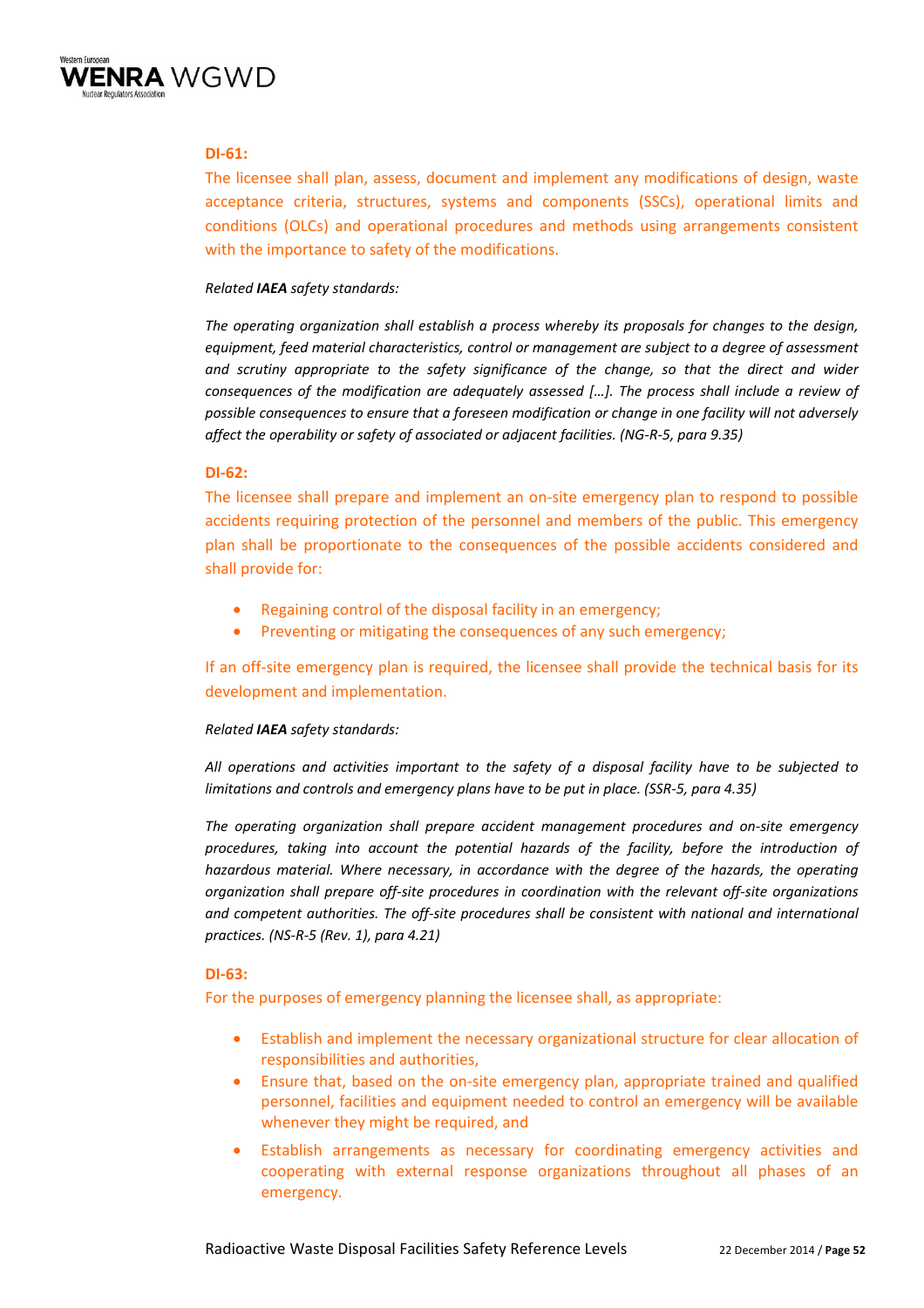

## *Related IAEA safety standards:*

*The operating organization, taking into account the potential hazards of the facility, shall develop an emergency plan in coordination with other bodies having responsibilities in an emergency, including public authorities; shall establish the necessary organizational structure; and shall assign responsibilities for managing emergency response. (NS‐R‐5 (Rev. 1), para 9.62)*

## **DI‐64:**

The licensee shall submit the on-site emergency plan to the regulatory body. At regular intervals, the licensee shall carry out emergency exercises, some of which shall be witnessed by the regulatory body. Some of these exercises shall, as appropriate, include the participation of external emergency response organizations. The plan shall be subject to review and updating in the light of the experience gained.

## *Related IAEA safety standards:*

The emergency plan shall be approved by the regulatory body as appropriate and shall be tested in an *exercise before radioactive material is introduced into the facility. There shall thereafter be exercises of the emergency plan at suitable intervals, some of which shall be observed by the regulatory body. Some of these exercises shall be integrated with local, regional and national response organizations, as appropriate, and shall involve the participation of as many as possible of the organizations concerned. The plans shall be subject to review and to updating in the light of the experience gained. (NS‐R‐5 (Rev. 1), para 9.66)*

## **DI‐65:**

The licensee shall establish and implement programs for maintenance, periodic testing and inspection, based on written procedures in order to ensure and confirm that structures, systems and components (SSCs) are able to function in accordance with the requirements for operational and post‐closure safety.

## *Related IAEA safety standards:*

*All maintenance, calibration, periodic testing and inspection shall be performed in accordance with a program based on approved, written procedures. […] Before operation of the facility commences, the operating organization shall prepare and obtain approval for the programs for maintenance, calibration, periodic testing and inspection of SSCs important to safety. […] (NS‐R‐5, para 9.29)*

#### **DI‐66:**

The licensee shall record and assess the results of maintenance, periodic testing and inspection, important to safety. Results derived from these programs shall be used to review the adequacy of the design, construction and operation of the disposal facility and to identify any implications for post-closure safety.

#### *Related IAEA safety standards:*

The results of maintenance, testing and inspection shall be recorded and assessed. (NS-R-5, para 9.32)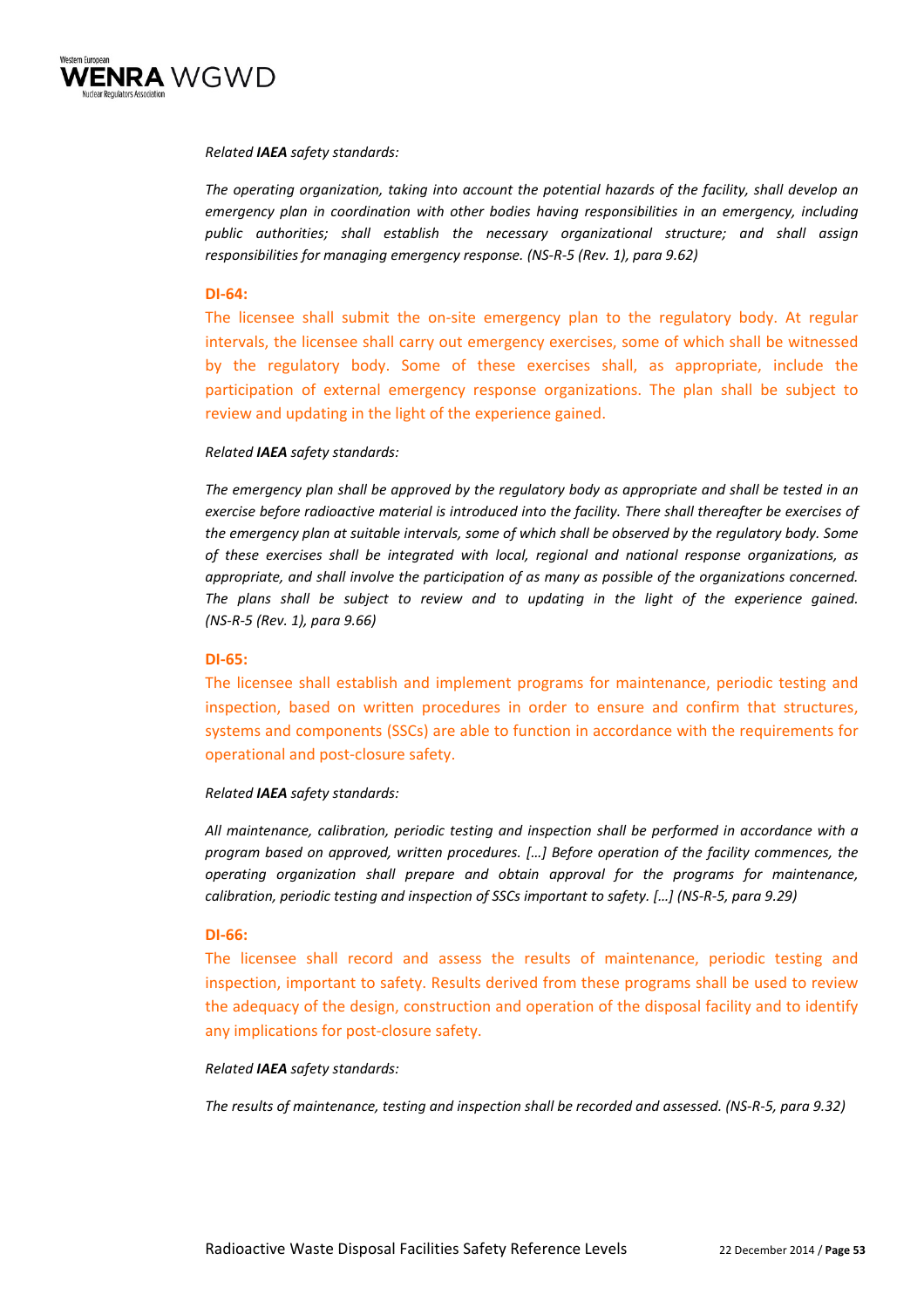

# **DI‐67:**

At regular intervals, the licensee shall review and as necessary revise programs for maintenance, periodic testing and inspection to incorporate the lessons learned from experience.

## *Related IAEA safety standards:*

*The maintenance, calibration, periodic testing and inspection programs shall be reviewed at regular intervals to incorporate the lessons learned from experience. (NS‐R‐5 (Rev. 1), para 9.33)*

# **2.2.7 Safety issue: Closure of disposal facility**

#### **DI‐68:**

The licensee shall close the disposal facility in such a way as to provide for the safety functions required after closure.

## *Related IAEA safety standards:*

A disposal facility shall be closed in a way that provides for those safety functions that have been shown *by the safety case to be important after closure. […] (SSR‐5, Requirement 19)* 

## **DI‐69:**

Before starting decommissioning and closure, the licensee shall define the corresponding program so that it takes into account, as appropriate:

- The state of the facility, as constructed and operated including information on waste inventory and emplacement;
- Dismantling and removal of operational equipment;
- Remaining backfilling and sealing;
- Decommissioning of auxiliary structures, e.g. parts of the facility on the surface;
- Environmental remediation as required;
- Programs for monitoring and surveillance,
- Programs for security and safeguards;
- Plans for preserving knowledge and records about the waste disposed of and the disposal system.

#### *Related IAEA safety standards:*

A disposal facility shall be closed in a way that provides for those safety functions that have been shown *by the safety case to be important after closure. Plans for closure, including the transition from active management of the facility, shall be well defined and practicable, so that closure can be carried out safely at an appropriate time. (SSR‐5, Requirement 19)* 

*Closure of a geological disposal facility should also include decommissioning of surface facilities and undertaking any environmental restoration necessary, and may include the construction of durable markers. (SSG‐14, para 6.59)*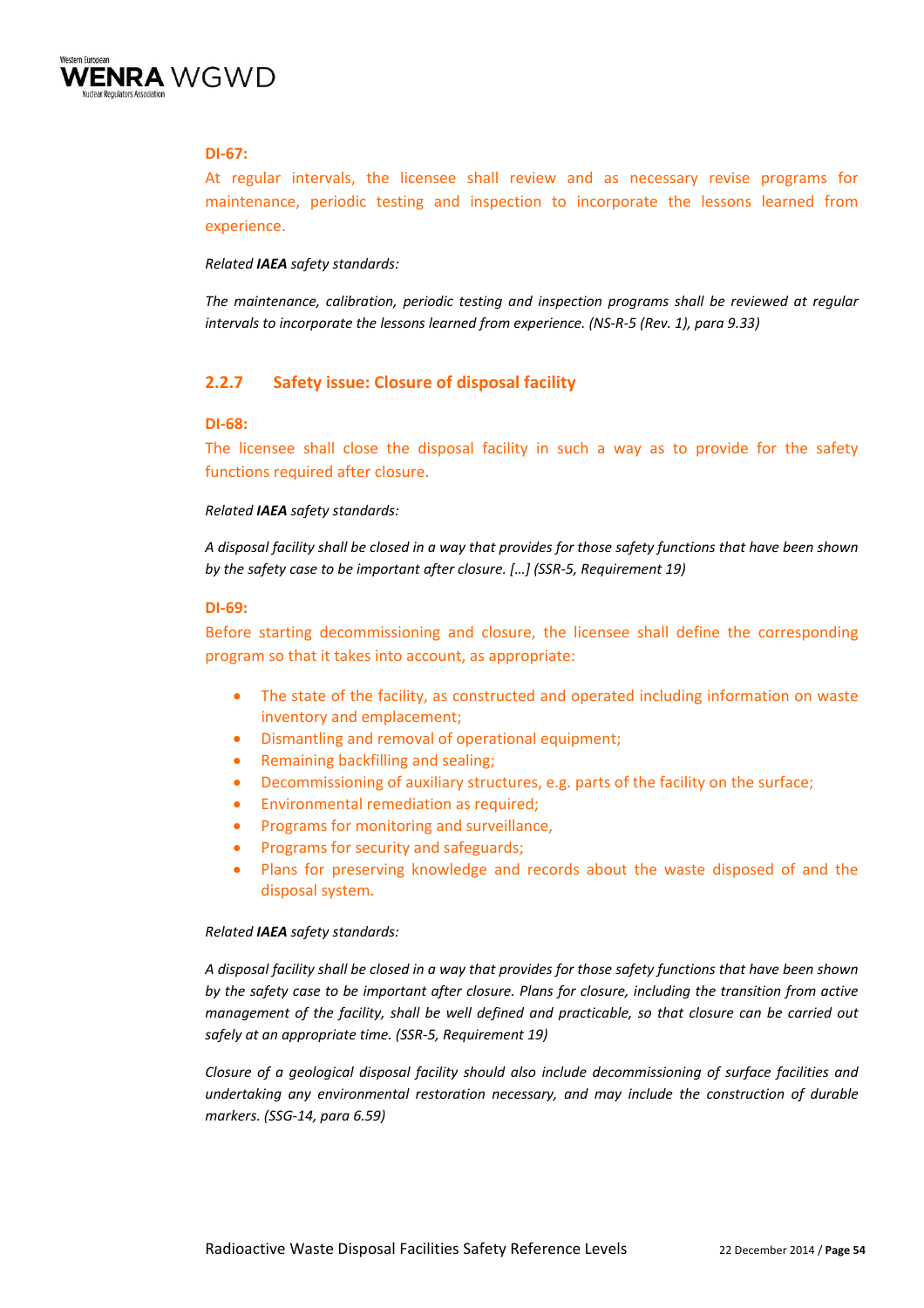

# **DI‐70:**

The licensee shall perform decommissioning and closure activities in accordance with the national legal and regulatory framework so as to maintain safety during decommissioning and closure, and so as to establish and preserve the post‐closure safety functions claimed in the safety case.

## *Related IAEA safety standards:*

A disposal facility shall be closed in a way that provides for those safety functions that have been shown *by the safety case to be important after closure. Plans for closure, including the transition from active management of the facility, shall be well defined and practicable, so that closure can be carried out safely at an appropriate time. (SSR‐5, Requirement 19)*

## **DI‐71:**

The licensee shall plan, assess, document and implement any modifications in the decommissioning and closure procedures and methods using arrangements consistent with the importance to safety of the modifications.

#### *Related IAEA safety standards:*

*[…] Plans for closure, including the transition from active management of the facility, shall be well defined and practicable, so that closure can be carried out safely at an appropriate time. (SSR‐5, Requirement 19)*

*Modifications to the design and improvements in processes are inevitable parts of facility operation. A system for configuration control and management should be developed to document and to allow for approval of modifications and to track changes at the facility. […] (SSG‐29, para 6.59)*

*The operating organization shall establish a process whereby its proposals for changes to the design, equipment, feed material characteristics, control or management are subject to a degree of assessment and scrutiny appropriate to the safety significance of the change, so that the direct and wider consequences of the modification are adequately assessed […]. (NS‐R‐5 (Rev.1), para 9.35)*

# **2.2.8 Safety issue: Post‐closure phase and release from regulatory control**

#### **DI‐72:**

After closure and until termination of the licence, the licensee shall implement a post‐closure surveillance program, if appropriate. In the event that surveillance demonstrates the need for remedial actions, the licensee shall implement such actions in accordance with the licence.

#### *Related IAEA safety standards:*

The operator of a disposal facility for radioactive waste shall be responsible for its safety. The operator shall carry out safety assessment and develop and maintain a safety case, and shall carry out all the *necessary activities for site selection and evaluation, design, construction, operation, closure and, if necessary, surveillance after closure, in accordance with national strategy, in compliance with the regulatory requirements and within the legal and regulatory infrastructure. (SSR‐5, Requirement 3)*

A program of monitoring shall be carried out prior to, and during, the construction and operation of a disposal facility and after its closure, if this is part of the safety case. [...] Monitoring shall also be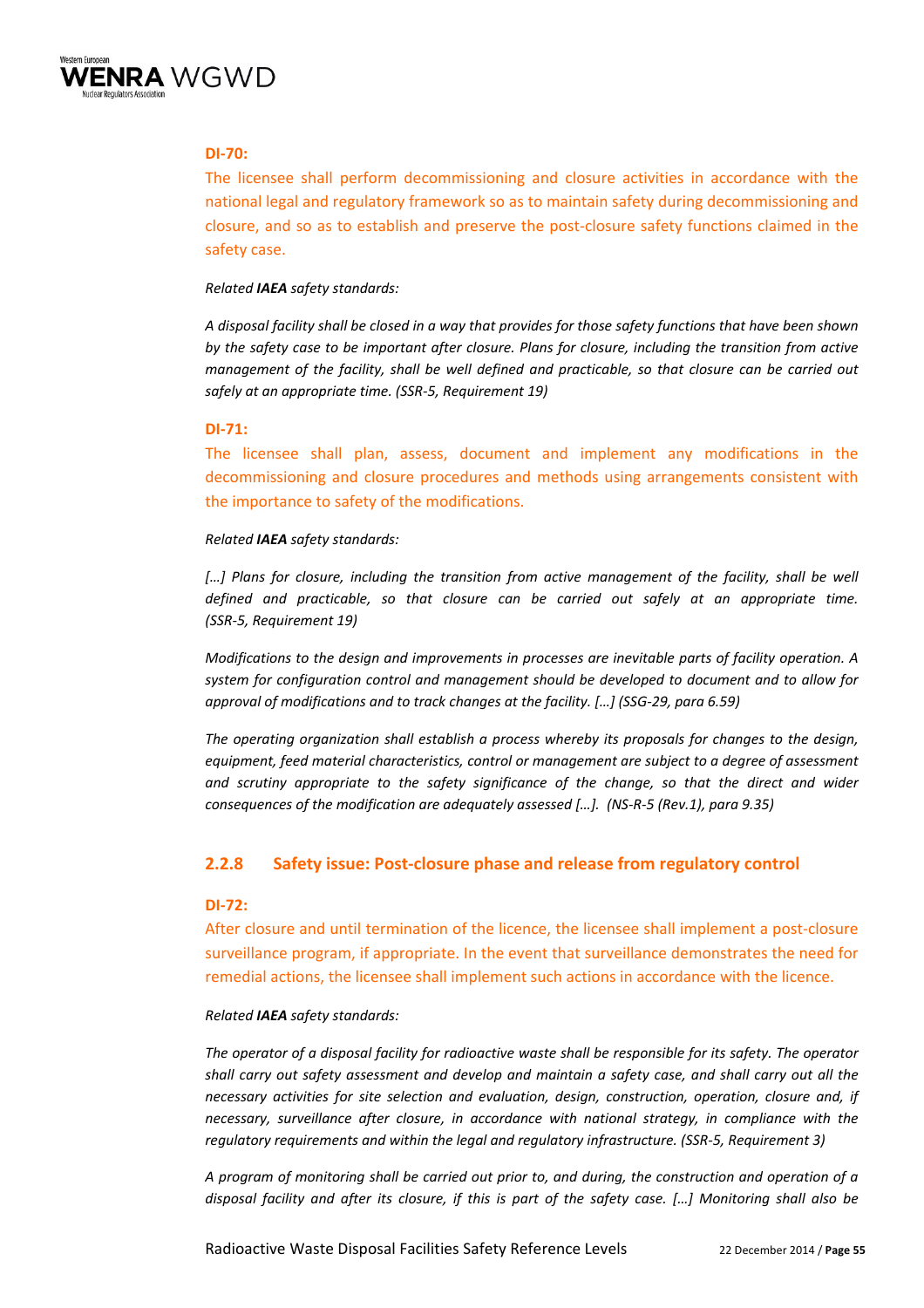

carried out to confirm the absence of any conditions that could affect the safety of the facility after *closure. (SSR‐5, Requirement 21)*

Closure of the disposal facility indicates the start of the period of institutional control. This period can be *subdivided into active and passive phases, whose durations may be prescribed by regulation. Activities during the active phase of the period of institutional control will include preservation of knowledge, prevention of human intrusion, and monitoring and surveillance. If damage to, or deterioration of, the barriers is detected by means of monitoring or surveillance, remedial measures should be taken to restore any lost safety functionality to the parts of the disposal facility that remain accessible, at a minimum. (SSG‐29, para 4.45)*

## **DI‐73:**

As a condition for the termination of the licence, the licensee shall:

- Demonstrate that the results of any surveillance program are consistent with the assumptions of the safety case, to the satisfaction of the regulatory body;
- Propose any restrictions on land use, suggest and substantiate the way they shall be implemented, or any other measures deemed appropriate for the post-licensing phase.

#### *Related IAEA safety standards:*

*After completion of the emplacement operations, but before the final closure of the disposal facility, monitoring and surveillance data should be collected to confirm the continuing performance of key safety functions as identified in the safety case, either through direct evidence (i.e. by means of a measurable parameter) or indirect evidence (i.e. by enhancing the scientific basis used to develop predictive models or through the collection of data from pilot/demonstration disposal facilities). The data obtained should be used to verify that the disposal system is functioning as expected. This means* that the key components are fulfilling their functions, as identified in the safety case, or as stipulated by *the regulatory body, and that actual conditions are consistent with the key assumptions made for safety after closure. For example, the data obtained may be used to help support a decision to terminate active institutional control, by verifying that the disposal system has remained in a passively safe condition for a specified period of time.(SSG‐31, para 8.10)*

*Plans shall be prepared for the period after closure to address institutional control and the arrangements for maintaining the availability of information on the disposal facility. These plans shall be consistent with passive safety features and shall form part of the safety case on which authorization to close the facility is granted. (SSR‐5, Requirement 22)*

[...]. Plans for possible future controls and the period over which they would be applied may initially be *flexible and conceptual in nature, but plans have to be developed and refined as the facility approaches closure. Consideration has to be given to: local land use controls; site restrictions or surveillance and monitoring; local, national and international records; and the use of durable surface and/or subsurface markers. [...] (SSR‐5, para 5.13)*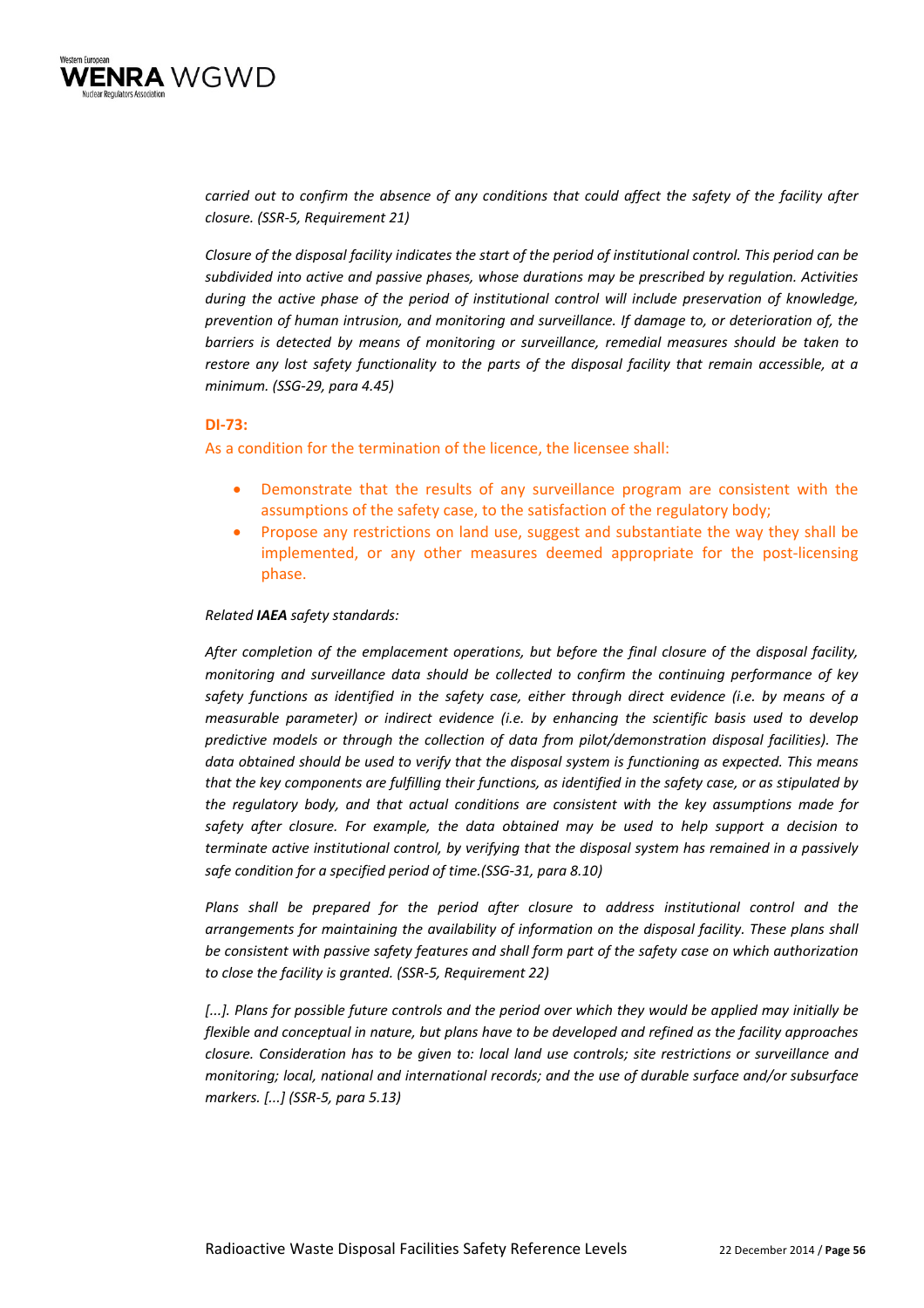

# 2.3 Safety area: Waste acceptance

-

# **2.3.1 Safety issue: Derivation of waste acceptance criteria**

## **DI‐74:**

The licensee shall contribute to the safe management of the waste by establishing preliminary waste acceptance criteria at the earliest opportunity. The licensee shall update such preliminary waste acceptance criteria to reflect the development of the disposal project.

## *Related IAEA safety standards:*

*Waste packages and unpackaged waste accepted for emplacement in a disposal facility shall conform* to criteria that are fully consistent with, and are derived from, the safety case for the disposal facility in *operation and after closure.(SSR‐5, Requirement 20)*

*Waste acceptance criteria have to be developed that specify the radiological, mechanical, physical, chemical and biological characteristics of waste packages and unpackaged waste that are to be processed, stored or disposed of; for example, their radionuclide content or activity limits, their heat output and the properties of the waste form and packaging. (GSR Part 5, para 4.24)*

*The proposed waste acceptance criteria should be published at the earliest opportunity, to facilitate compatibility of the waste generated and its safe management at the waste generation sites prior to its emplacement in the disposal facility. ( SSG‐14, para 6.41)*

## **DI‐75:**

Prior the start of waste emplacement, the licensee shall specify waste acceptance criteria so as to ensure the conformity of individual waste consignments to the safety case and other aspects of the disposal arrangements. The waste acceptance criteria shall be consistent with the operational and post-closure safety case and shall be reported to the regulatory body, for approval if appropriate.

## *Related IAEA safety standards:*

*Waste acceptance requirements and criteria for a given disposal facility have to ensure the safe handling of waste packages and unpackaged waste in conditions of normal operation and anticipated operational occurrences. They also have to ensure the fulfilment of the safety functions for the waste form and waste packaging with regard to safety in long term. […] (SSR‐5, para 5.1)*

*Waste packages and unpackaged waste accepted for emplacement in a disposal facility shall conform* to criteria that are fully consistent with, and are derived from, the safety case for the disposal facility in *operation and after closure. (SSR‐5, Requirement 20)*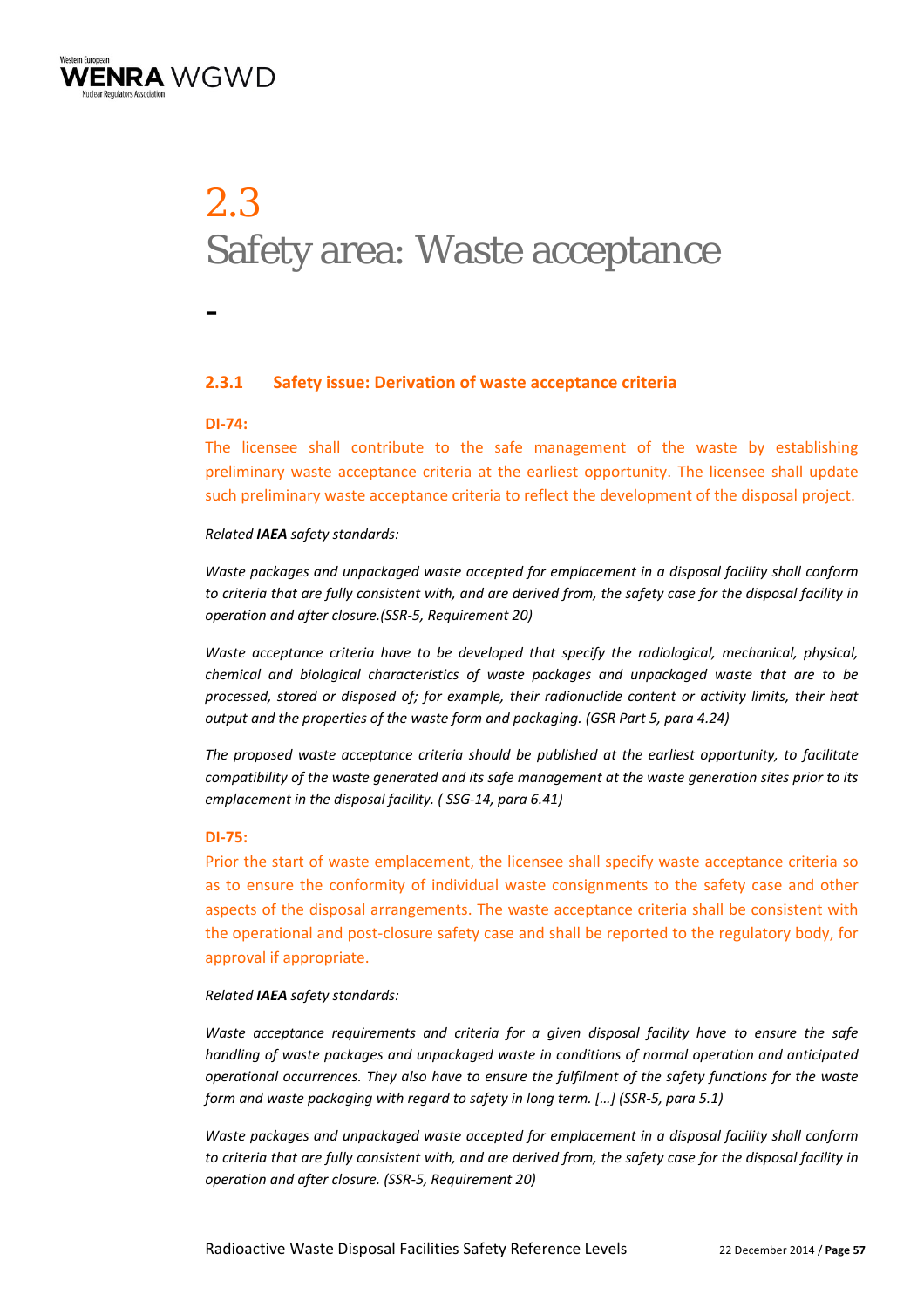

# **DI‐76:**

The licensee shall ensure that waste acceptance criteria specify limits on important parameters such as radionuclide inventories and activity concentrations in individual waste consignments.

Appendix 2 presents further details of the typical content for low and intermediate level waste.

## *Related IAEA safety standards:*

The waste characteristics important to the safety of the operational and post-closure periods are part of *the relevant safety case. Waste acceptance criteria may be developed by means of an iterative dialogue between regulatory body, the operator of the facility and the generator of the waste. The criteria should include the waste characteristics important to safety in the operational period and the period after closure and typically specify the following:*

- *(a) The permissible range of chemical and physical properties of the waste and the waste form;*
- *(b) The permissible dimensions, weight and other manufacturing specifications of each waste package;*
- *(c) Allowable levels of radioactivity in each package;*
- *(d) Allowable amounts of fissile material in each package;*
- *(e) Allowable surface dose rate and surface contamination;*
- *(f) Requirements for accompanying documentation;*
- *(g) Allowable decay heat generation for each package.*

#### *(SSG‐14, para 6.38)*

#### **DI‐77:**

The licensee shall specify criteria to ensure that waste accepted for disposal is physically and chemically stable over a timescale consistent with the safety case and compatible with other components of the disposal facility.

#### *Related IAEA safety standards:*

*Modelling and/or testing of the behaviour of waste forms has to be undertaken to ensure the physical and chemical stability of the different waste packages and unpackaged waste under the conditions expected in the disposal facility, and to ensure their adequate performance in the event of anticipated operational occurrences or accidents. (SSR‐5, para 5.2)*

# **2.3.2 Safety issue: Revision of waste acceptance criteria**

## **DI‐78:**

The licensee shall report changes to waste acceptance criteria to the regulatory body, for approval if appropriate. The licensee shall substantiate the consistency of any changes with the assumptions made in the safety case.

#### *Related IAEA safety standards:*

The waste characteristics important to the safety of the operational and post-closure periods are part of *the relevant safety case. Waste acceptance criteria may be developed by means of an iterative dialogue between regulatory body, the operator of the facility and the generator of the waste. The criteria*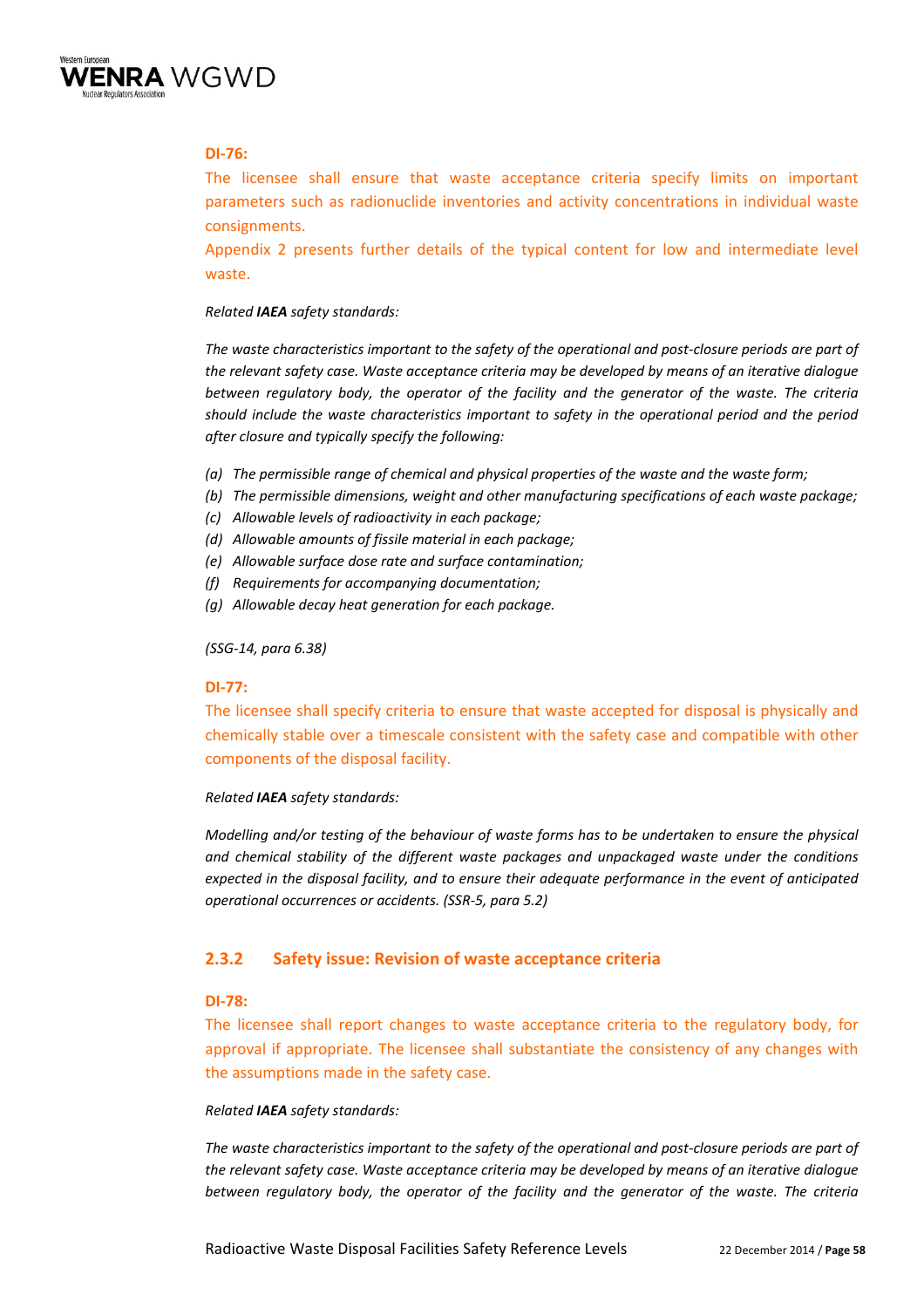

*should include the waste characteristics important to safety in the operational period and the period after closure […] (SSG‐14, para 6.38)*

## **2.3.3 Acceptance of waste**

## **DI‐79:**

The licensee shall ensure that the waste accepted for disposal conforms to waste acceptance criteria. A conformity assessment shall be performed in accordance with written arrangements which include administrative procedures, inspections and/or tests.

## *Related IAEA safety standards:*

*Waste intended for disposal has to be characterized to provide sufficient information to ensure compliance with waste acceptance requirements and criteria. Arrangements have to be put in place to verify that the waste and waste packages received for disposal comply with these requirements and* criteria and, if not, to confirm that corrective measures are taken by the generator of the waste or the *operator of the disposal facility. The quality control of waste packages has to be undertaken and is achieved mainly on the basis of records, preconditioning testing (e.g. of containers), and control of the conditioning process. (SSR‐5, para 5.3)*

## **DI‐80:**

The licensee shall provide a system for tracing the location in the disposal facility of any waste disposed of.

#### *Related IAEA safety standards:*

*The management system for a disposal facility has to provide for the preparation and retention of documentary evidence to illustrate that the necessary quality of data has been achieved; […] that the waste packages and unpackaged waste comply with established requirements and criteria; and that they have been properly emplaced in the disposal facility. […]. (SSR‐5, para 5.26)*

## **DI‐81:**

To provide an adequate level of assurance that waste characteristics conform to the waste acceptance criteria, the licensee shall satisfy itself that the management system of the organization submitting waste for disposal appropriately addresses waste quality issues.

#### *Related IAEA safety standards:*

*The waste acceptance process established by the operator should take into account the steps of waste generation and waste processing. Depending on national responsibilities, the waste generator, the waste management organization or the operator of the disposal facility should establish and/or apply waste acceptance criteria and technical specifications and procedures for controlling waste generation, waste processing and waste characterization. This should ensure that there will be mechanisms (e.g. procedures and controls) in place during the process of waste generation and management that will ensure that the waste acceptance criteria for disposal can and will be met. As part of the waste acceptance process, the operator should carry out verifications and controls when waste is received for disposal. The major elements of the waste acceptance process should be presented to the regulatory* body for approval, for example as part of the safety case for the application of a licence. (SSG-29, para *6.31)*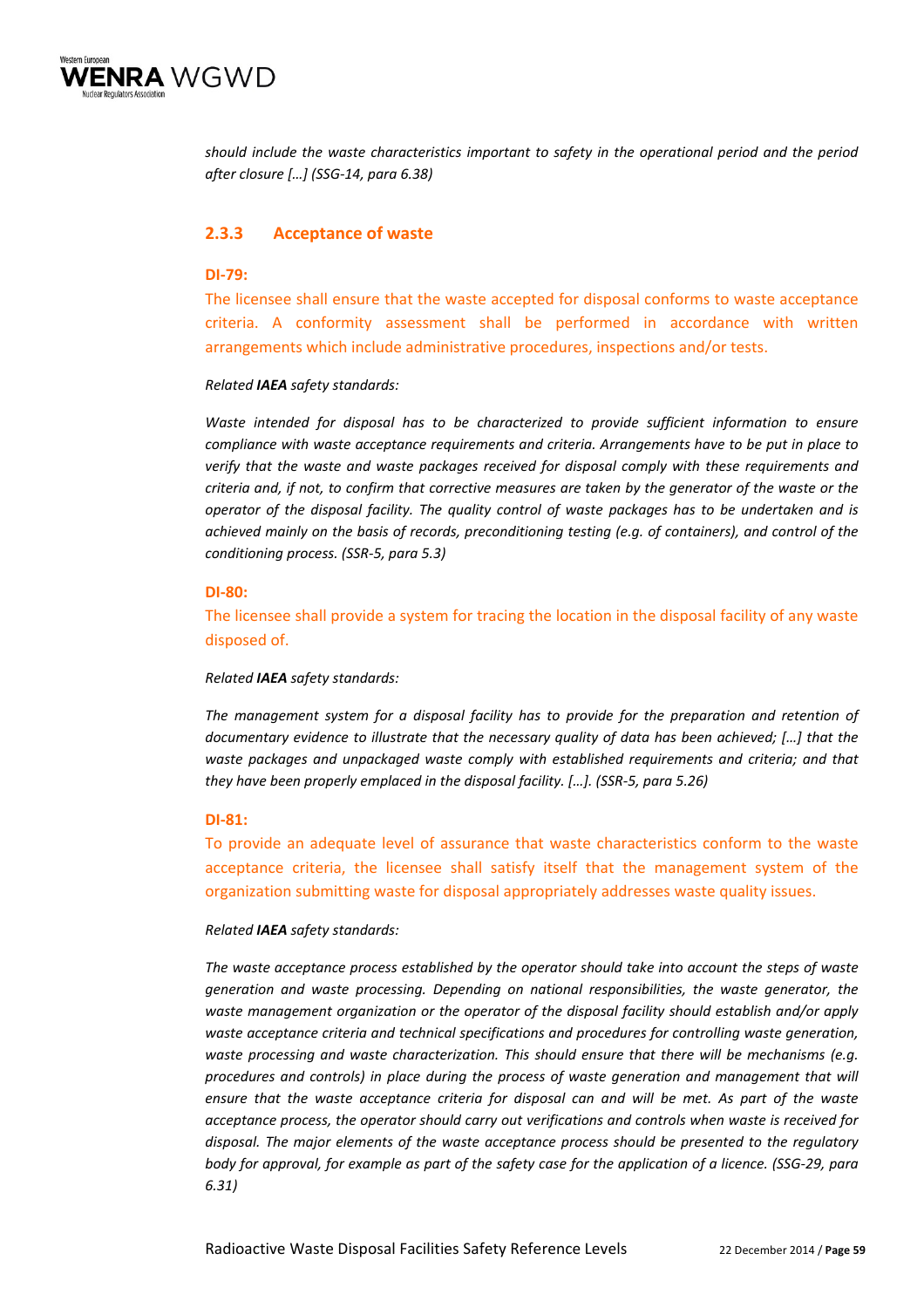

## **DI‐82:**

The licensee shall establish procedures for dealing with waste that does not conform to waste acceptance criteria, and shall not accept such waste unless acceptability with regard to operational and post‐closure safety has been demonstrated on a case by case basis.

## *Related IAEA safety standards:*

*Waste intended for disposal is characterized to provide sufficient information to ensure compliance with waste acceptance requirements and criteria. Arrangements will be put in place to verify that the waste and waste packages received for disposal comply with these requirements and criteria, and, if not, to confirm that corrective measures are taken by the generator of the waste or the operator of the disposal facility. Quality control of waste packages has to be undertaken and is achieved mainly on the basis of records, preconditioning testing (e.g. of containers) and control of the conditioning process.* Post-conditioning testing and the need for corrective measures have to be limited as far as practicable. *(SSR‐5, para 5.3)*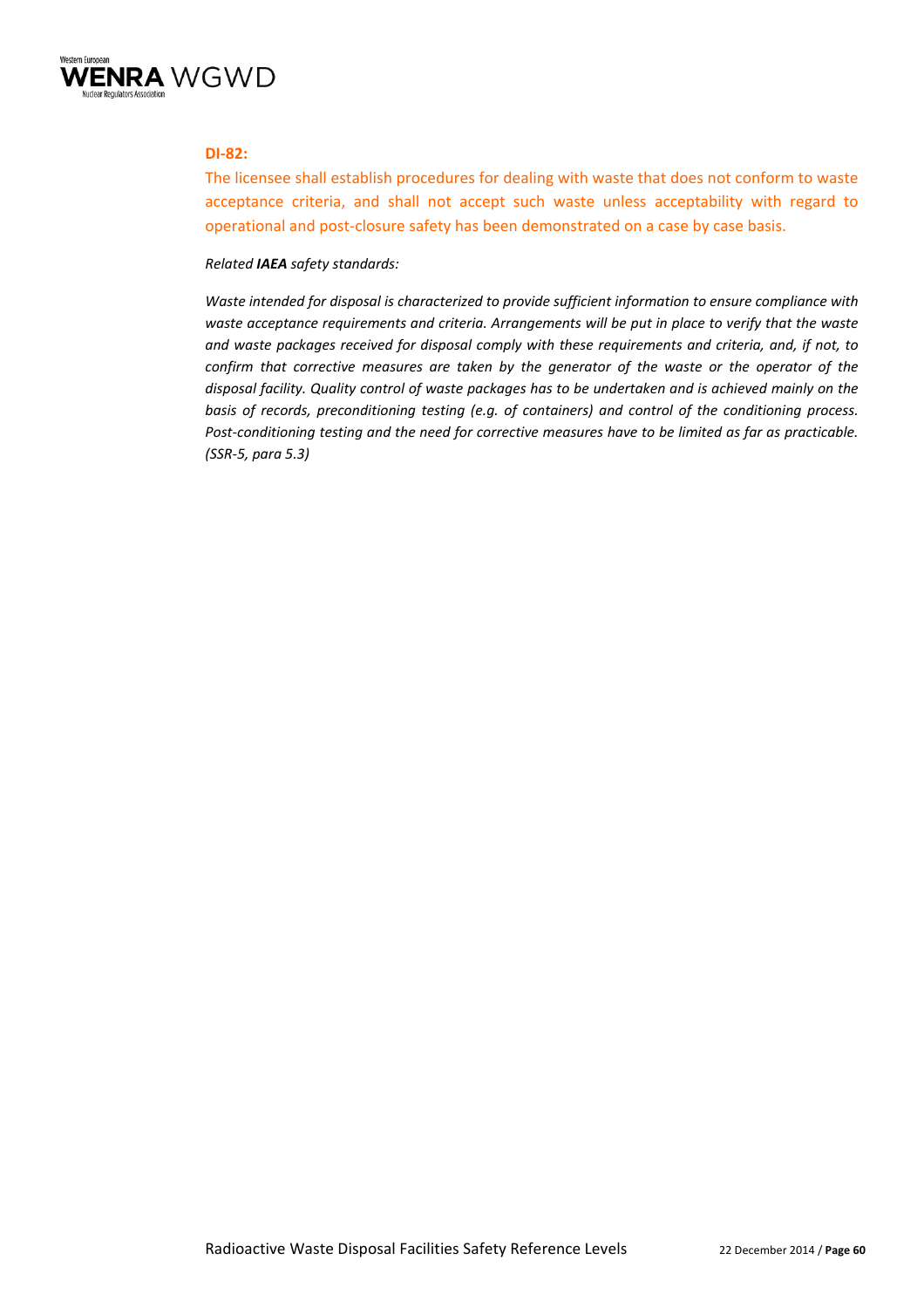

# 2.4 Safety area: Safety verification

-

# **2.4.1 Safety issue: Scope and content of the safety case**

# **DI‐83:**

The licensee shall provide to the regulatory body a safety case substantiating that operational and post-closure safety requirements as specified in the national legal and regulatory framework are met. The licensee shall update the safety case in accordance with regulatory requirements.

# *Related IAEA safety standards:*

*A safety case and supporting safety assessment shall be prepared and updated by the operator, as necessary, at each step in the development of a disposal facility, in operation and after closure. The safety case and supporting safety assessment shall be submitted to the regulatory body for approval. The safety case and supporting safety assessment shall be sufficiently detailed and comprehensive to provide the necessary technical input for informing the regulatory body and for informing the decisions necessary at each step. (SSR‐5, Requirement 12)*

The safety case for a disposal facility has to address safety both in operation and after closure. [...] All *aspects of operation relevant to safety are considered, including surface and underground excavation, construction and mining work, waste emplacement, and backfilling, sealing and closing operations. Consideration has to be given to both occupational exposure and public exposure resulting from conditions of normal operation and anticipated operational occurrences over the operating lifetime of the disposal facility. (SSR‐5, para 4.15)*

## **DI‐84:**

The licensee shall provide assurance through the safety case that workers, members of the public and the environment are and will remain adequately protected against the hazards associated with the waste being disposed of.

## *Related IAEA safety standards:*

The safety case for a disposal facility shall describe all safety relevant aspects of the site, the design of *the facility and the managerial control measures and regulatory controls. The safety case and supporting safety assessment shall demonstrate the level of protection of people and the environment provided and shall provide assurance to the regulatory body and other interested parties that safety requirements will be met. (SSR‐5, Requirement 13)*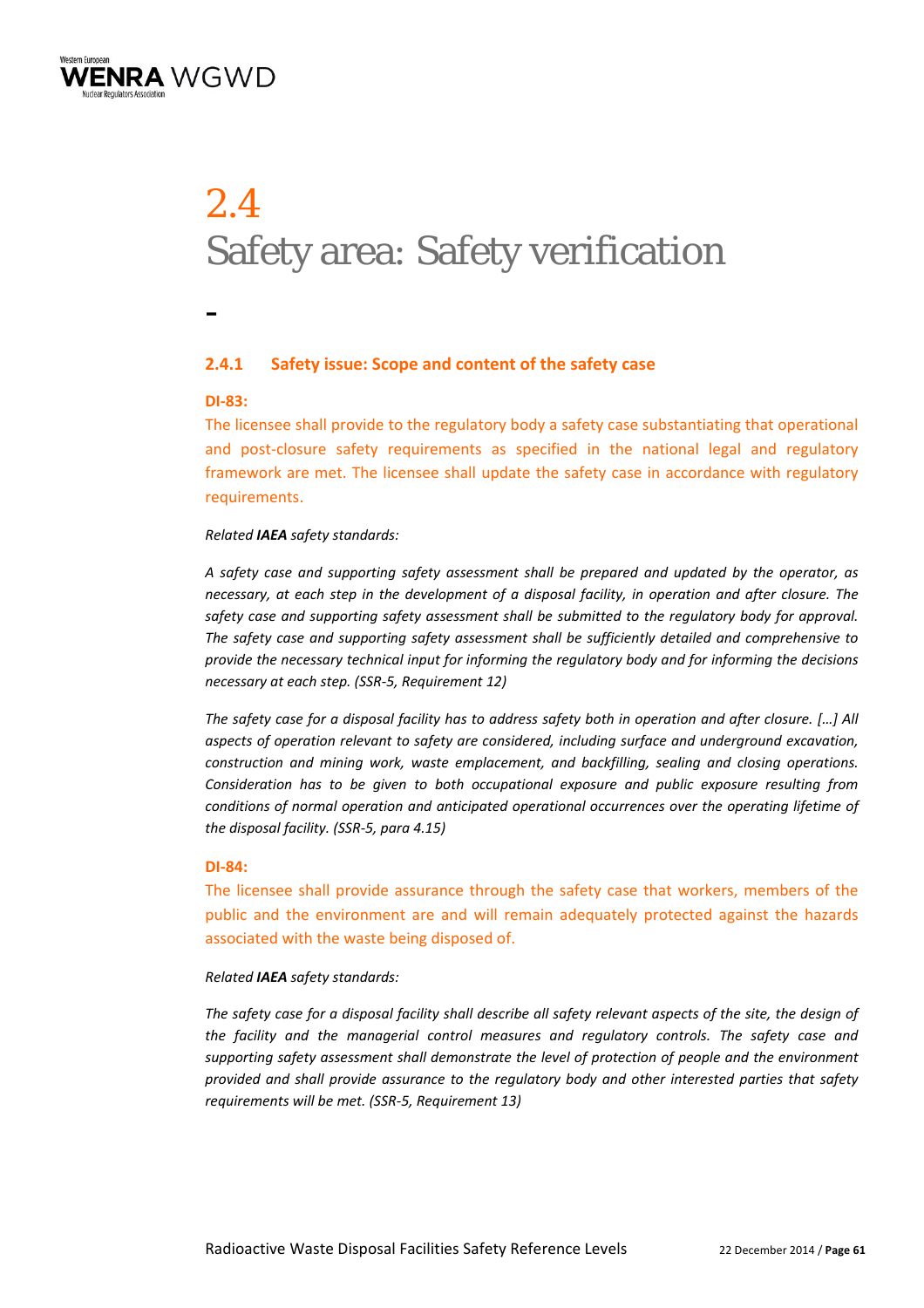

## **DI‐85:**

The licensee shall include in the safety case, a safety assessment that demonstrates conformity with the safety requirements. The licensee shall also present an evaluation of the technical feasibility of the design and the construction, operation, decommissioning, closure and post‐closure activities.

## *Related IAEA safety standards:*

*Safety assessment in support of the safety case has to be performed and updated throughout the development and operation of the disposal facility and as more refined site data become available. Safety assessment has to provide input to ongoing decision making by the operator. Such decision making may relate to subjects for research, development of a capability for assessment, allocation of resources and development of waste acceptance criteria. (SSR‐5, para 4.13)*

*The primary purposes of the safety assessment shall be to determine whether an adequate level of safety has been achieved for a facility or activity and whether the basic safety objectives and safety criteria established by the designer, the operating organization and the regulatory body, in compliance with the requirements for protection and safety as established in the International Basic Safety Standards for Protection against Ionizing Radiation and for the Safety of Radiation Sources [4], have been fulfilled. (GSR part 4, Requirement 4)*

## **DI‐86:**

The licensee shall include in the safety assessment for the operational and post-closure phases:

- An evaluation of the performance and robustness of the disposal facility and system and its components;
- An evaluation of the radiological impact.

#### *Related IAEA safety standards:*

*Robustness of a component of the disposal system means that it will continue to fulfil its expected safety function(s) irrespective of disturbances that may reasonably be expected to occur (see paras 4.33 and 4.51). Sites can be selected, for example, by choosing those that are little affected by natural processes such as flooding and earthquakes. Similarly, the engineered barriers can be designed for robustness, for example, by expanding the dimensioning of certain components beyond the necessary values to ensure their resilience to disturbances and uncertainties. (SSG‐23, para 6.39)*

*Robustness of the disposal system is evaluated through comparison of the results of analyses of the base case with those of a range of scenarios illustrating specific perturbations or uncertainties. Among the different types of perturbation, the most generally considered are those where one component or one of its characteristics is considered to have failed ('what if' scenarios). Scenarios involving such strong perturbations applied to the disposal system are distinguished from scenarios describing degraded behaviour of the disposal system. (SSG‐23, para 6.41)*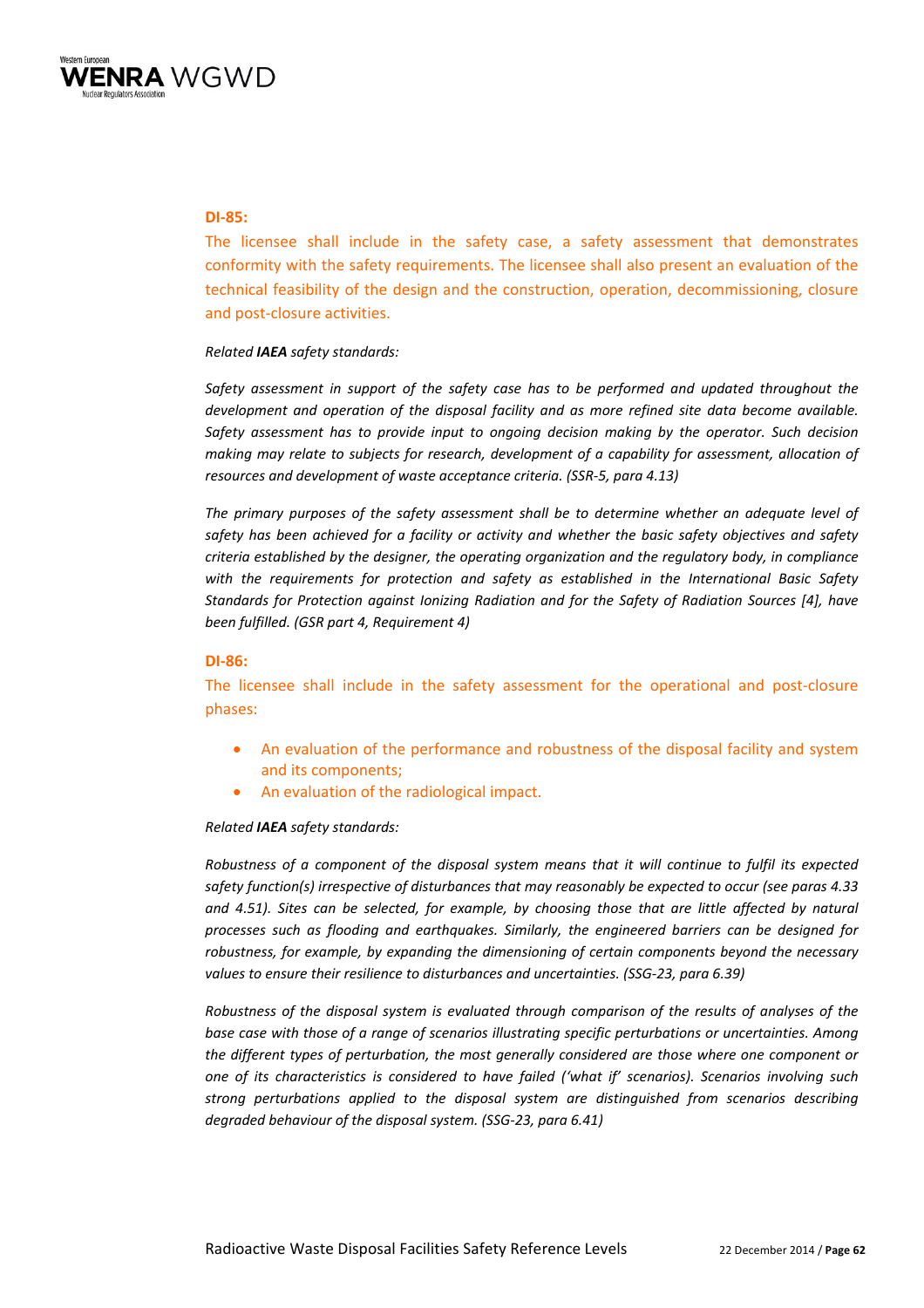

## **DI‐87:**

The licensee shall describe in the safety case all safety important aspects of the disposal facility and system including the waste to be disposed of, the design, the construction, operation, closure, decommissioning and post‐closure activities. The typical content of a safety case is given in Appendix 3.

#### *Related IAEA safety standards:*

The safety case for a disposal facility shall describe all safety relevant aspects of the site, the design of *the facility and the managerial control measures and regulatory controls. The safety case and supporting safety assessment shall demonstrate the level of protection of people and the environment provided and shall provide assurance to the regulatory body and other interested parties that safety requirements will be met. (SSR‐5, Requirement 13)*

The safety case for a disposal facility has to address safety both in operation and after closure. [.... All *aspects of operation relevant to safety are considered, including surface and underground excavation, construction and mining work, waste emplacement, and backfilling, sealing and closing operations. Consideration has to be given to both occupational exposure and public exposure resulting from conditions of normal operation and anticipated operational occurrences over the operating lifetime of the disposal facility. (SSR‐5, para 4.15)*

## **DI‐88:**

The licensee shall in the safety case take due consideration to future human actions including inadvertent human intrusion. Such consideration should focus on reducing the likelihood and potential consequences of inadvertent human intrusion. Any measures taken to prevent inadvertent human intrusion must not compromise the operational safety of the disposal facility and the post-closure safety of the disposal system.

#### *Related IAEA safety standards*

*The disposal facility shall be sited, designed and operated to provide features that are aimed at isolation of the radioactive waste from people and from the accessible biosphere. … In so doing, consideration shall be given to both the natural evolution of the disposal system and events causing disturbance of the facility. (SSR‐5, Requirement 9)*

*In some cases, it may not be possible to provide sufficient assurance of separation from the accessible biosphere, owing to phenomena such as uplift, erosion and glaciation. In such cases, and if the remaining activity in the waste is still significant at the time such phenomena occur, the possibility of* human intrusion has to be evaluated in determining the degree of isolation provided. (SSR-5, para 3.46)

#### **DI‐89:**

The licensee shall ensure that the safety case provides a clear understanding of the safety arguments, is suitably comprehensive and documented with a content and level of detail appropriate to the step reached in the disposal facility development.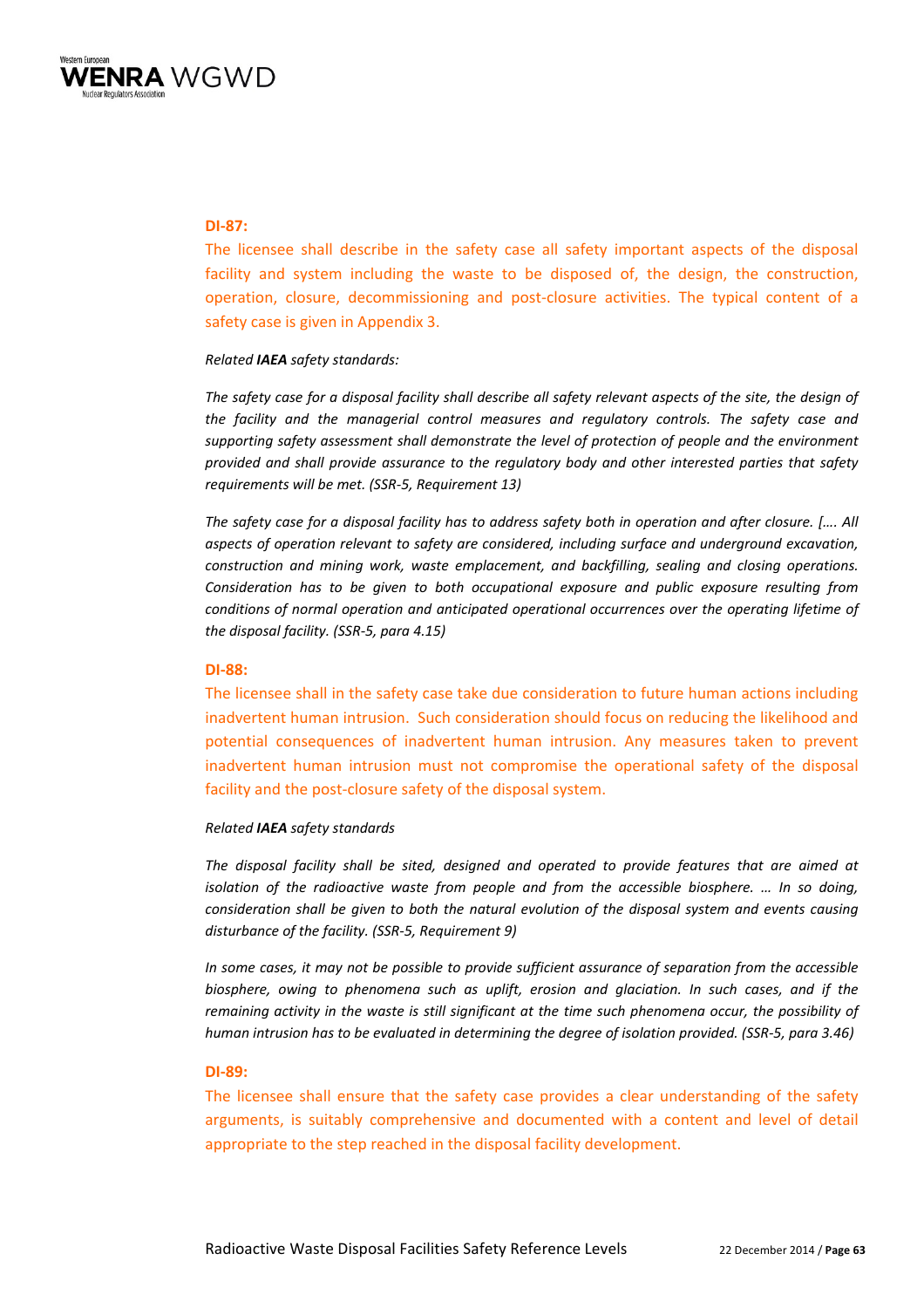

## *Related IAEA safety standards:*

*Disposal facilities for radioactive waste shall be developed, operated and closed in a series of steps.* Each of these steps shall be supported, as necessary, by iterative evaluations of the site, of the options *for design, construction, operation and management, and of the performance and safety of the disposal system. (SSR‐5, Requirement 11)* 

*[…] The safety case and supporting safety assessment shall be sufficiently detailed and comprehensive to provide the necessary technical input for informing the regulatory body and for informing the decisions necessary at each step. (SSR‐5, Requirement 12)*

*The safety case and supporting safety assessment for a disposal facility shall be documented to a level* of detail and quality sufficient to inform and support the decision to be made at each step and to allow *for independent review of the safety case and supporting safety assessment. (SSR‐5, Requirement 14)*

## **DI‐90:**

The licensee shall ensure that the safety case provides clarity, substantiation and traceability of the assumptions, choices and decisions made.

## *Related IAEA safety standards:*

*The necessary scope and structure of the documentation setting out the safety case and supporting* safety assessment will depend on the step reached in the project for the disposal facility and on national *requirements. This includes consideration of the needs of different interested parties for information. Important considerations in documenting the safety case and supporting safety assessment are justification, traceability and clarity. (SSR 5, para 4.23)*

*Justification concerns explaining the basis for the choices that have been made and the arguments for and against the decisions, especially those decisions concerning the main arguments for safety. Traceability concerns the ability of an independent qualified person to follow what has been done. The traceability has to enable technical and regulatory review. Justification and traceability both require a well‐documented record of the decisions made and the assumptions made in the development and* operation of a disposal facility, and of the models and data used in deriving a particular set of results *for safety assessment purposes. (SSR‐5, para 4.24)*

*Clarity concerns good structure and presentation at an appropriate level of detail so as to allow an understanding of the safety arguments. This requires the results of work to be presented in the documents in such a way that interested parties for whom the material is intended can gain a good understanding of the safety arguments and their basis. Different types and styles of document may be necessary to provide material that is useful to different parties. (SSR‐5, para 4.25)*

## **DI‐91:**

The licensee shall ensure that the safety case adequately reflects the factors (e.g. features, events and processes) that influence safety and their significance.

#### *Related IAEA safety standards:*

*The operator of a disposal facility shall develop an adequate understanding of the features of the* facility and its host environment and of the factors that influence its safety after closure over suitably long time periods, so that a sufficient level of confidence in safety can be achieved. (SSR-5, Requirement *6)*

Radioactive Waste Disposal Facilities Safety Reference Levels 22 December 2014 / **Page 64**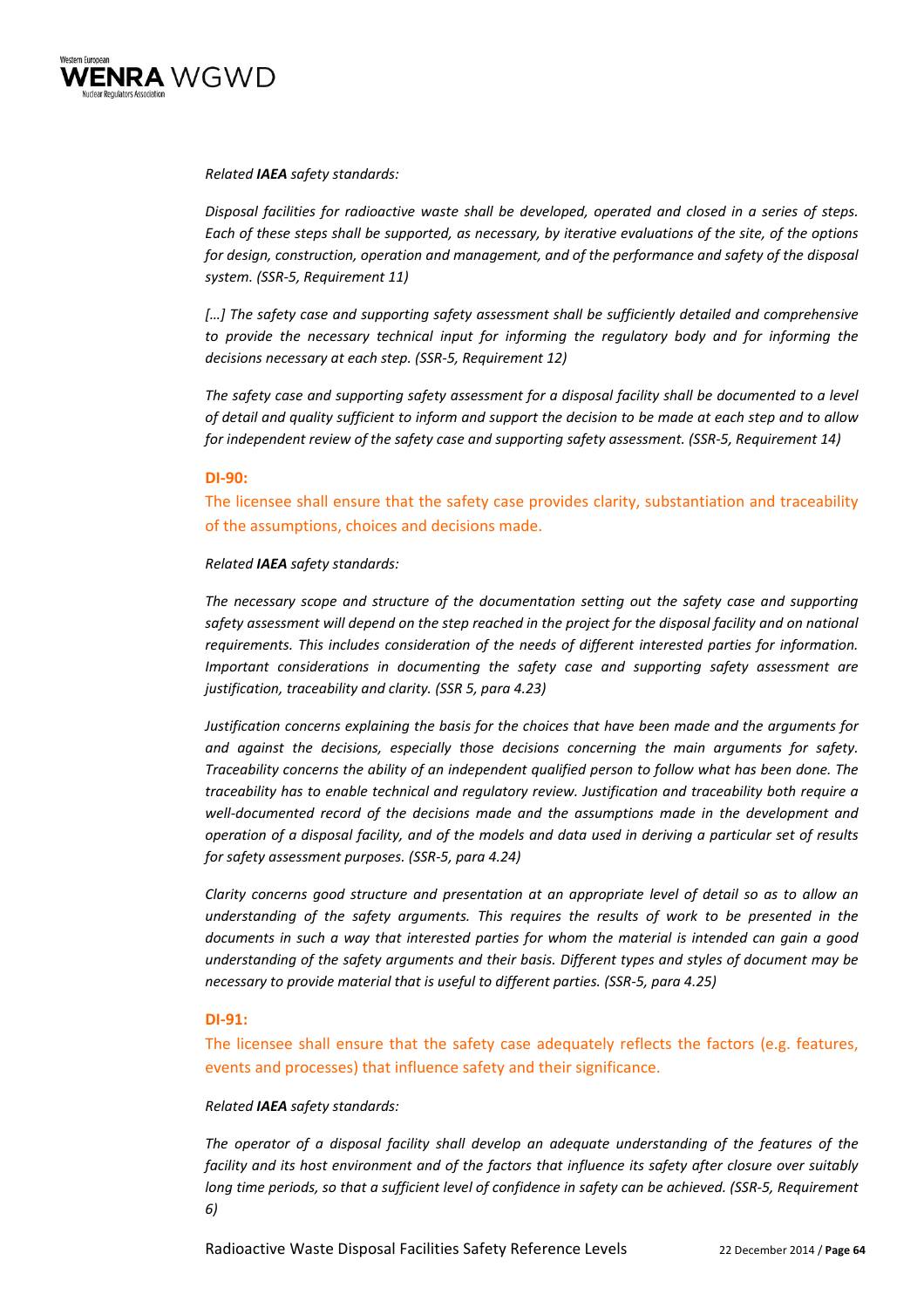

## **DI‐92:**

The licensee shall identify all uncertainties significant to safety and shall demonstrate that these uncertainties are adequately taken into account in the safety case. As part of the safety case, the licensee shall describe a program for uncertainty management.

## *Related IAEA safety standards:*

*At any step in the development of a disposal facility, the safety case also has to identify and acknowledge the unresolved uncertainties that exist at that stage and their safety significance, and approaches for their management. (SSR‐5, para 4.7)*

*The safety case for a radioactive waste disposal facility is required to be developed and progressively updated throughout the lifetime of the disposal facility [2]. Confidence in the safety case at any stage* will be enhanced if each revision of the safety case includes a plan for further work as necessary to *address significant unresolved issues, in particular to reduce significant remaining uncertainties or to reduce their relevance or avoid them entirely by, for example, changes in the design of system components. (SSG‐23, para 4.87)*

## **DI‐93:**

The licensee shall ensure that the safety case shows that the principle of optimization has been addressed in relevant choices and decisions on the disposal system.

#### *Related IAEA safety standards:*

*Protection must be optimized to provide the highest level of safety that can reasonably be achieved (SF1, Principle 5).*

*Throughout the process of development and operation of a disposal facility for radioactive waste, an understanding of the relevance and the implications for safety of the available options for the facility* shall be developed by the operator. This is for the purpose of providing an optimized level of safety in *the operational stage and after closure. (SSR‐5, Requirement 4)*

*Safety assessment also has to identify key processes relevant to safety and to contribute to the development of an understanding of the performance of disposal facilities. It has to support judgements with regard to alternative management options as an element of optimizing protection and safety. Such an understanding has to provide the basis for the safety arguments presented in the safety case [...]. (SSR‐5, para 4.23)*

## **DI‐94:**

The licensee shall present as part of the safety case the program, plans and provisions for closure of the disposal facility and for any post‐closure activities. The program, plans and provisions shall be revised and updated as appropriate.

#### *Related IAEA safety standards:*

[...] Closure has to be considered in the initial design of the facility, and plans for closure and seal or cap *designs have to be updated as the design of the facility is developed. Before construction activities commence, there has to be sufficient evidence that the performance of the backfilling, sealing and capping will function as intended to meet the design requirements. (SSR‐5, para 4.38)*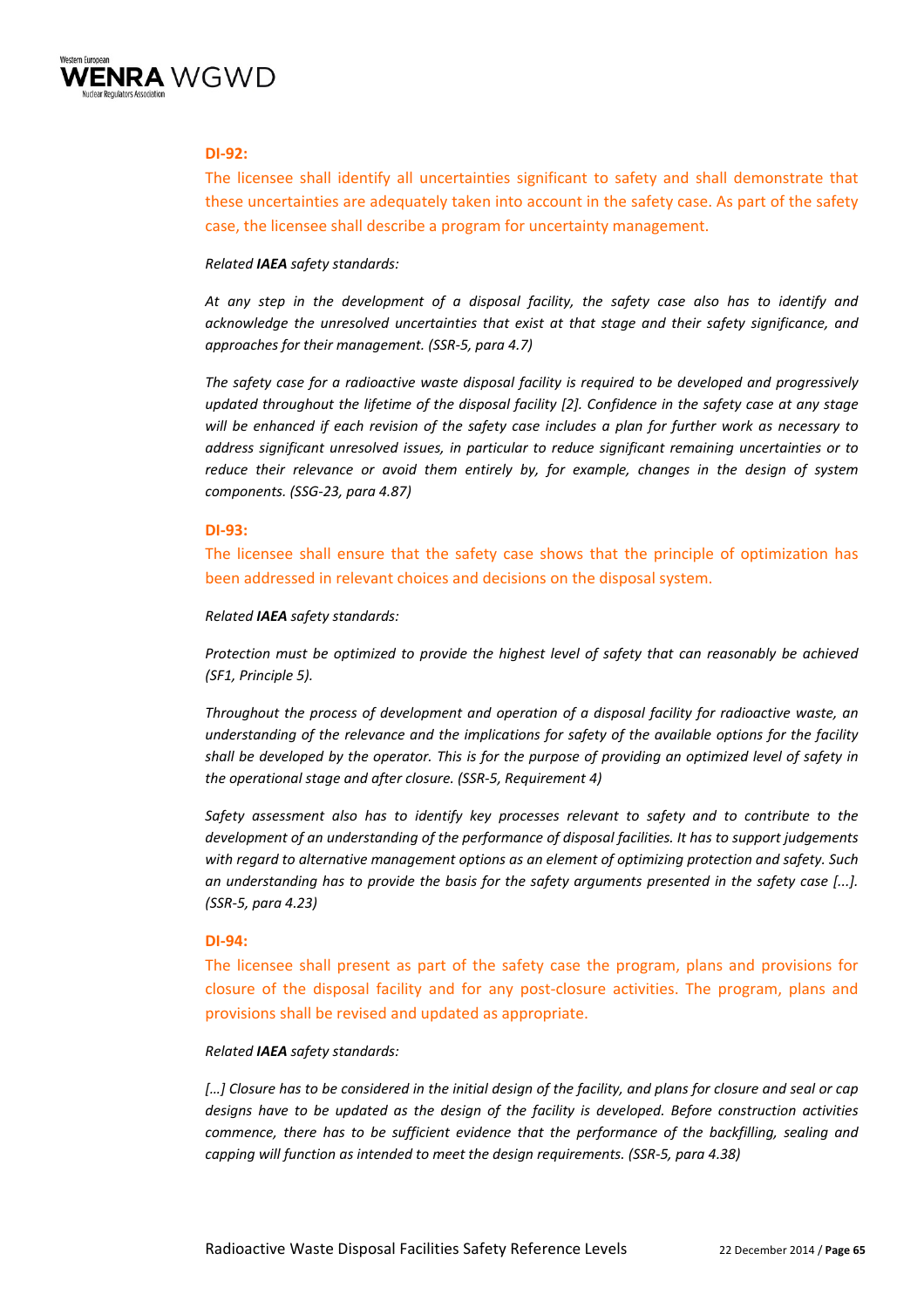

*Disposal facilities may not be closed for several tens of years or more after operations have commenced. Plans for possible future controls and the period over which they would be applied may* initially be flexible and conceptual in nature, but plans have to be developed and refined as the facility *approaches closure. […] Arrangements have to be made to be able to pass on information about the disposal facility and its contents to future generations to enable any future decisions on the disposal facility and its safety to be made. (SSR‐5, para 5.13)*

## **DI‐95:**

The licensee shall describe in the safety case the management system, including the principles on which it is based, and how it will evolve during future phases of development, operation and closure of the disposal facility.

#### *Related IAEA safety standards:*

The safety case for a disposal facility shall describe all safety relevant aspects of the site, the design of *the facility and the managerial control measures and regulatory controls. [...]. (SSR‐5, Requirement 13)*

*The requirements on the management system influence the development of the safety case in two ways. First, the description of the management system applying to the various stages of facility development should represent an important element of the safety case, contributing to the confidence that the relevant requirements and criteria for site selection, design, construction, operation, closure* and post-closure safety are met. Second, programs should be set up to ensure the quality of all activities *associated with the safety case and safety assessment, such as data collection and modelling. […] (SSG‐ 23, para 4.61)*

## **DI‐96:**

The licensee shall include in the safety case, subject to a graded approach, a synthesis of multiple lines of reasoning regarding post-closure safety and an evaluation of the level of confidence reached.

#### *Related IAEA safety standards:*

Confidence in the safety case may also be enhanced by the use of multiple lines of reasoning. The use of *multiple lines of reasoning may add value to the safety case by providing a range of different arguments that together build confidence in certain data, assumptions and results. Furthermore, certain arguments may be more meaningful to specific audiences.(SSG‐23, para 4.85)*

*Alternative lines of reasoning to complement the results of safety assessment are, for example, natural and anthropogenic analogues; […]. In addition, confidence in the results of modelling in the safety assessment may be enhanced by the presentation of simplified calculations ('scoping calculations') of radionuclide migration or radiological impact. (SSG‐23, para 4.86)*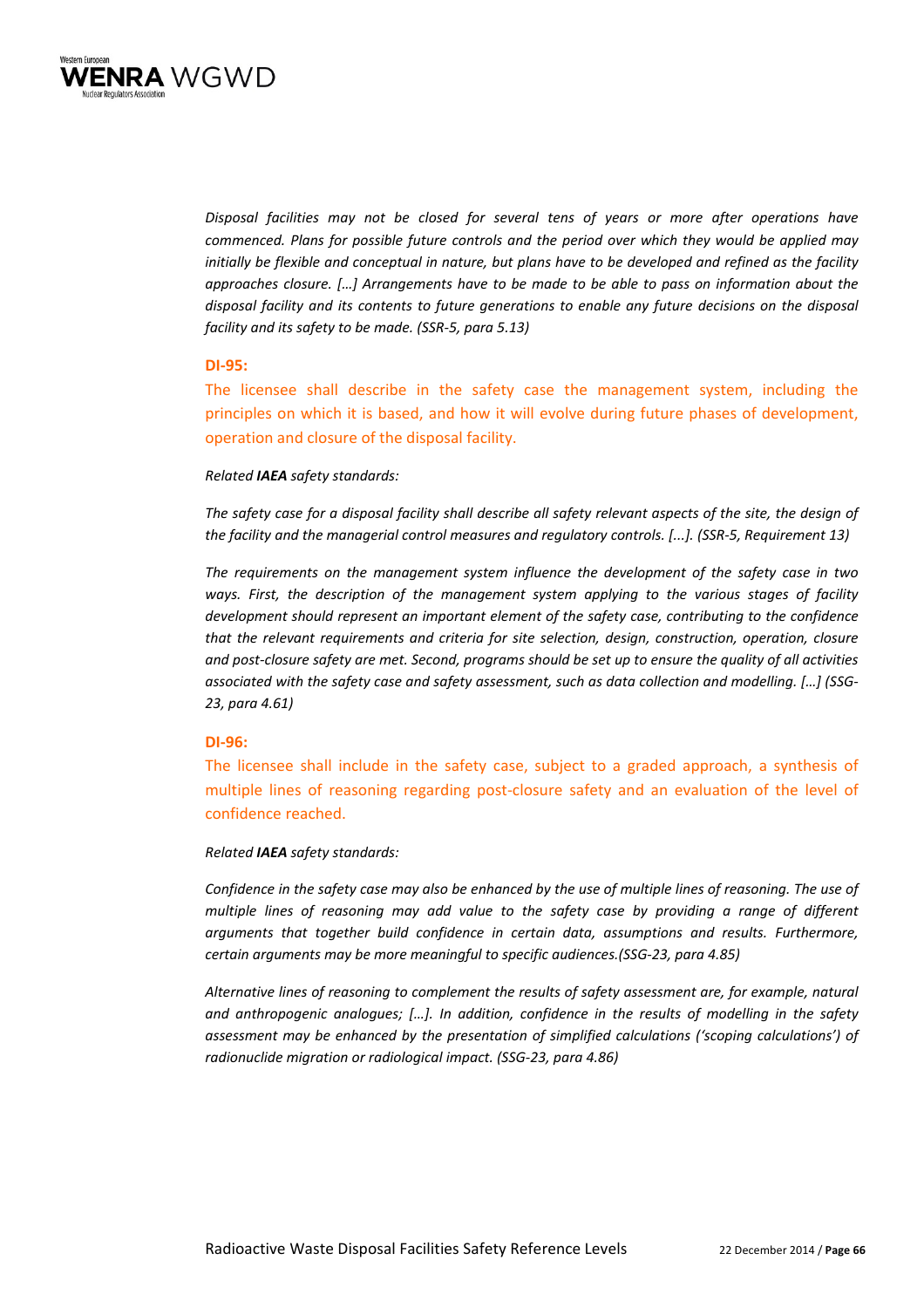

# **DI‐97:**

The licensee shall update the safety case to reflect current knowledge and submit it to the regulatory body

- in support of applications for major regulatory decisions
- as a result of major changes relevant to safety (e.g. in basic assumptions)
- at least at regular (periodic) intervals as defined in the national legal and regulatory framework

## *Related IAEA safety standards:*

*A safety case and supporting safety assessment shall be prepared and updated by the operator, as necessary, at each step in the development of a disposal facility, in operation and after closure. The safety case and supporting safety assessment shall be submitted to the regulatory body for approval. […]. (SSR‐5, Requirement 12)*

*[…], the development of the safety case should be an iterative process that evolves with the development of the disposal facility. […], the formality and level of technical detail of the safety case will depend on the stage of development of the project, the decision in hand and specific national requirements. The step by step approach adopted for development of disposal facilities provides a basis for decision making relating to the siting, design, excavation and construction, operation and closure of facilities, and should allow the identification of issues that require further attention in order to improve the understanding of aspects influencing the safety of the disposal system and/or to reduce remaining uncertainties by appropriate design choices. (SSG‐23, para 4.10)*

## **DI‐98:**

The licensee shall update the safety case to reflect as a minimum:

- Changes to regulatory requirements and standards;
- Results from surveillance programs;
- Changes to the radioactive waste inventory to be disposed of;
- Results from analysis of operational occurrences and accidents;
- Results of the periodic safety reviews;

as soon as reasonably practicable and in accordance with the safety importance of the improved knowledge.

## *Related IAEA safety standards:*

A facility specific safety case has to be prepared early in the development of a disposal facility to *provide a basis for licensing decisions and to guide activities in research and development, site selection and evaluation and design. The safety case has to be developed progressively and elaborated as the* project proceeds. It has to be presented to the regulatory body at each step in the development of the *disposal facility. The regulatory body might require an update of, or revision to, the safety case before* given steps can be taken, or such an update or revision may be necessary to gain political or public support for taking the next step in the development of the disposal facility or for its operation or closure. The formality and level of technical detail of the safety case will depend on the stage of *development of the project, the decision in hand, the audience to which it is addressed and specific national requirements. (SSR‐5, para 4.12)*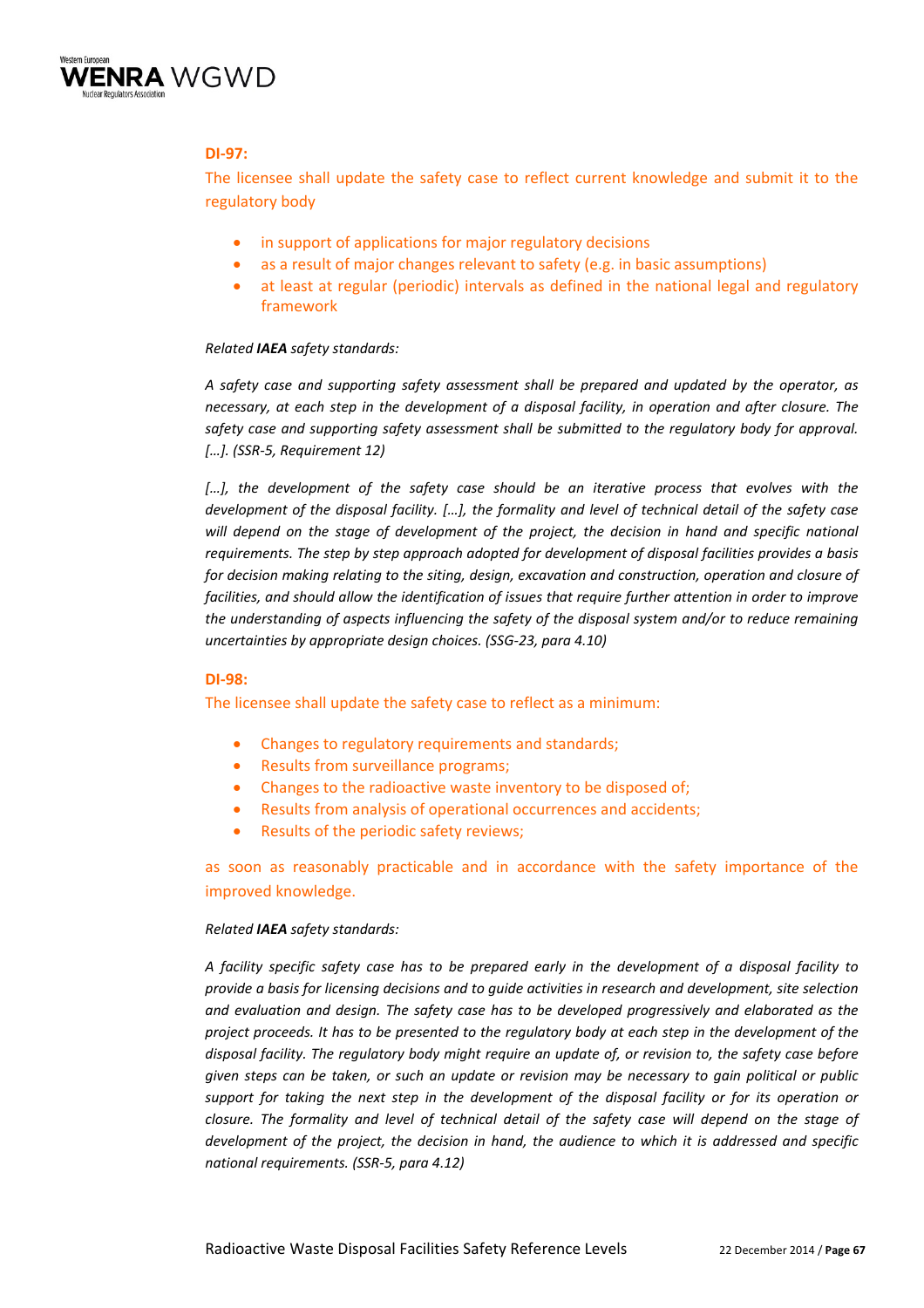

*[…] For facilities and activities that continue over long periods of time, the safety assessment needs to* be updated as necessary through the stages of the lifetime of the facility or activity, so as to take into *account possible changes in circumstances (such as the application of new standards or new scientific and technological developments), changes in site characteristics, and modifications to the design or operation, and also the effects of ageing. (GSR Part 4, para 4.6)*

## **DI‐99:**

The licensee shall use the safety case as the basis for assessing the safety implications of changes to the disposal facility and system.

## *Related IAEA safety standards:*

A safety assessment has to be carried out at the design stage for a new facility or activity, or as early as possible in the lifetime of an existing facility or activity. For facilities and activities that continue over long periods of time, the safety assessment needs to be updated as necessary through the stages of the lifetime of the facility or activity, so as to take into account possible changes in circumstances (such as *the application of new standards or new scientific and technological developments), changes in site characteristics, and modifications to the design or operation, and also the effects of ageing. (GSR Part 4, para 4.6)*

*The impact of any modifications to the design that have been implemented during the excavation and/or construction period should be considered in the safety case and associated safety assessment. […]. (SSG‐23, para 6.17)*

# **2.4.2 Safety issue: Operational and post‐closure safety assessment**

## **DI‐100:**

The licensee shall consider in the operational safety assessment, both occupational exposure and public exposure resulting from normal operation, and anticipated operational occurrences and possible accidents.

## *Related IAEA safety standards:*

The safety case for a disposal facility has to address safety both in operation and after closure.[...] All *aspects of operation relevant to safety are considered, including surface and underground excavation, construction and mining work, waste emplacement, and backfilling, sealing and closing operations. Consideration has to be given to both occupational exposure and public exposure resulting from conditions of normal operation and anticipated operational occurrences over the operating lifetime of the disposal facility. (SSR‐5, para 4.15)*

*The safety assessment has to address all radiation risks that arise from normal operation (that is, when the facility is operating normally or the activity is being carried out normally) and from anticipated operational occurrences and accident conditions (in which failures or internal or external events have occurred that challenge the safety of the facility or activity). The safety assessment for anticipated operational occurrences and accident conditions also has to address failures that might occur and the consequences of any failures. (GSR Part 4, 4.5)*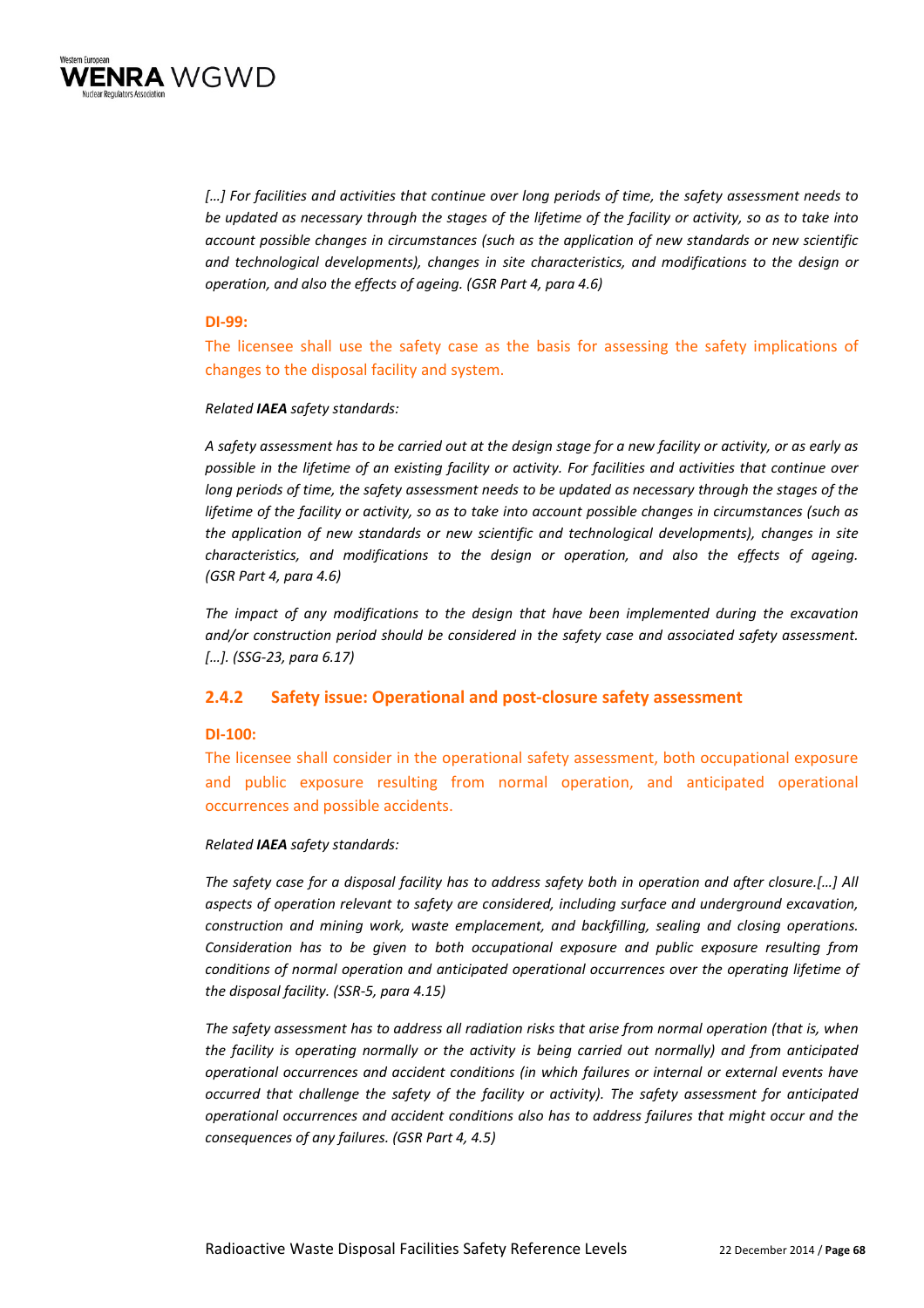

## **DI‐101:**

The licensee shall include in the post‐closure safety assessment a scenario analysis that considers the possible features, events and processes that might affect the performance of the disposal system, including events of low probability.

*Related IAEA safety standards:*

*With regard to safety after closure, the expected range of possible developments affecting the disposal system and events that might affect its performance, including those of low probability, have to be considered in the safety case and supporting assessment by the following means:*

- *(a) By presenting evidence that the disposal system, its possible evolutions and events that might affect it are sufficiently well understood;*
- *(b) By demonstrating the feasibility of implementing the design;*
- *(c) By providing convincing estimates of the performance of the disposal system and a reasonable level of assurance that all the relevant safety requirements will be complied with and that radiation protection has been optimized;*
- *(d) By identifying and presenting an analysis of the associated uncertainties.*

*(SSR‐5, para 4.17)*

## **DI‐102:**

The licensee shall determine in the assessment whether adequate defence in depth has been provided, as appropriate, through a combination of several layers of protection (e.g. safety function provided by physical barriers, systems to protect the barriers, and administrative procedures) that would have to fail or to be bypassed before there could be any consequences for people or the environment.

#### *Related IAEA safety standards:*

*It has to be determined in the safety assessment whether adequate defence in depth has been provided, as appropriate, through a combination of several layers of protection (i.e. physical barriers, systems to protect the barriers, and administrative procedures) that would have to fail or to be bypassed before there could be any consequences for people or the environment. (GSR Part 4, para 4.12)*

*Assessing the defence in depth is becoming normal practice in preparing the safety case for waste disposal facilities. It involves identifying the various requirements and safety functions of the disposal system, designing the disposal facility and, in particular, the engineered barriers, to fulfil these safety functions, and assessing the performance of the disposal system and the barriers in terms of their ability to fulfil the safety functions. (SSG‐23, para 6.31)*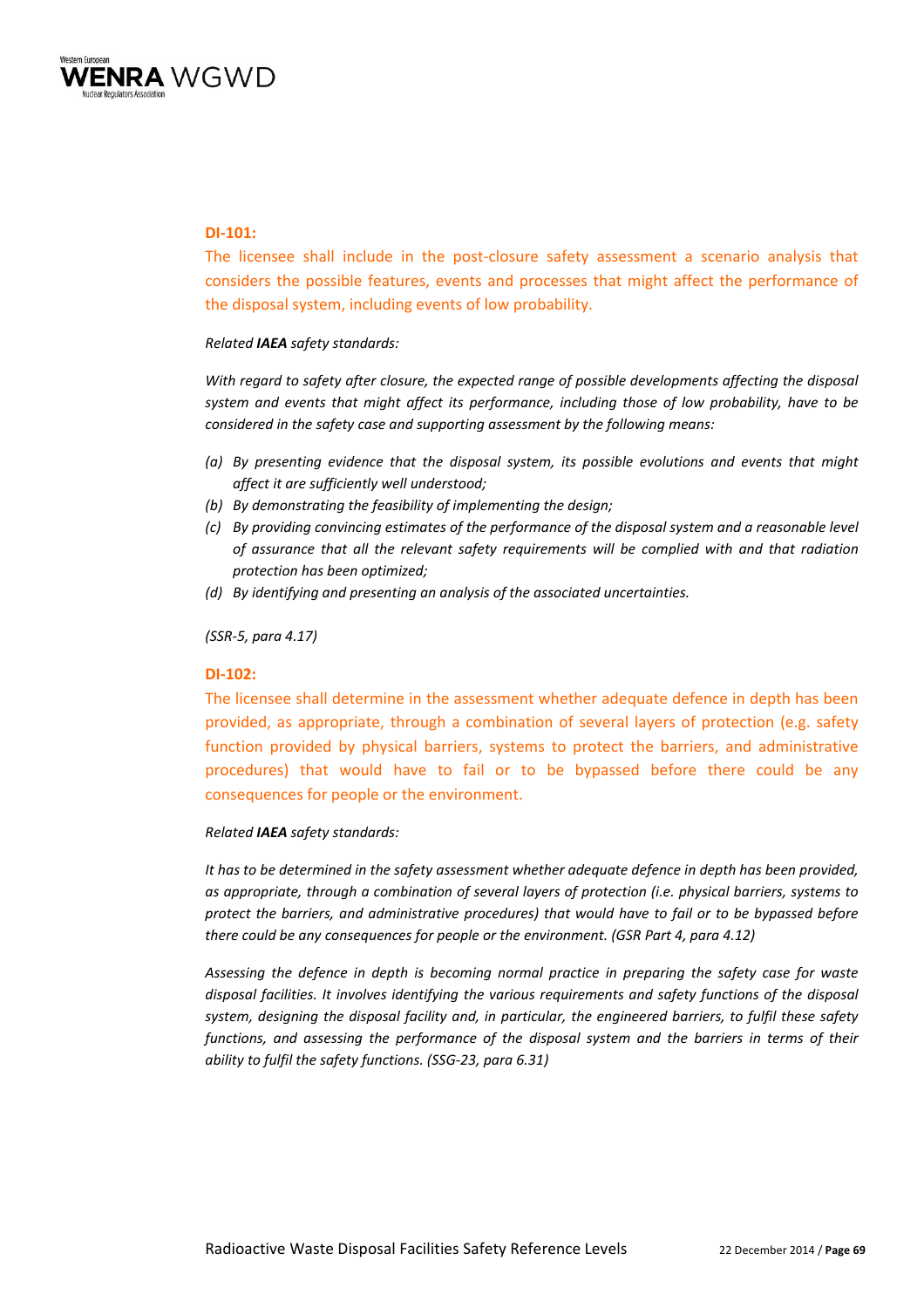

#### **DI‐103:**

The licensee shall substantiate the timescale over which the safety assessment is carried out in the safety case.

#### *Related IAEA safety standards:*

*The time frame for the assessment is the longest period considered in the calculations for the radiological impact assessment for the period after closure. The rationale for selecting the assessment time frame should be explained and justified. (SSG‐23, para 5.33)*

#### **DI‐104:**

The licensee shall assess the possible evolution of the criticality hazard after closure in the light of long‐term uncertainties.

#### *Related IAEA safety standards:*

Fissile material, when present, has to be managed and has to be emplaced in the disposal facility in a *configuration that will remain subcritical. This may be achieved by various means, including the appropriate distribution of fissile material during the conditioning of the waste and the proper design of the waste packages. Assessments have to be undertaken of the possible evolution of the criticality hazard after waste emplacement, including after closure. (SSR‐5, para 4.37)*

## **DI‐105:**

In the safety assessment, the licensee shall only use models and computer codes that have undergone verification and, to the extent possible, validation.

#### *Related IAEA safety standards:*

*Any calculational methods and computer codes used in the safety analysis shall undergo verification and validation. (GSR Part 4, Requirement 18)*

*Any calculational methods and computer codes used in the safety analysis have to undergo verification and validation to a sufficient degree. Model verification is the process of determining that a computational model correctly implements the intended conceptual model or mathematical model; that is, whether the controlling physical equations and data have been correctly translated into the computer code. System code verification is the review of source coding in relation to its description in the system code documentation. Model validation is the process of determining whether a mathematical model is an adequate representation of the real system being modelled, by comparing the predictions of the model with observations of the real system or with experimental data. System code validation is the assessment of the accuracy of values predicted by the system code against relevant experimental data for the important phenomena expected to occur. […] (GSR Part‐4, para 4.60)*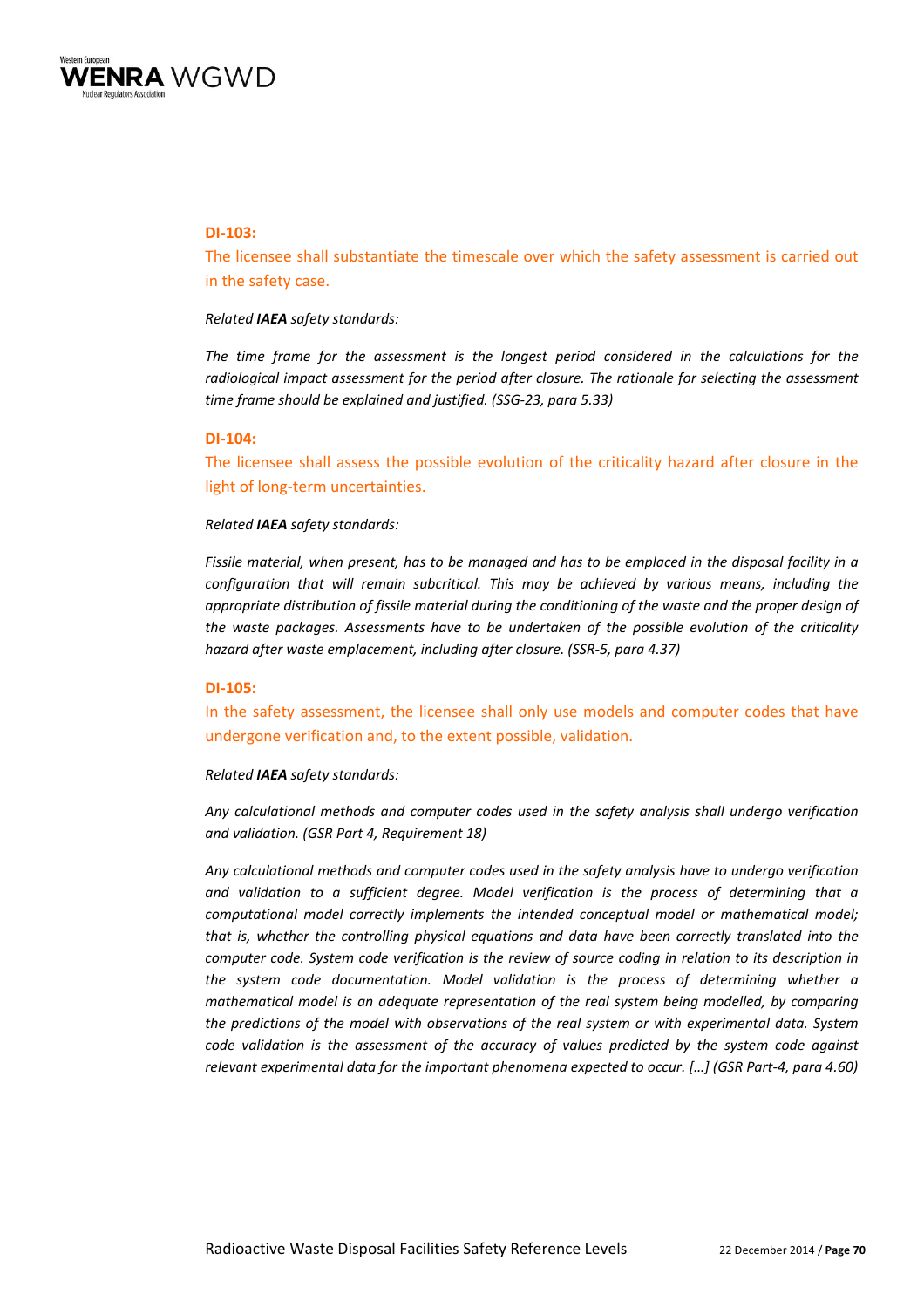

# **2.4.3 Safety issue: Periodic safety review**

## **DI‐106:**

The licensee shall carry out at regular intervals a review of the operational and post-closure safety of the facility (periodic safety review - PSR), to confirm compliance with licensing requirements. The frequency of the review shall be established by the national legal and regulatory framework (e.g. every ten years).

## *Related IAEA safety standards:*

*In accordance with the national regulatory requirements, the operating organization shall carry out periodic safety reviews to confirm that the licensing documentation remains valid and that modifications made to the facility, as well as changes in its operating arrangements or utilization, have been accurately reflected in the licensing documentation. In conducting these reviews, the operating organization shall expressly consider the cumulative effects of changes to procedures, modifications to the facility and the operating organization, technical developments, operating experience and ageing. (NS‐R‐5(Rev.1), para 4.26)*

*Periodic safety assessment for a disposal facility has to be aimed at providing an overall assessment of* the status of protection and safety at the facility. It has to include an analysis of the operational *experience acquired and possible improvements that could be made, with account taken of the existing situation and of whatever new technological developments or changes in regulatory control there might be. Periodic safety assessments cannot replace the activities for analysis, control and surveillance that are continuously carried out at disposal facilities. (SSR‐5, para 6.2)*

#### **DI‐107:**

The licensee shall define, substantiate and submit to the regulator the scope of the Periodic Safety Review and shall ensure that, as a minimum, the following are taken into account in the PSR:

- Review and analysis of operational experience
- Review of operating experience in radiation protection aspects.
- Review of the waste acceptance criteria and waste quality controls.
- Review of knowledge and experience of aspects affecting post-closure safety.
- Review of the assumptions made in the safety case to confirm that they are still valid.
- Review of compliance with current regulatory requirements.

## A guide to the content of the PSR is given in Appendix 4.

## *Related IAEA safety standards:*

*Before the review work is started, a number of prerequisites should be satisfied. The main prerequisite is an agreement between the operating organization and the regulatory body as to the scope and objectives of the PSR, including current national and international standards and codes to be used. This agreement is documented in the 'basis document' for the PSR, which should be developed by the operating organization and made subject to approval and/or confirmation by the regulatory body. (SSG‐25, para 4.5)*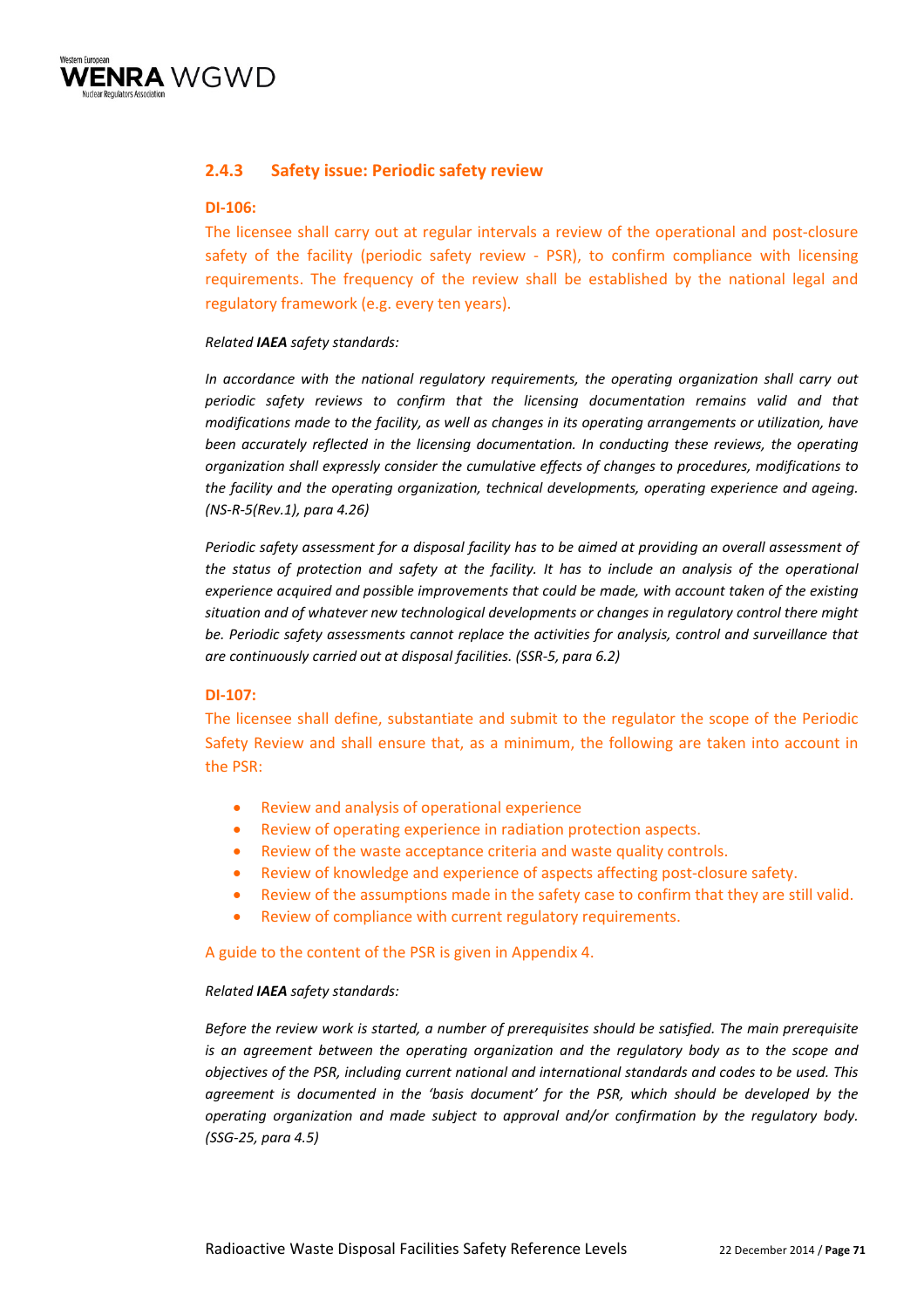

## **DI‐108:**

The licensee shall document the results of the PSR, and derive and implement an action plan for all reasonably practicable improvements to safety.

## *Related IAEA safety standards:*

*The results of the review should be documented by the operating organization and the documentation should be submitted to the regulatory body either during the PSR or during a structured continuous improvement program, as required. The documentation should include:*

- ‐ *Reports on the review of each safety factor;*
- ‐ *A report documenting the results of the global assessment;*
- ‐ *The final PSR report, including information on the proposed safety improvements and integrated implementation plan and a summary of the reports on safety factors and the global assessment.*

*[…]* (SSG‐25, Para 4.28)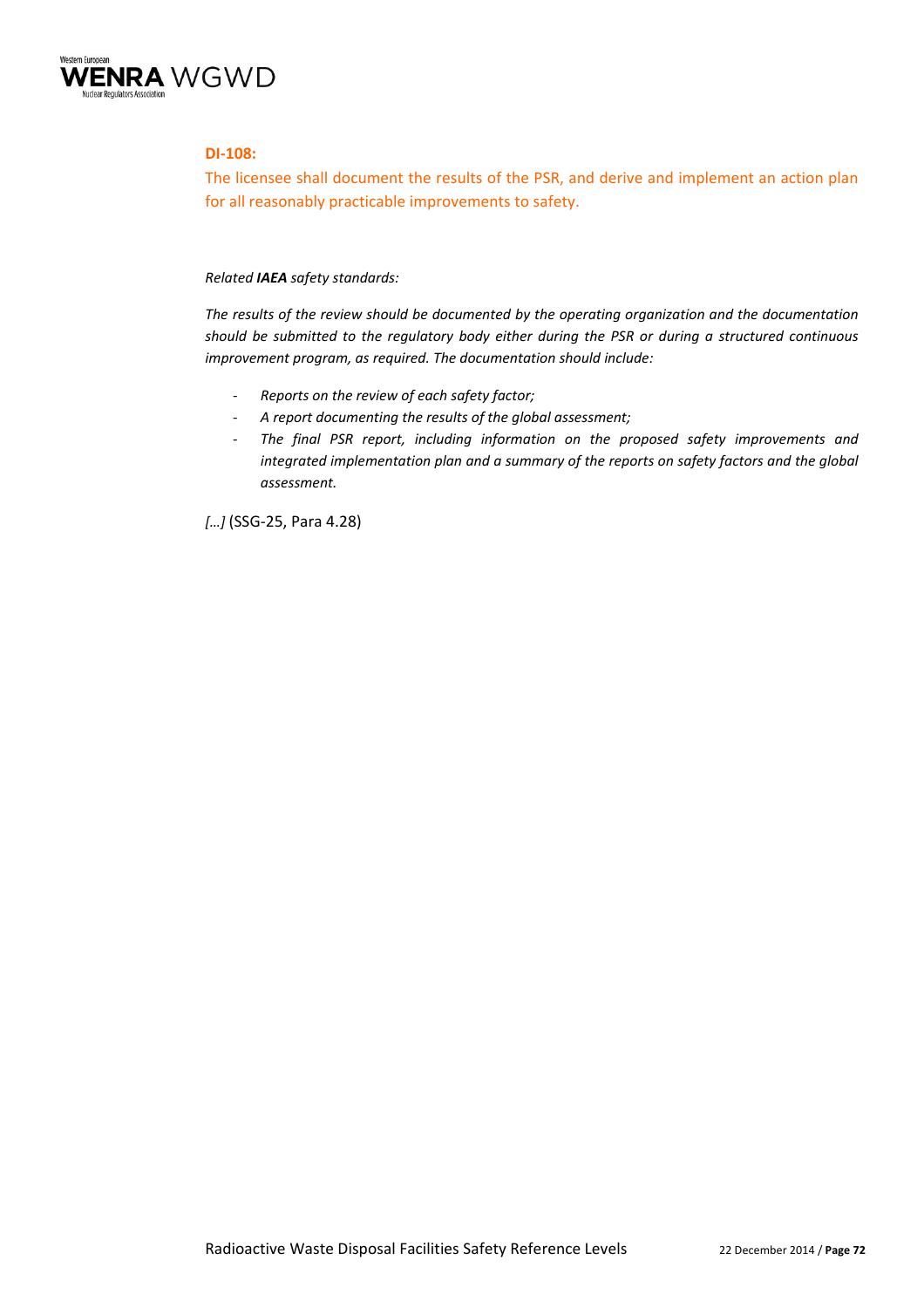

# Appendix 1 Lifetime of a radioactive waste disposal facility and major decision points – (Schematic diagram)

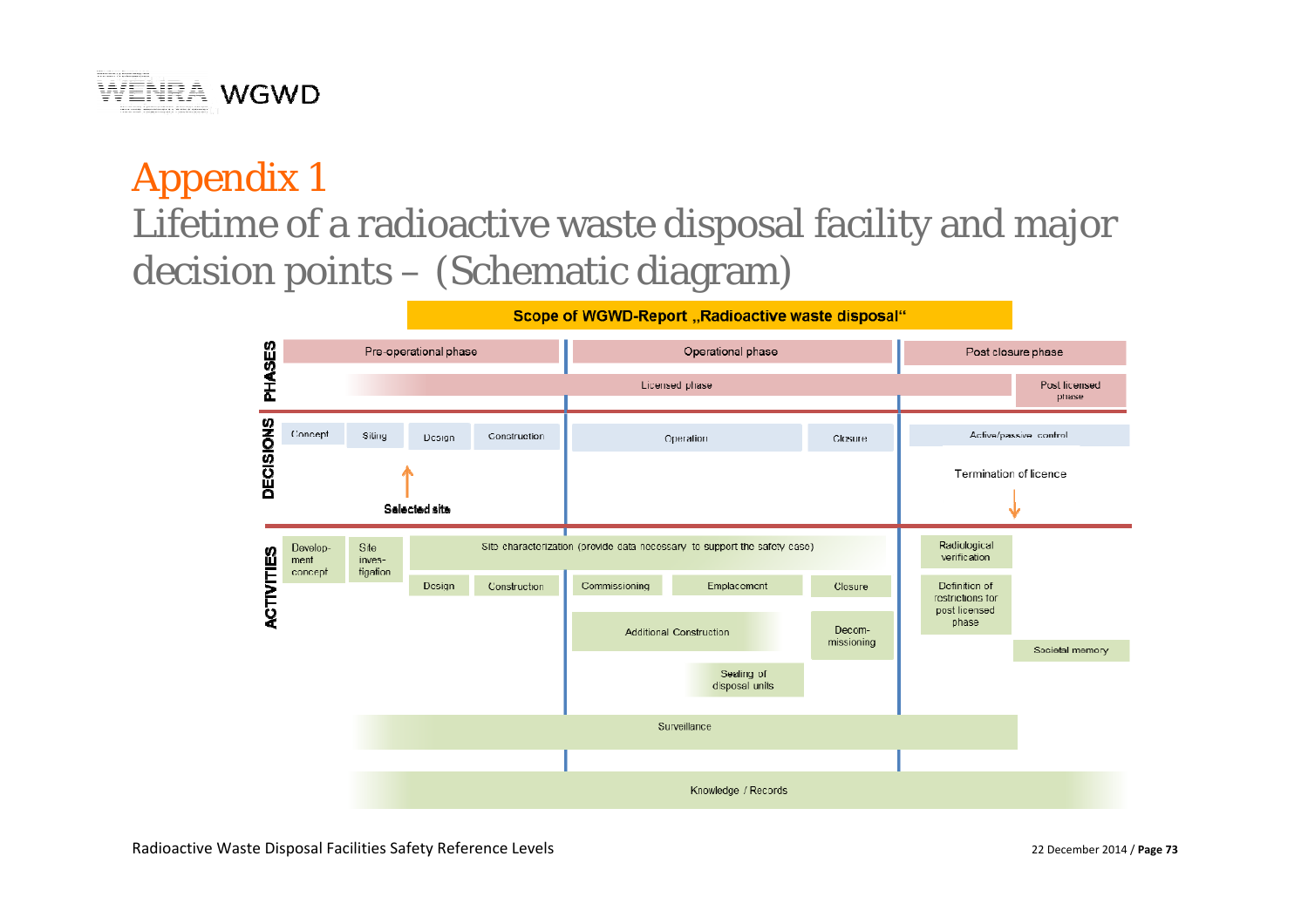

-

## Appendix 2 Typical content of Waste Acceptance Criteria (WAC) for low- and intermediate level waste

In general terms, waste acceptance requirements might first describe the general disposal related aspects and requirements of the waste packages and then develop into more specific requirements on the waste forms, on the waste containers, on individual radionuclides and activity, on documentation and record keeping, and finally on the delivery of waste packages<sup>3</sup>.

Thus, depending upon the near surface or geological disposal facility, waste acceptance requirements might be structured as follows:

- (1) Basic requirements on radioactive waste to be disposed of:
	- Prohibition of mixing non‐radioactive waste with radioactive waste
	- Compliance with the requirements of the site specific safety assessment
- (2) General requirements on waste packages:
	- Surface dose rate
	- Surface contamination
	- Hazardous substances content limitation
	- Absence of overpressure
	- Waste package mass

(3) Requirements on waste forms:

- Basic requirements (e.g. only solid or solidified waste, no free liquid)
- Specific requirements (e.g. stabilization (dispersion inhibition), heterogeneity, chemical restrictions)
- With immobilization binder (e.g. bitumen, polymer or cement)
- Without immobilization binder (e.g. radioactivity and radionuclide restrictions)

<sup>&</sup>lt;sup>3</sup> Development of specifications for radioactive waste packages. IAEA TECDOC 1515, Vienna, 2001.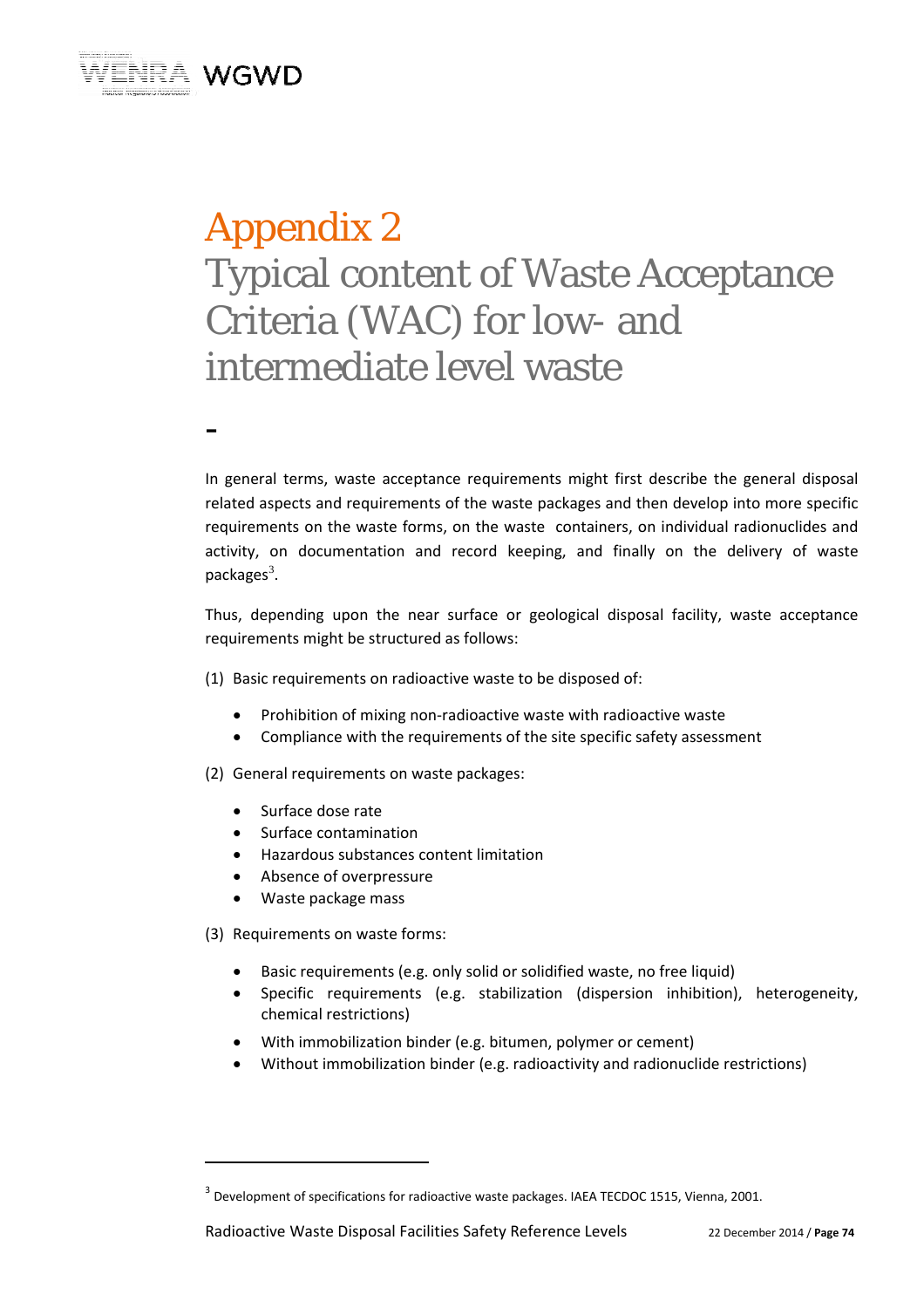

- (4) Requirements on waste containers:
	- Basic requirements (e.g. geometric shape and dimensions, stackability, mechanical handling features)
	- Specific requirements (e.g. mechanical stability, thermal resistance, leak tightness, shielding function)
	- Inner containers (e.g. surface coating, seals, vents, void space restrictions)
- (5) Limitations of activity:
	- Permissible activities for individual radionuclides
	- Permissible total activity per waste package
	- Permissible total alpha and beta/gamma emitter activity
	- Declaration of radionuclide-specific activity/total activity per waste package
- (6) Delivery of waste packages:
	- Compliance with transport regulations
	- Permits/documentation including record keeping
	- Marking of waste packages
	- Requirements on transport containers: Regardless of the requirements for a near surface or geological disposal facility, the regulations on transporting dangerous goods and waste packages with fissile material must be followed.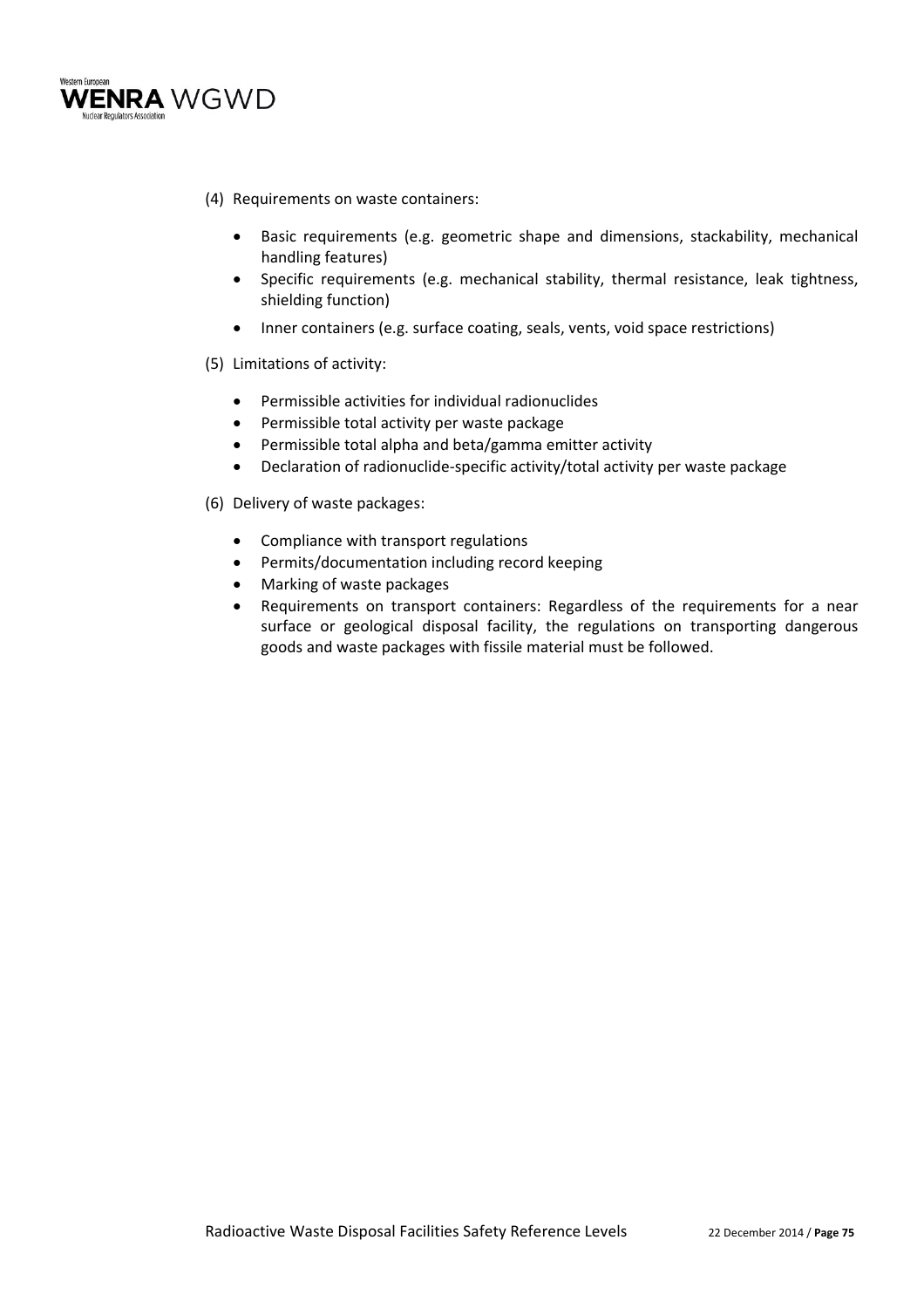

# Appendix 3 Typical Contents of a Safety Case



### **Introduction**

For a disposal facility, the preparation of a safety case including the supporting safety assessment is a step by step development. The safety case is progressively developed and refined as the disposal facility project proceeds. This process continues until the termination of the licence throughout the pre‐operational, the operational and the post‐closure phases, with integration of operating experience feedback and results of R&D and monitoring.

### **Safety strategy through the step by step development**

An important challenge is to preserve the awareness of the safety objectives throughout the development and implementation of the disposal facility. A safety strategy, which sets out the high-level approach for achieving safe disposal and for managing the activities required to develop the disposal facility, has to be established from the beginning of the pre‐operational phase.

The safety strategy describes the processes and methods that will ensure that the disposal facility meets the safety objective. Main components of the safety strategy are:

- The management strategy related to disposal facility development and implementation ensuring that the work focuses on the safety objectives, that adequate resources are available and that activities are correctly carried out and co‐ ordinated.
- The conceptualization and implementation strategy including approaches and choices for selecting a site, developing a concept, implementing practical engineering solutions and monitoring.
- The safety assessment strategy describing the approach to assessing safety and to building confidence in the assessment results.

The safety strategy is iteratively applied during each program step. At each step, constraints may be imposed by the prevailing circumstances (scientific and technical state of the art, socio‐economic situation, national legislation). These constraints and their safety implications should be clearly identified.

The safety strategy should remain consistent during the different phases of disposal facility development. However, the implementation priorities and methods may evolve to take into account experience, technical developments, societal inputs, and new national and international standards and guidance.

Radioactive Waste Disposal Facilities Safety Reference Levels 22 December 2014 / **Page 76**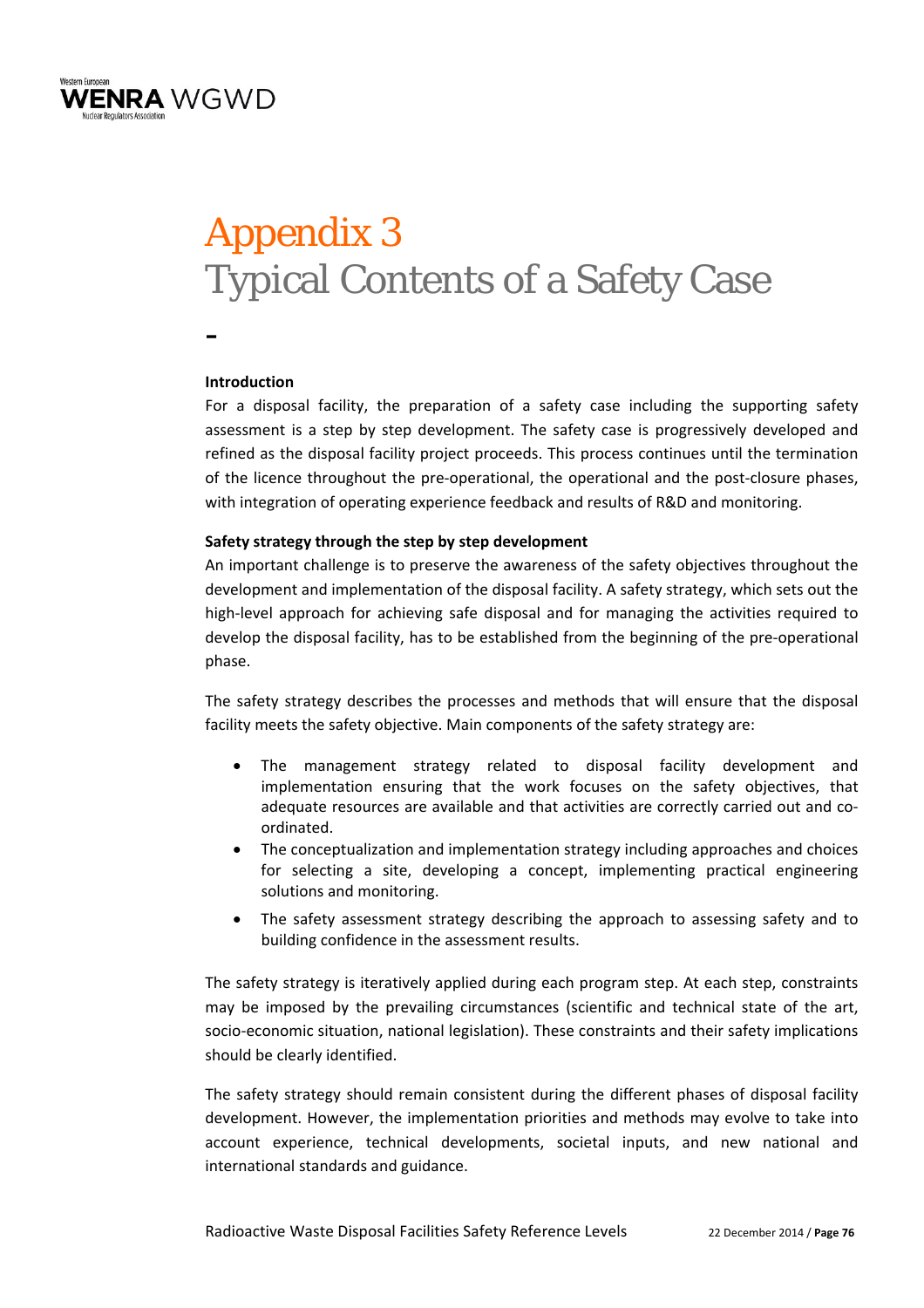

### **Typical content of a safety case**

In accordance with the principle of applying a graded approach, the content and the level of detail expected for each element in the safety case should be proportionate to the hazard presented by the waste to be disposed of in the facility concerned and should be appropriate to the regulatory decision step reached.

The safety case should contain the following elements, among others:

- 1. Purpose and context of the safety case Outline of the disposal program
	- Legal framework
	- Current step or decision point within the program
	- Key decisions that have already been taken or that will need to be taken in the future
	- Objectives of the safety case, in relation to the stage reached in the disposal program
- 2. Safety Strategy:
	- Identification of the constraints imposed by the prevailing circumstances (scientific, technical, socio‐economic, etc.) and of their implications on the safety strategy
	- Management strategy
		- -Approach for managing the various activities, ensuring that work focuses on safety objectives and that adequate resources are available (including approach for ensuring quality)
		- -Approach for post‐closure long‐term information management and record‐keeping
		- -Approach for managing uncertainties (reducing and avoiding uncertainties and mitigating their effects)
		- -Approach for implementing the optimization of protection principle
			- $\triangleright$  consideration of how alternative options will be evaluated.
	- Conceptualization and implementation strategy:
		- -Approach to containment and isolation
		- -Approach for achieving post‐closure safety by passive means
		- -Approach for ensuring defence in depth
		- -Approach for ensuring reversibility/retrievability if, and to the extent, required
		- -Approach for implementing practical engineering solutions and monitoring
	- Safety assessment strategy
		- -Approach for assessing the radiological impact and the performance of the disposal system and of its components.
		- -Approach for assessing the technical feasibility of the disposal system
		- -Approach for building confidence in the assessment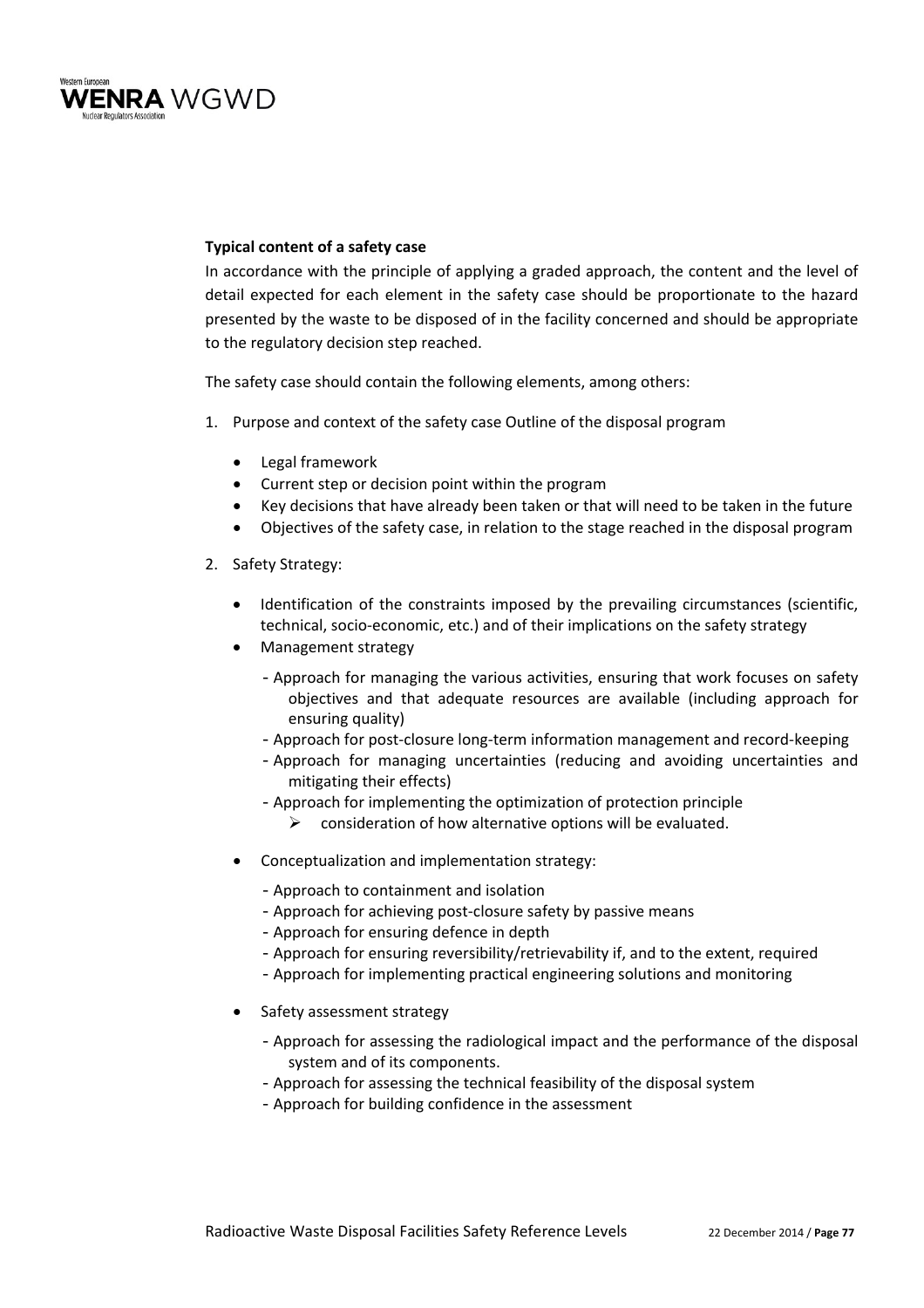

- 3. Assessment basis
	- Analysis tools (assessment methods, models, computer codes and databases) supporting the safety assessment and processes for qualifying them and building confidence in them
	- Scientific and technical data and understanding relevant to the safety assessment:
		- -Site description (geology, hydrogeology, climate, biosphere, demography, ...)
		- Waste description (waste and container characteristics, inventory and its evolution)
		- -Overall description of the disposal system:
			- $\triangleright$  Design requirements (to meet the safety strategy)
			- ▶ Safety functions assigned to the disposal system and to its components postclosure, and evolution with time
			- Understanding of processes
		- -Facility description:
			- $\triangleright$  Design options (reference option and alternatives)
			- $\triangleright$  Disposal facility characteristics
		- -Safety functions assigned to the disposal facility and to its components during operation, and changes with time
		- -Plans (for construction, waste package emplacement, for retrievability and reversibility if required, for closure, etc.)
		- -As‐built description of the part of the disposal facility already implemented
		- -Description of any changes to the reference design from the previous phase
	- Identification of the uncertainties and their evolution with time
	- Technical feasibility of the design options (feasibility studies including demonstration tests)
	- Knowledge
		- -State of the art
		- -Results from research programs
		- Feed-back from experience during construction, operational activities, monitoring
		- -Synthesis of process understanding
	- Operational issues:
		- -Site & engineering assessment basis relevant to operational safety assessment
		- -Normal operation and accident conditions, OLC's (including WAC, radiation protection system)
		- Description of facility commissioning
		- -Ageing of facility components (periodic inspection and maintenance programs)
		- -Activities for the decommissioning of auxiliary facilities
		- -Procedures and operating manuals for activities with significant safety implications
		- -Operating inspection, maintenance and testing provisions
		- -Operating experience feedback
	- Monitoring (baseline, disposal system and environmental monitoring program)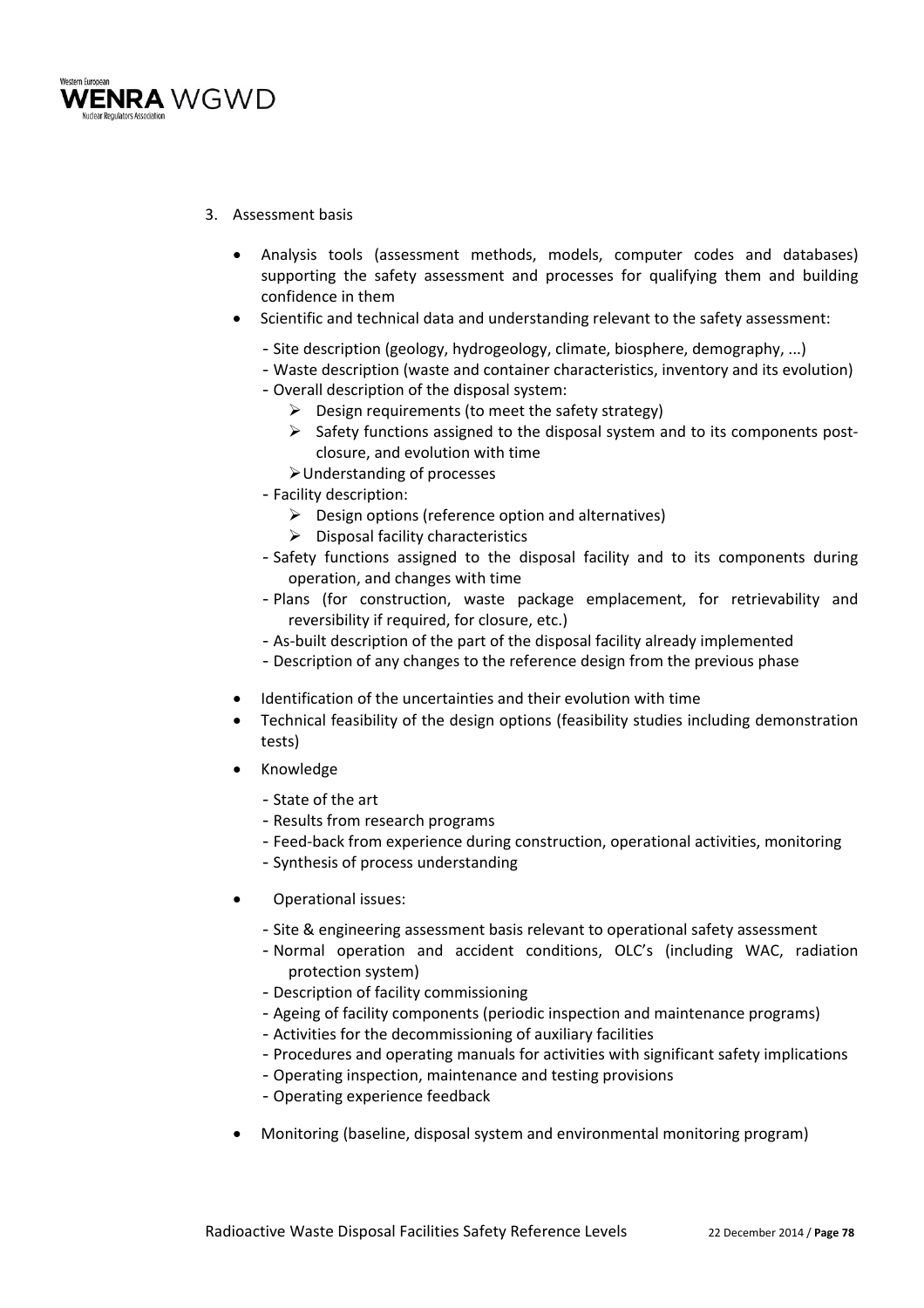

4. Operational and post-closure safety assessment

Site and engineering assessment

- Substantiation that the safety requirements are met:
	- -Appropriateness of the design
	- -Substantiation that there is adequate defence in depth
	- -Ability of each component to fulfil its expected role; evolution of its performance with time
- Performance and robustness assessment:
	- -Establishment of performance indicators
	- -Identification and quantification of the circumstances and phenomena that may affect system performance
	- -Scenario and model development to assess performance and robustness
	- -Assessment of the performance and robustness of the system and its components,
	- Demonstration that the as-built facilities meet the design basis and requirements
	- -Operational safety assessment:
		- $\triangleright$  Substantiation that facility meets the operational safety requirements and is operated in accordance with the conditions of the licence
		- $\triangleright$  Safety assessment for possible waste retrieval (in case of a waste package defect)
- Feasibility assessment
- Fault and accident analysis

Radiological and non‐radiological impact assessment

- -Establishment of safety indicators
- Identification and quantification of the circumstances and phenomena that may affect the radiological impact (includes assessment of radionuclide release and transport)
- -Operational/post‐closure safety analysis:
	- Scenario and model development to assess radiological and non‐radiological impacts
	- $\triangleright$  Assessment of radiological exposures that might arise during operation /during the post‐closure long‐term evolution of the facility
	- $\triangleright$  Substantiation that the estimation of radiological impact is conservative
- Demonstration of the reliability of the safety assessment
	- -Reasons for and substantiation of the simplifications
	- -Description of how uncertainties are dealt with in the safety assessment.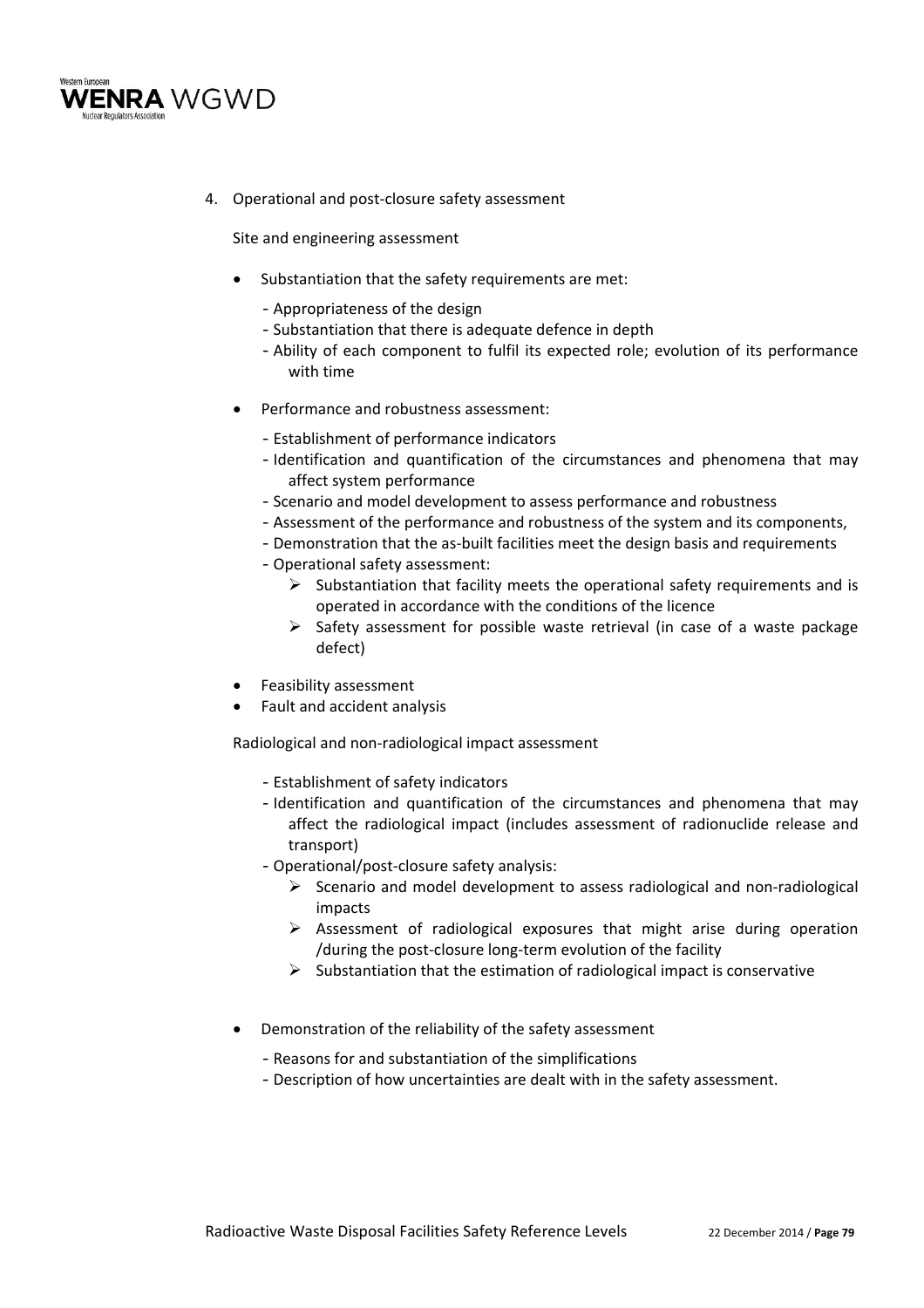

- 5. Management system
	- Organizational structure for the present phase and organization planned for future phases
	- Organization and arrangements for QA of safety‐related activities/Audits and verification activities to confirm that implementation is correct, and periodic re‐ assessment of the management system
	- Qualification and training of personnel
	- Arrangements for physical protection and safeguards
	- Emergency preparedness
	- Provisions for information management, conservation of post‐closure long‐term memory of the disposal facility and record-keeping procedures, ensuring traceability of decisions made
	- Program of planned activities through the different phases
- 6. Integration of safety arguments and evidence
	- Integration of the safety arguments and evidence from the assessments.
	- Confirmation that the safety strategy and the safety requirements are correctly implemented
	- Substantiation that the design has been developed through a process involving optimization of radiological protection
	- Argument supporting a decision to proceed to the next phase
	- Evaluation of the confidence in the assessment results/Identification of the limitations of the currently available evidence, arguments and analyses
	- Methodology for addressing and managing lack of knowledge, unresolved questions and uncertainties that might undermine safety, in respect of:
	- development of the design
	- data acquisition from research and development programs
	- scenario development and modelling